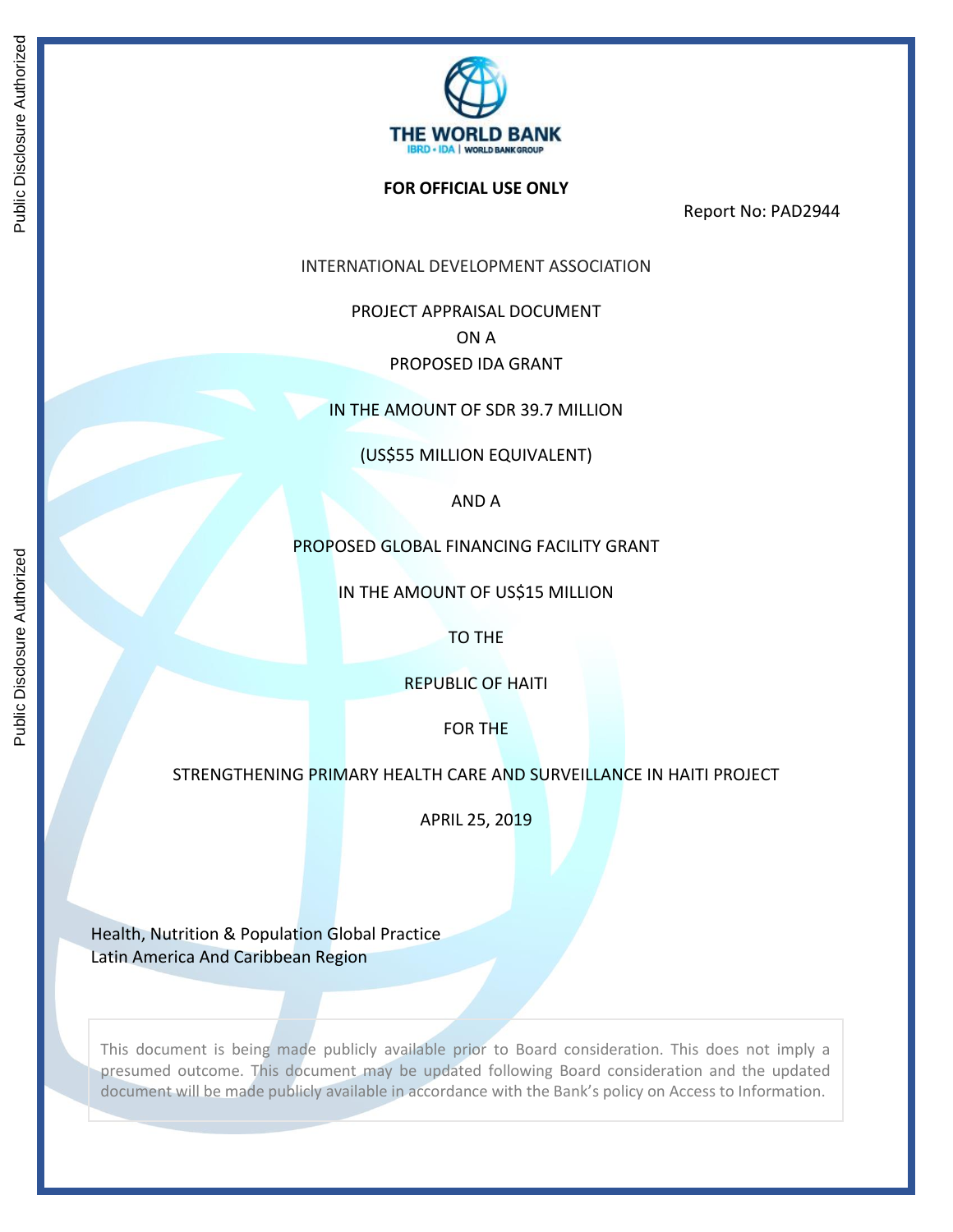#### CURRENCY EQUIVALENTS

(Exchange Rate Effective March 31, 2019)

Currency Unit = Haitian Gourdes US\$1 = 84.10 HTG US\$1 = SDR 0.7203

> FISCAL YEAR October 1 - September 30

Regional Vice President: Axel van Trotsenburg Country Director: Anabela Abreu Senior Global Practice Director: Timothy Grant Evans Practice Manager: Daniel Dulitzky Task Team Leader: Andrew Sunil Rajkumar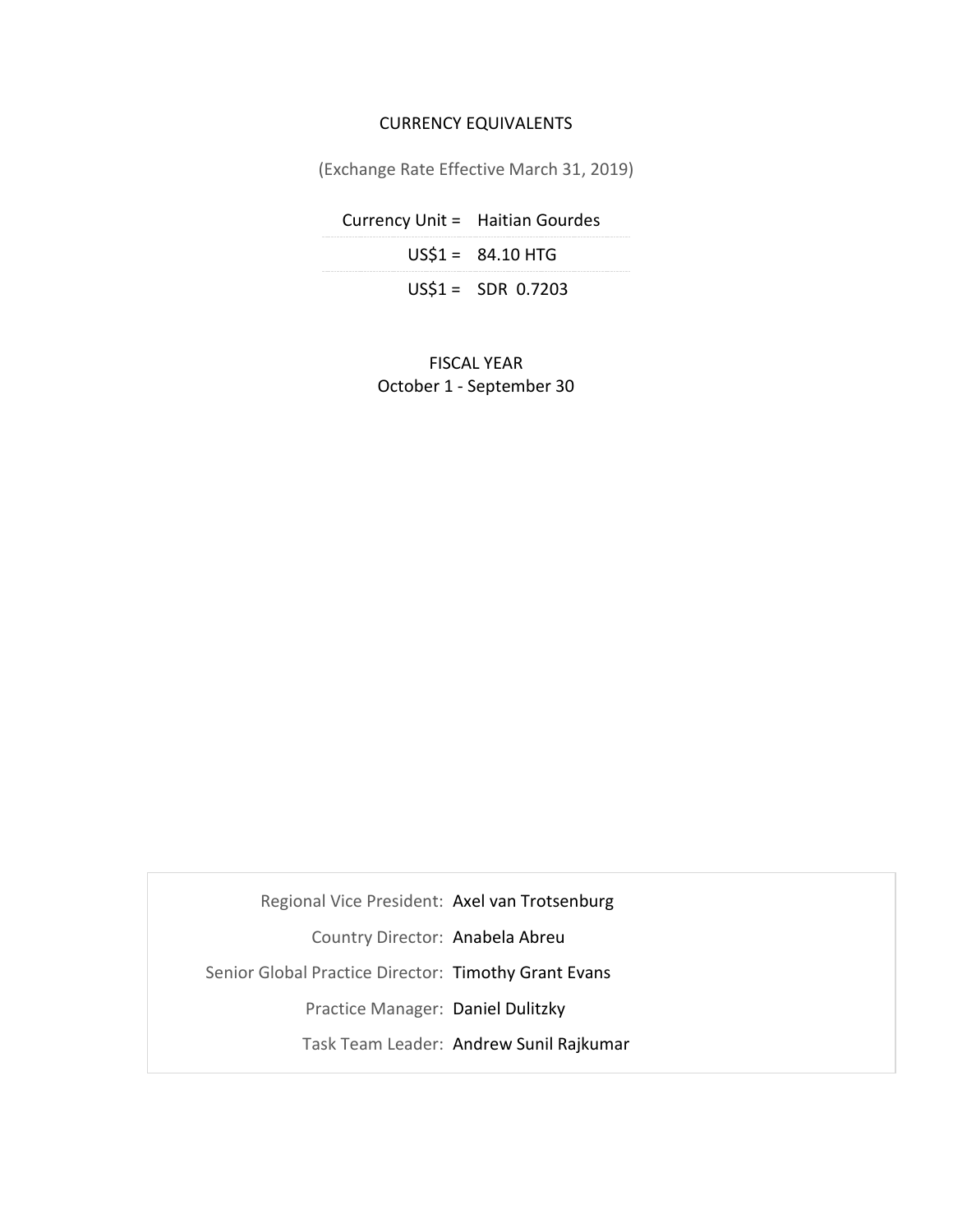#### **ABBREVIATIONS AND ACRONYMS**

| <b>CDAI</b>  | Departmental Center for Supply of Inputs (Centre Départemental d'Approvisionnement          |  |  |  |  |
|--------------|---------------------------------------------------------------------------------------------|--|--|--|--|
|              | en Intrants)                                                                                |  |  |  |  |
| <b>CDC</b>   | <b>Centers for Disease Control and Prevention</b>                                           |  |  |  |  |
| <b>CERC</b>  | Contingent Emergency Response Component                                                     |  |  |  |  |
| <b>CHE</b>   | <b>Current Health Expenditure</b>                                                           |  |  |  |  |
| <b>CHSIP</b> | Community Health Strategy and Implementation Plan                                           |  |  |  |  |
| <b>CHWs</b>  | <b>Community Health Workers</b>                                                             |  |  |  |  |
| <b>CNP</b>   | National Steering Committee for Results-Based Financing (Comité National de Pilotage)       |  |  |  |  |
| <b>CPF</b>   | <b>Country Partnership Framework</b>                                                        |  |  |  |  |
| DA           | <b>Designated Account</b>                                                                   |  |  |  |  |
| <b>DDS</b>   | Departmental Health Directorate (Direction Départementale Sanitaire)                        |  |  |  |  |
| <b>DELR</b>  | Directorate for Epidemiology, Laboratory and Research (Direction d'épidémiologie, de        |  |  |  |  |
|              | Laboratoire et de Recherches, MSPP)                                                         |  |  |  |  |
| <b>DHS</b>   | Demographic and Health Survey                                                               |  |  |  |  |
| <b>DPSPE</b> | Directorate for Health Promotion and Protection of the Environnent, at MSPP (Direction      |  |  |  |  |
|              | de la Promotion de la Santé et de la Protection de l'Environnement)                         |  |  |  |  |
| <b>ESMF</b>  | Environmental and Social Management Framework                                               |  |  |  |  |
| <b>EVA</b>   | External Verification Agency (Agence Externe de Vérification)                               |  |  |  |  |
| <b>FM</b>    | <b>Financial Management</b>                                                                 |  |  |  |  |
| <b>GAVI</b>  | Global Alliance for Vaccines and Immunization                                               |  |  |  |  |
| <b>GDP</b>   | <b>Gross Domestic Product</b>                                                               |  |  |  |  |
| <b>GFF</b>   | <b>Global Financing Facility</b>                                                            |  |  |  |  |
| <b>HF</b>    | <b>Health Facility</b>                                                                      |  |  |  |  |
| <b>HFA</b>   | <b>Health Financing Assessment</b>                                                          |  |  |  |  |
| IC           | <b>Investment Case</b>                                                                      |  |  |  |  |
| <b>IDA</b>   | <b>International Development Association</b>                                                |  |  |  |  |
| <b>IFR</b>   | <b>Interim Unaudited Financial Report</b>                                                   |  |  |  |  |
| <b>IRR</b>   | Internal Rate of Return                                                                     |  |  |  |  |
| LICs         | Low-Income Countries                                                                        |  |  |  |  |
| <b>LNSP</b>  | National Laboratory of Public Health (Laboratoire National de Santé Publique)               |  |  |  |  |
| <b>MESI</b>  | Monitoring Evaluation et Surveillance Intégrée                                              |  |  |  |  |
| <b>MSPP</b>  | Ministry of Public Health and Population (Ministère de la Santé Publique et de la           |  |  |  |  |
|              | Population)                                                                                 |  |  |  |  |
| <b>NCHW</b>  | Non-Polyvalent Community Health Worker (Agent de Santé Communautaire Non-                   |  |  |  |  |
|              | Polyvalent)                                                                                 |  |  |  |  |
| <b>NGOs</b>  | Non-Governmental Organizations                                                              |  |  |  |  |
| <b>NPV</b>   | <b>Net Present Value</b>                                                                    |  |  |  |  |
| PAHO         | Pan American Health Organization                                                            |  |  |  |  |
| PASMISSI     | Improving Maternal and Child Health through Integrated Social Services (Projet              |  |  |  |  |
|              | d'Amélioration de la Santé Maternelle et Infantile à travers des Services Sociaux Intégrés) |  |  |  |  |
| <b>PCHW</b>  | Polyvalent Community Health Worker (Agent de Santé Communautaire Polyvalent)                |  |  |  |  |
| PDO          | Project Development Objective                                                               |  |  |  |  |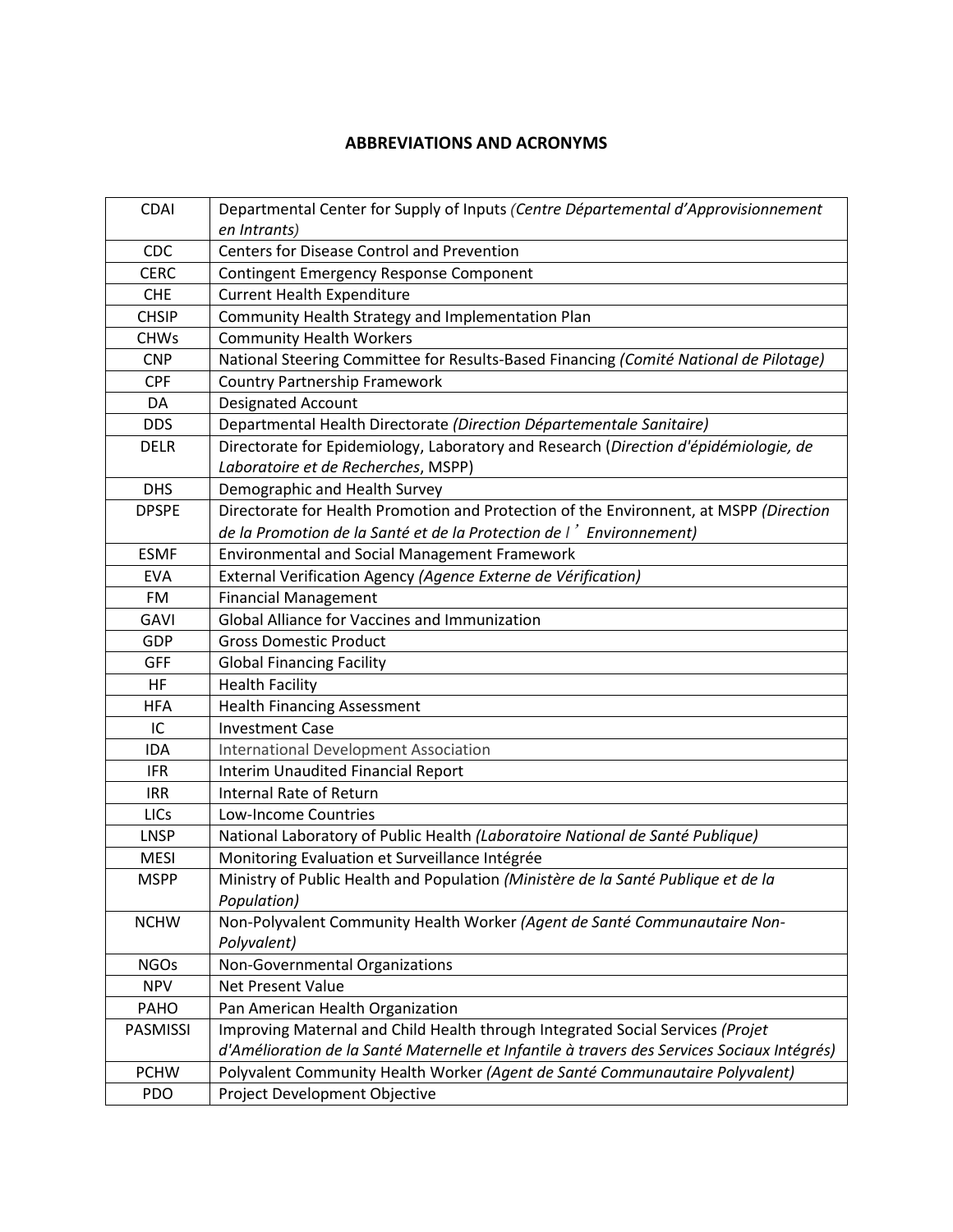| <b>PES</b>    | Package of Essential Services                                                             |  |  |  |  |
|---------------|-------------------------------------------------------------------------------------------|--|--|--|--|
| PHC           | Primary Health Care                                                                       |  |  |  |  |
| <b>PHCPI</b>  | Primary Health Care Performance Initiative                                                |  |  |  |  |
| <b>PPSD</b>   | Project Procurement Strategy for Development                                              |  |  |  |  |
| <b>RAP</b>    | <b>Resettlement Action Plan</b>                                                           |  |  |  |  |
| <b>RARP</b>   | Haiti Rural Accessibility and Resilience Project (Projet d'Accessibilité et de Résilience |  |  |  |  |
|               | Rurale en Haïti)                                                                          |  |  |  |  |
| <b>RBF</b>    | <b>Results-Based Financing</b>                                                            |  |  |  |  |
| <b>RFB</b>    | <b>Request for Bids</b>                                                                   |  |  |  |  |
| <b>RFP</b>    | <b>Request for Proposals</b>                                                              |  |  |  |  |
| <b>RGAP</b>   | <b>Regional Gender Action Plan</b>                                                        |  |  |  |  |
| <b>RMCHN</b>  | Reproductive, Maternal and Child Health and Nutrition                                     |  |  |  |  |
| <b>RMS</b>    | <b>Results Measurement System</b>                                                         |  |  |  |  |
| <b>RPF</b>    | <b>Resettlement Policy Framework</b>                                                      |  |  |  |  |
| SISNU         | National Health Information System (Système d'Information Sanitaire National Unique)      |  |  |  |  |
| <b>SPA</b>    | <b>Service Provision Analysis</b>                                                         |  |  |  |  |
| TA            | <b>Technical Assistance</b>                                                               |  |  |  |  |
| <b>TBAs</b>   | <b>Traditional Birth Attendants</b>                                                       |  |  |  |  |
| <b>TVM</b>    | Time Value of Money                                                                       |  |  |  |  |
| <b>UC</b>     | Contracting Unit, at MSPP (Unité de Contractualisation)                                   |  |  |  |  |
| <b>UEP</b>    | Unit of Studies and Programming at MSPP (Unité d'Etudes et de Programmation)              |  |  |  |  |
| <b>UGP</b>    | Project Management Unit (Unité de Gestion de Projet)                                      |  |  |  |  |
| <b>UNICEF</b> | <b>United Nations Children's Fund</b>                                                     |  |  |  |  |
| <b>USAID</b>  | United States Agency for International Development                                        |  |  |  |  |
| <b>WHO</b>    | World Health Organization                                                                 |  |  |  |  |
| <b>WB</b>     | World Bank                                                                                |  |  |  |  |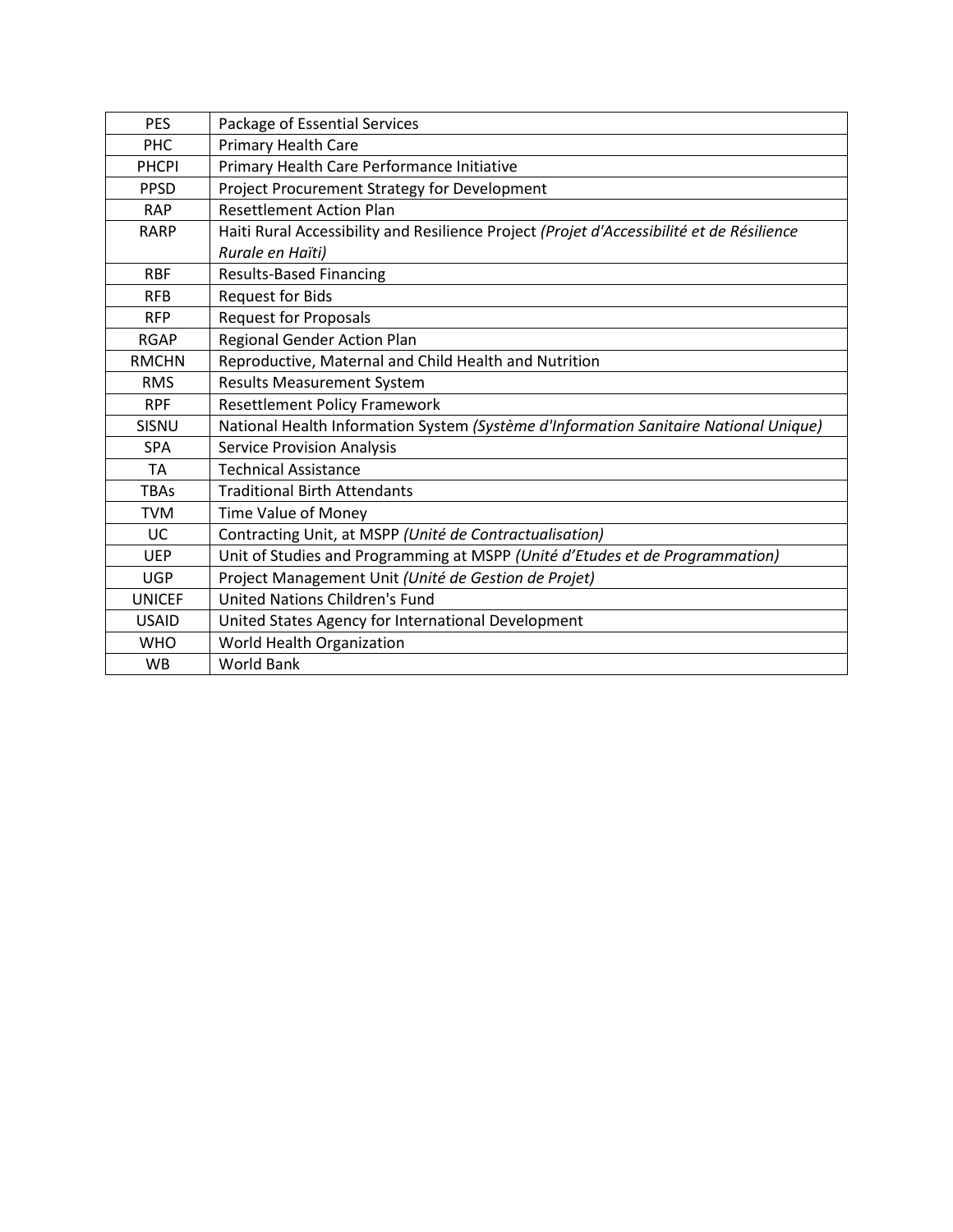

# **TABLE OF CONTENTS**

| Ι.  |                                                                                     |
|-----|-------------------------------------------------------------------------------------|
|     |                                                                                     |
|     |                                                                                     |
|     |                                                                                     |
| П.  |                                                                                     |
|     |                                                                                     |
|     |                                                                                     |
|     |                                                                                     |
|     |                                                                                     |
|     |                                                                                     |
|     |                                                                                     |
| Ш.  |                                                                                     |
|     |                                                                                     |
|     |                                                                                     |
|     |                                                                                     |
| IV. |                                                                                     |
|     |                                                                                     |
|     |                                                                                     |
|     |                                                                                     |
| V.  |                                                                                     |
| VI. |                                                                                     |
|     |                                                                                     |
|     | ANNEX 2: Findings from Diagnostic Work and Results Under Ongoing Health Project  42 |
|     |                                                                                     |
|     |                                                                                     |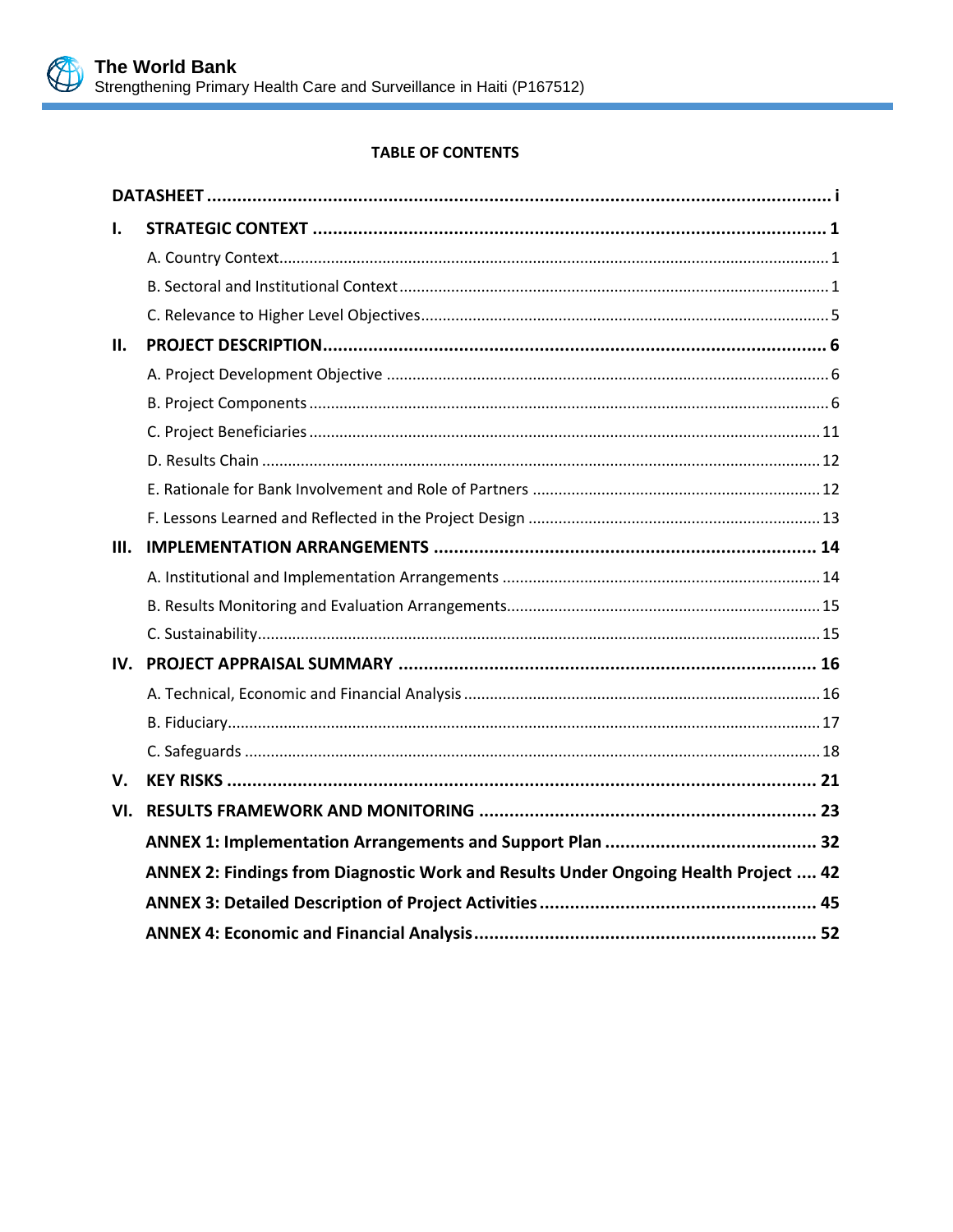

# <span id="page-5-0"></span>DATASHEET

| <b>BASIC INFORMATION</b> |                                                             |                                          |  |  |
|--------------------------|-------------------------------------------------------------|------------------------------------------|--|--|
| Country(ies)             | Project Name                                                |                                          |  |  |
| Haiti                    | Strengthening Primary Health Care and Surveillance in Haiti |                                          |  |  |
| Project ID               | <b>Financing Instrument</b>                                 | <b>Environmental Assessment Category</b> |  |  |
| P <sub>167512</sub>      | <b>Investment Project</b><br>Financing                      | <b>B-Partial Assessment</b>              |  |  |

#### **Financing & Implementation Modalities**

| [ ] Multiphase Programmatic Approach (MPA) | [√] Contingent Emergency Response Component (CERC) |
|--------------------------------------------|----------------------------------------------------|
| [ ] Series of Projects (SOP)               | $[\sqrt{}]$ Fragile State(s)                       |
| [ ] Disbursement-linked Indicators (DLIs)  | [ ] Small State(s)                                 |
| [ ] Financial Intermediaries (FI)          | [] Fragile within a non-fragile Country            |
| [ ] Project-Based Guarantee                | ์   Conflict                                       |
| [ ] Deferred Drawdown                      | [ ] Responding to Natural or Man-made Disaster     |
|                                            |                                                    |

[ ] Alternate Procurement Arrangements (APA)

Expected Closing Date

16-May-2019 31-Dec-2024

Bank/IFC Collaboration

No

# **Proposed Development Objective(s)**

The PDO of the proposed Project is to: (i) increase utilization of primary health care services in selected geographical areas; and (ii) strengthen surveillance capacity especially for cholera.

 $\overline{a}$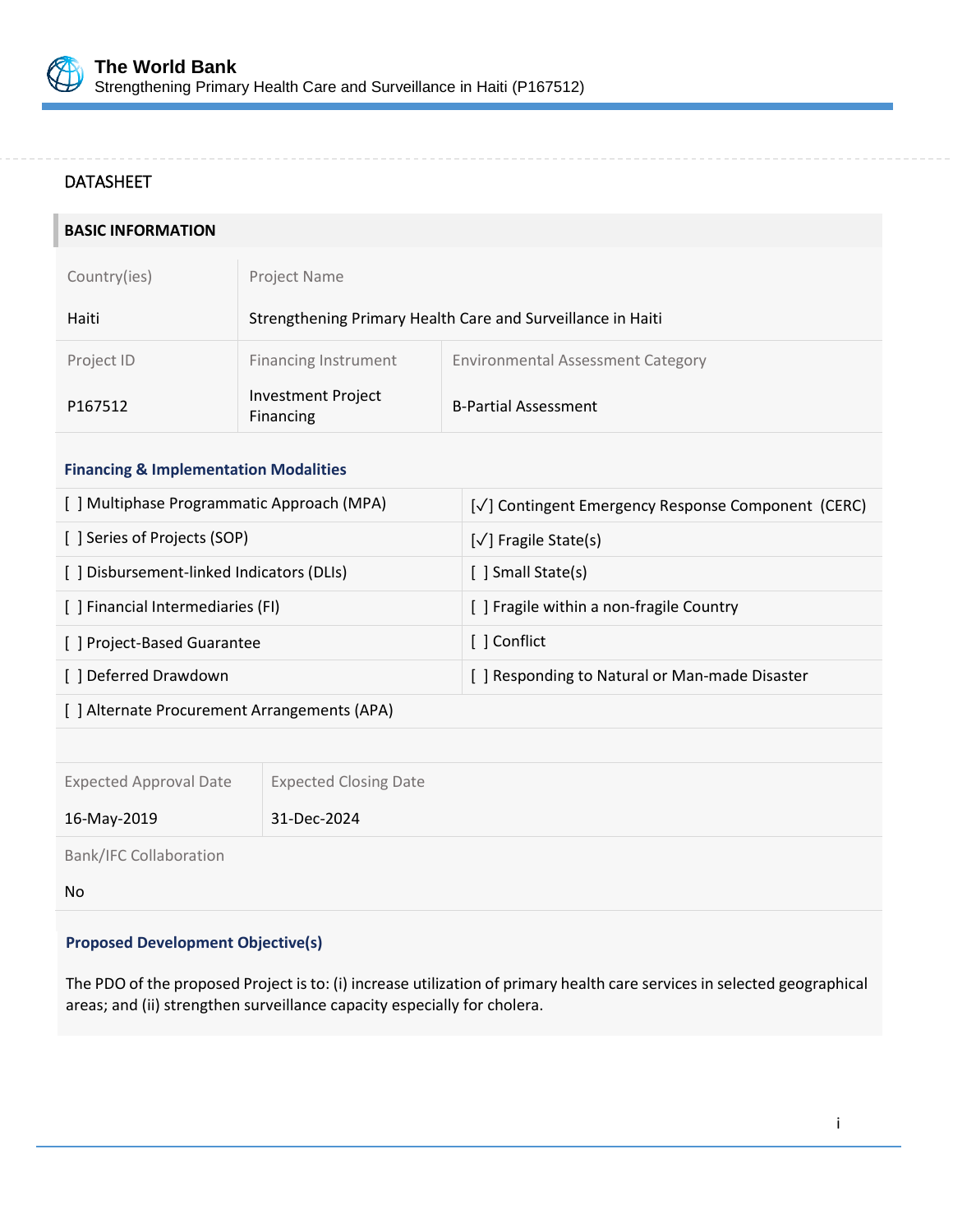

# **Components**

| <b>Component Name</b>                                          | Cost (US\$, millions) |
|----------------------------------------------------------------|-----------------------|
| Strengthening Primary Health Care Service Delivery             | 44.00                 |
| Strengthening Surveillance and Control for Infectious Diseases | 22.00                 |
| Supporting Project Management and Implementation Support       | 4.00                  |
| Contingent Emergency Response Component                        | 0.00                  |

# **Organizations**

| Borrower:            | Republic of Haiti                                  |
|----------------------|----------------------------------------------------|
| Implementing Agency: | Ministère de la Santé Publique et de la Population |

# **PROJECT FINANCING DATA (US\$, Millions)**

#### **SUMMARY**

| <b>Total Project Cost</b> | 70.00 |
|---------------------------|-------|
| <b>Total Financing</b>    | 70.00 |
| of which IBRD/IDA         | 55.00 |
| <b>Financing Gap</b>      | 0.00  |

#### DETAILS

#### **World Bank Group Financing**

| <b>Non-World Bank Group Financing</b> |  |  |  |
|---------------------------------------|--|--|--|
| 55.00                                 |  |  |  |
| 55.00                                 |  |  |  |
|                                       |  |  |  |

| Trust Funds                      | 15.00 |
|----------------------------------|-------|
| <b>Global Financing Facility</b> | 15.00 |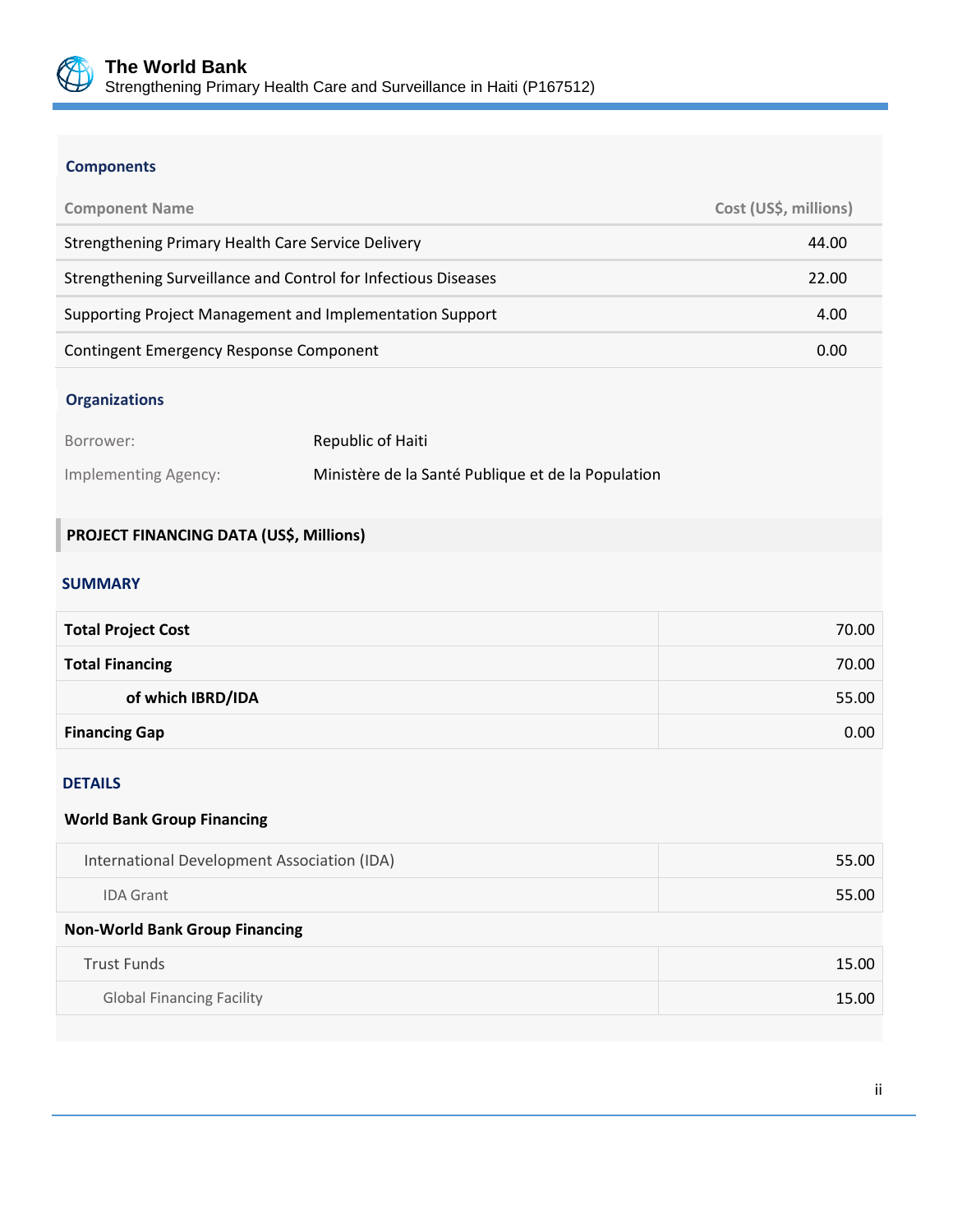

# **IDA Resources (in US\$, Millions)**

|                                                                                                                                                       | <b>Credit Amount</b> |      | <b>Grant Amount</b> |       | <b>Guarantee Amount</b> |        |       | <b>Total Amount</b> |
|-------------------------------------------------------------------------------------------------------------------------------------------------------|----------------------|------|---------------------|-------|-------------------------|--------|-------|---------------------|
| <b>National PBA</b>                                                                                                                                   | 0.00                 |      | 55.00               |       |                         | 0.00   |       | 55.00               |
| <b>Total</b>                                                                                                                                          | 0.00                 |      | 55.00               |       |                         | 0.00   |       | 55.00               |
| Expected Disbursements (in US\$, Millions)                                                                                                            |                      |      |                     |       |                         |        |       |                     |
| <b>WB Fiscal Year</b>                                                                                                                                 |                      | 2019 | 2020                | 2021  | 2022                    | 2023   | 2024  | 2025                |
| Annual                                                                                                                                                |                      | 0.15 | 5.55                | 6.70  | 12.90                   | 19.80  | 19.40 | 5.50                |
| <b>Cumulative</b>                                                                                                                                     |                      | 0.15 | 5.70                | 12.40 | 25.30                   | 45.10  | 64.50 | 70.00               |
|                                                                                                                                                       |                      |      |                     |       |                         |        |       |                     |
| <b>INSTITUTIONAL DATA</b>                                                                                                                             |                      |      |                     |       |                         |        |       |                     |
| <b>Practice Area (Lead)</b><br><b>Contributing Practice Areas</b><br>Health, Nutrition & Population<br><b>Climate Change and Disaster Screening</b>   |                      |      |                     |       |                         |        |       |                     |
| This operation has been screened for short and long-term climate change and disaster risks<br><b>Gender Tag</b>                                       |                      |      |                     |       |                         |        |       |                     |
| Does the project plan to undertake any of the following?                                                                                              |                      |      |                     |       |                         |        |       |                     |
| a. Analysis to identify Project-relevant gaps between males and females, especially in light of<br>Yes<br>country gaps identified through SCD and CPF |                      |      |                     |       |                         |        |       |                     |
| b. Specific action(s) to address the gender gaps identified in (a) and/or to improve women or<br>men's empowerment                                    |                      |      |                     |       | Yes                     |        |       |                     |
| c. Include Indicators in results framework to monitor outcomes from actions identified in (b)                                                         |                      |      |                     |       |                         | Yes    |       |                     |
| <b>SYSTEMATIC OPERATIONS RISK-RATING TOOL (SORT)</b>                                                                                                  |                      |      |                     |       |                         |        |       |                     |
| <b>Risk Category</b>                                                                                                                                  |                      |      |                     |       |                         | Rating |       |                     |
| 1. Political and Governance                                                                                                                           |                      |      |                     |       |                         | • High |       |                     |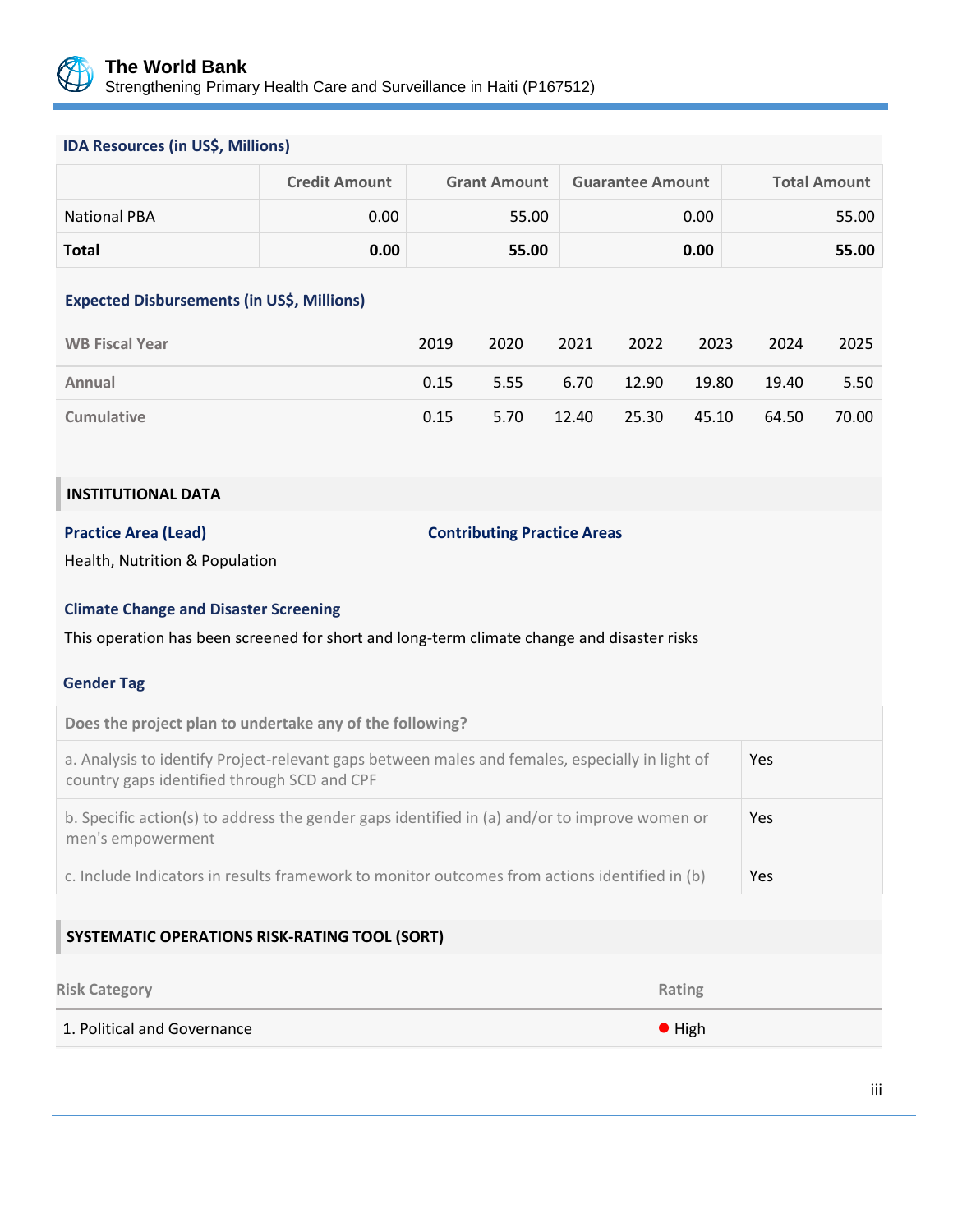

| 2. Macroeconomic                                                                                                                                                                                                                                                                 | $\bullet$ High |              |  |  |
|----------------------------------------------------------------------------------------------------------------------------------------------------------------------------------------------------------------------------------------------------------------------------------|----------------|--------------|--|--|
| 3. Sector Strategies and Policies                                                                                                                                                                                                                                                | • Substantial  |              |  |  |
| 4. Technical Design of Project or Program                                                                                                                                                                                                                                        | • Substantial  |              |  |  |
| 5. Institutional Capacity for Implementation and Sustainability                                                                                                                                                                                                                  | • Substantial  |              |  |  |
| 6. Fiduciary                                                                                                                                                                                                                                                                     | $\bullet$ High |              |  |  |
| 7. Environment and Social                                                                                                                                                                                                                                                        | • Moderate     |              |  |  |
| 8. Stakeholders                                                                                                                                                                                                                                                                  | • Moderate     |              |  |  |
| 9. Other                                                                                                                                                                                                                                                                         | • Substantial  |              |  |  |
| 10. Overall                                                                                                                                                                                                                                                                      | • Substantial  |              |  |  |
| <b>COMPLIANCE</b>                                                                                                                                                                                                                                                                |                |              |  |  |
| <b>Policy</b><br>Does the project depart from the CPF in content or in other significant respects?<br>$[\sqrt{}]$ No<br>$[ ]$ Yes<br>Does the project require any waivers of Bank policies?<br>$[\sqrt{}]$ No<br>$[ ]$ Yes<br><b>Safeguard Policies Triggered by the Project</b> | Yes            | <b>No</b>    |  |  |
| Environmental Assessment OP/BP 4.01                                                                                                                                                                                                                                              | $\checkmark$   |              |  |  |
| Performance Standards for Private Sector Activities OP/BP 4.03                                                                                                                                                                                                                   |                | $\checkmark$ |  |  |
| Natural Habitats OP/BP 4.04                                                                                                                                                                                                                                                      |                |              |  |  |
| Forests OP/BP 4.36                                                                                                                                                                                                                                                               |                |              |  |  |
| Pest Management OP 4.09                                                                                                                                                                                                                                                          | $\checkmark$   |              |  |  |
| Physical Cultural Resources OP/BP 4.11                                                                                                                                                                                                                                           | $\checkmark$   |              |  |  |
| Indigenous Peoples OP/BP 4.10                                                                                                                                                                                                                                                    |                | $\checkmark$ |  |  |
| Involuntary Resettlement OP/BP 4.12                                                                                                                                                                                                                                              | $\checkmark$   |              |  |  |
| Safety of Dams OP/BP 4.37                                                                                                                                                                                                                                                        |                | $\checkmark$ |  |  |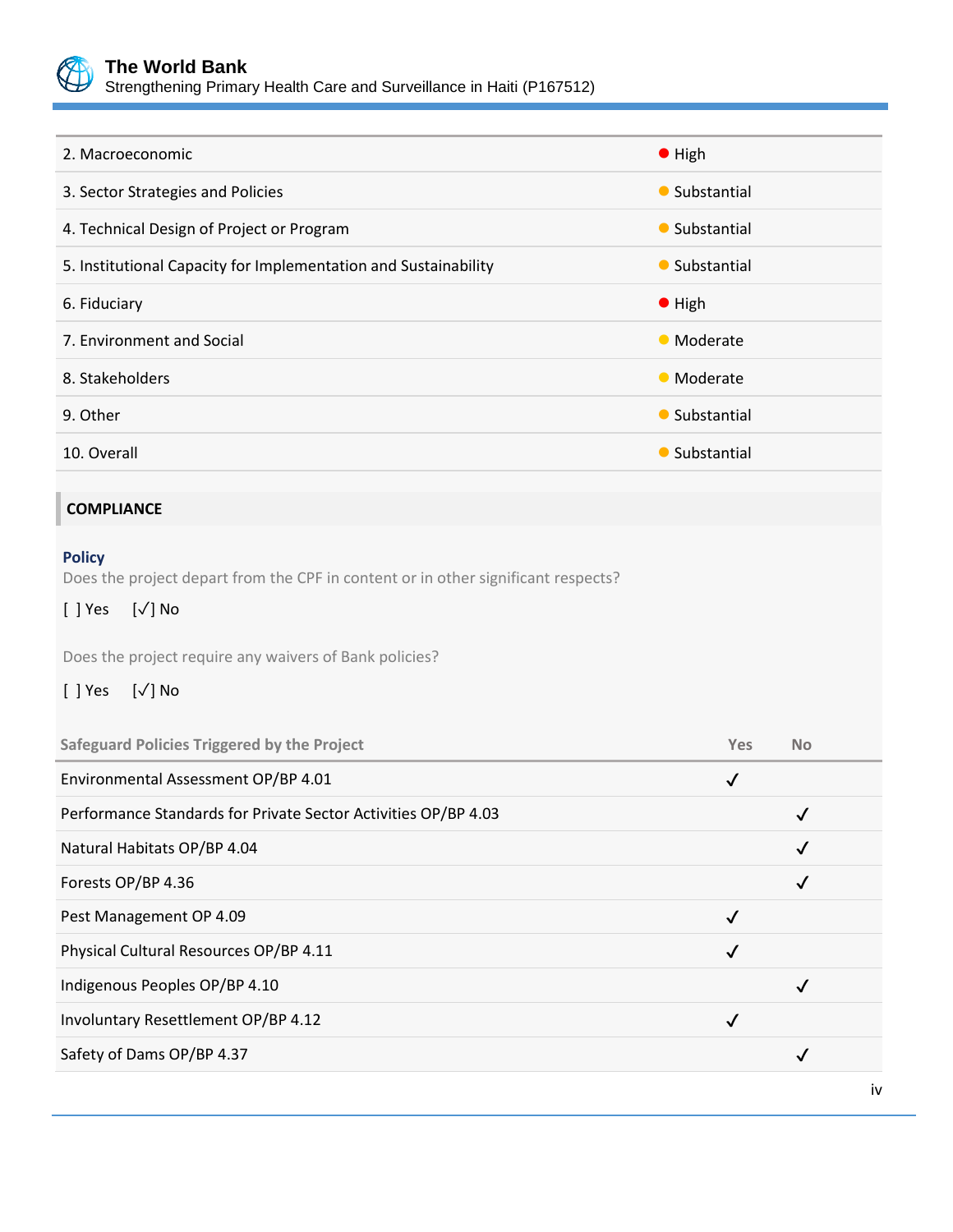

#### Projects on International Waterways OP/BP 7.50  $\bigvee$

Projects in Disputed Areas OP/BP 7.60  $\bigvee$ 



#### **Legal Covenants**

Sections and Description

IDA Financing Agreement Schedule 2 Section IV.1 and GFF Grant Agreement Schedule 2 Section IV.1: No later than one (1) month before the beginning of each fiscal year, the Recipient shall prepare and furnish an annual work plan (Annual Work Plan) for that fiscal year, satisfactory to the Association, including the activities to be carried out under the Project during said fiscal year. Said Annual Work Plan may be modified from time to time during the fiscal year, with prior approval of the Association.

#### Sections and Description

IDA Financing Agreement Schedule 2 Section IV.2 and GFF Grant Agreement Schedule 2 Section IV.2: No later than six (6) months after the Effective Date, the Recipient shall develop and furnish to the Association the Community Health Strategy and Implementation Plan referred to in Part 1(b) of the Project, all in a manner acceptable to the Association.

#### **Conditions**

| Type<br>Disbursement | Description<br>IDA Financing Agreement Schedule 2 Section III.B.1 (b) and GFF Grant Agreement Schedule 2<br>Section III.B.1 (b): Notwithstanding the provisions of Part A, no withdrawal shall be made for<br>payments made under Category (3) unless and until the Recipient has hired the Independent<br>Verification Agency in a manner acceptable to the Association.                                                                                                                                                                                                                                                                                                                                                                                                                                                                                                                                                                                                                                                                                                                                                                                                                                                                                                            |
|----------------------|--------------------------------------------------------------------------------------------------------------------------------------------------------------------------------------------------------------------------------------------------------------------------------------------------------------------------------------------------------------------------------------------------------------------------------------------------------------------------------------------------------------------------------------------------------------------------------------------------------------------------------------------------------------------------------------------------------------------------------------------------------------------------------------------------------------------------------------------------------------------------------------------------------------------------------------------------------------------------------------------------------------------------------------------------------------------------------------------------------------------------------------------------------------------------------------------------------------------------------------------------------------------------------------|
| Type<br>Disbursement | Description<br>IDA Financing Agreement Schedule 2 Section III.B.1 (c): Notwithstanding the provisions of<br>Part A, no withdrawal shall be made for payments made under Category (4) for Emergency<br>Expenditures under Part 4 of the Project, unless and until the Association is satisfied, and has<br>notified the Recipient of its satisfaction, that all of the following conditions have been met in<br>respect of said Emergency Expenditures: (i) the Recipient has determined that an Eligible<br>Emergency has occurred, has furnished to the Association a request to include said Eligible<br>Emergency under Part 4 of the Project in order to respond to said Eligible Emergency, and<br>the Association has agreed with such determination, accepted said request and notified the<br>Recipient thereof; (ii) the Recipient has prepared and disclosed all safeguards instruments<br>required for said Eligible Emergency, and the Recipient has implemented any actions which<br>are required to be taken under said instruments, all in accordance with the provisions of<br>Section I.D.1 of this Schedule; (iii) the Coordinating Authority has adequate staff and<br>resources, in accordance with the provisions of Section I.D.1(b) of this Schedule, for the |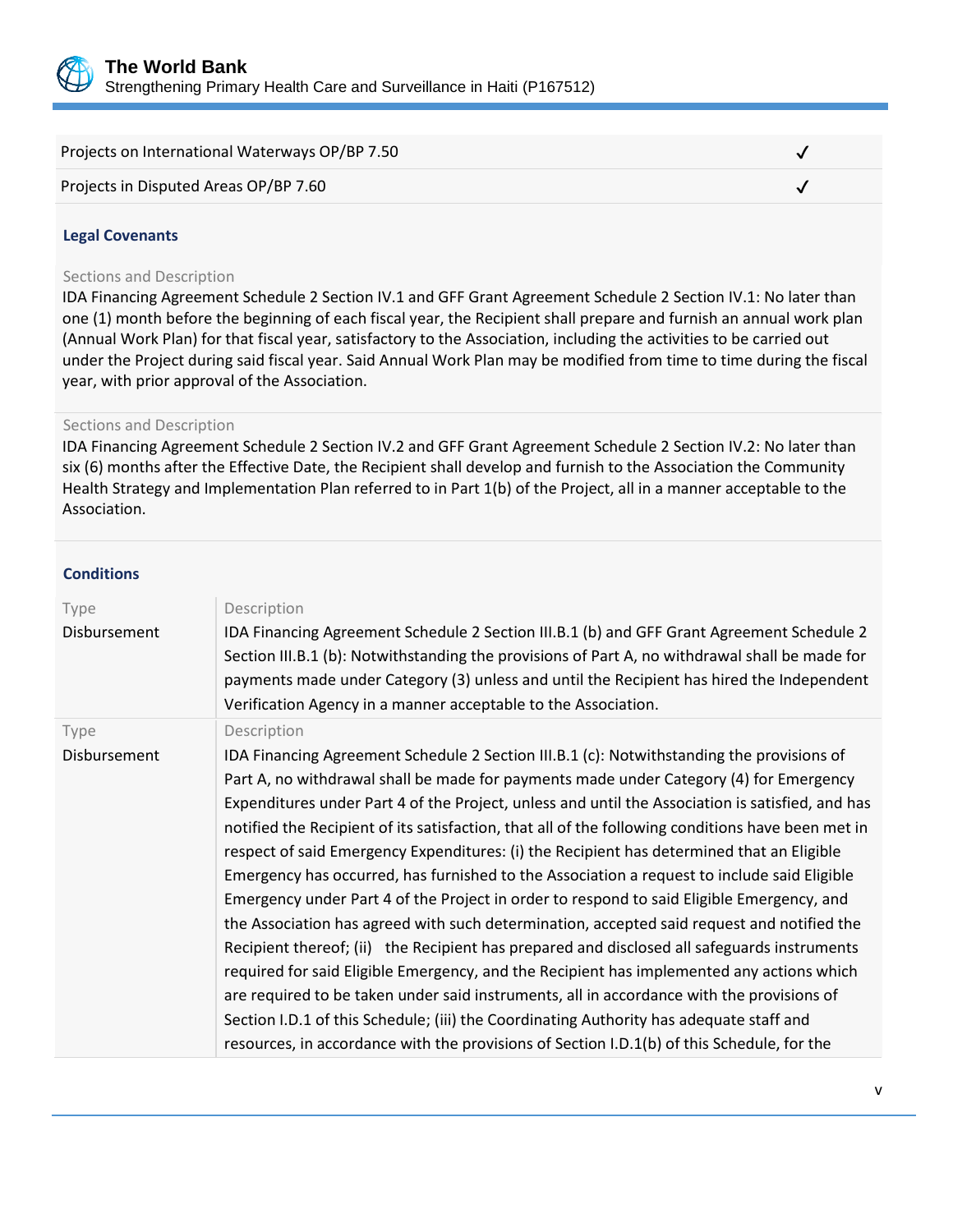

|                       | purposes of said activities; and (iv) the Recipient has adopted the Emergency Response<br>Operations Manual in form, substance and manner acceptable to the Association and the<br>provisions of the Emergency Response Operations Manual are fully current in accordance<br>with the provisions of Section I.D of this Schedule, so as to be appropriate for the inclusion<br>and implementation Part 4 of the Project.                                                                                                                                                |
|-----------------------|-------------------------------------------------------------------------------------------------------------------------------------------------------------------------------------------------------------------------------------------------------------------------------------------------------------------------------------------------------------------------------------------------------------------------------------------------------------------------------------------------------------------------------------------------------------------------|
| Type<br>Disbursement  | Description<br>GFF Grant Agreement Schedule 2 Section III.B.1 (c): Notwithstanding the provisions of Part A<br>of this Section, no withdrawal shall be made for payments made under Category (1) and (3)<br>unless and until the Recipient has developed and furnished to the Association: (i) the<br>Resource Tracking Mechanism referred to in Part 3(b)(ii) of Schedule 1 to this Agreement;<br>and (ii) the Rationalization of Human Resources Plan referred to in Part 3(b)(iv) of Schedule 1<br>to this Agreement; all in a manner acceptable to the Association. |
| Type<br>Disbursement  | Description<br>IDA Financing Agreement Schedule 2 Section III.B.1 (d): Notwithstanding the provisions of<br>Part A, no withdrawal shall be made for payments made under Category (5) unless the<br>pertinent RAP has been prepared, consulted, adopted and published by the Recipient in form<br>and substance satisfactory to the Association, and in accordance with Section I.E of this<br>Schedule.                                                                                                                                                                 |
| Type<br>Effectiveness | Description<br>IDA Financing Agreement Article IV: The GFF Grant Agreement has been executed and<br>delivered and all conditions precedent to its effectiveness (other than the effectiveness of<br>this Agreement) have been fulfilled.                                                                                                                                                                                                                                                                                                                                |
| Type<br>Effectiveness | Description<br>GFF Grant Agreement Article IV: The execution and delivery of the GFF Agreement on behalf<br>of the Recipient have been duly authorized or ratified by all necessary governmental action.                                                                                                                                                                                                                                                                                                                                                                |
| Type<br>Effectiveness | Description<br>GFF Grant Agreement Article IV: The IDA Financing Agreement has been executed and<br>delivered and all conditions precedent to its effectiveness (other than the effectiveness of<br>this Agreement) have been fulfilled.                                                                                                                                                                                                                                                                                                                                |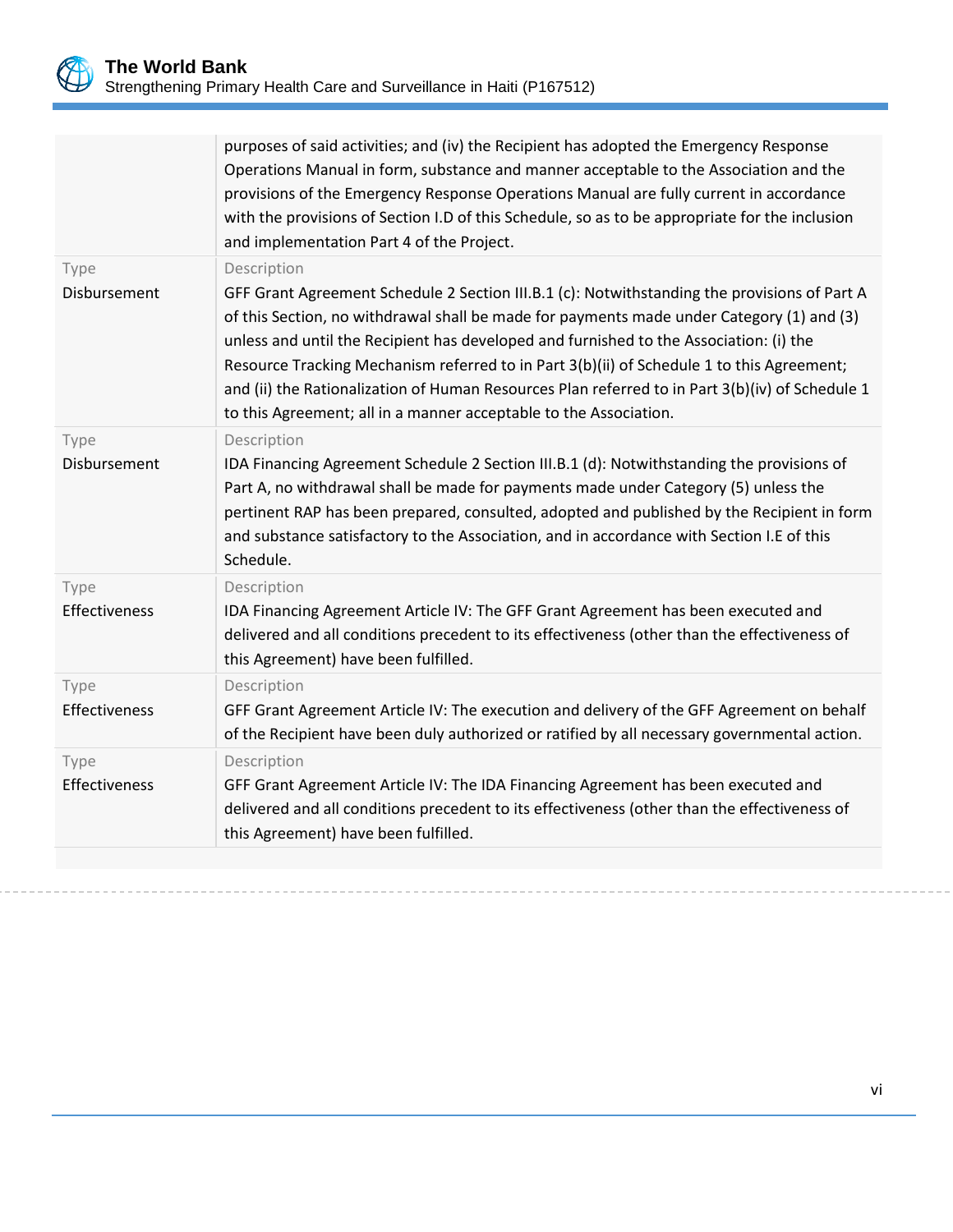

#### <span id="page-11-0"></span>**I. STRATEGIC CONTEXT**

#### <span id="page-11-1"></span>**A. Country Context**

1. **Despite advances in recent years, Haiti's economic growth has recently slowed substantially, and poverty remains high.** Due to the country's long history of political instability, repeated fiscal crises, and extreme vulnerability to a wide range of shocks, slow economic growth punctuated by frequent contractions has yielded an annual per capita income equivalent to just US\$760 (or US\$1,815 in purchasing-power-parity terms). After a spurt following the 2010 earthquake, gross domestic product (GDP) growth slowed in 2014, reached only 1.2 percent in 2017 and stalled at 1.5 percent in 2018. Between 2000 and 2012, the proportion of people living in extreme poverty declined from 31 percent to 24 percent (based on purchasing-power-parity). But poverty remains widespread, and the poverty headcount at the national poverty line is about 59 percent, reaching as much as 75 percent in rural areas and contributing to persistently poor health outcomes (see below).

2. **While macroeconomic stability was broadly preserved in the years immediately after the 2010 earthquake, a combination of domestic and external factors – including steadily falling levels of international aid – has substantially widened the fiscal deficit.** The fiscal deficit was reduced just after the earthquake, with the help of substantial donor assistance; at the same time, inflation was kept in check. But the return of international aid to pre-earthquake levels intensified fiscal pressure. Donor assistance fell from 15.8 percent of GDP in 2010 to 4.6 percent in 2017. Reduced donor support and the end of the *Petrocaribe*<sup>1</sup> arrangement (financed by Venezuela) are compounding Haiti's underlying fiscal vulnerabilities. Delays in the approval of the Government budget at the beginning of each fiscal year aggravate the already low predictability of public expenditure across ministries and their capacity to plan.

3. **Haiti continues to be vulnerable to recurrent natural disasters and climate change exacerbates these risks.** The projected impacts of climate change for Haiti include an increase in average temperatures of 0.5°C to 2.3°C by 2060, with the warming expected to be most marked from December to February. These impacts, coupled with predicted changes in precipitation patterns and likely rainfall decreases from June to August, are expected to increase the frequency, intensity and impacts of extreme weather events in the country, including hurricanes, storm surges, and flooding. The latest major disaster happened in October 2016 when Hurricane Matthew struck Haiti, affecting over two million people. The cholera outbreak that followed spread to the Southern departments and the Northwest and was only controlled after several months of intensified efforts. Post-hurricane reconstruction needs were assessed at 25 percent of GDP, or US\$2.2 billion. Public expenditure increased to meet post-Matthew reconstruction needs, but resource mobilization continues to be a challenge.

#### <span id="page-11-2"></span>**B. Sectoral and Institutional Context**

 $\overline{a}$ 

4. **Haiti's health outcomes are poor, even when compared to other low-income countries (LICs), and progress has been limited during the last 10 years.** Haiti fares especially poorly with immunization coverage and deliveries at health facilities (HFs), with high inequalities across wealth quintiles (Table 1). Child mortality

<sup>&</sup>lt;sup>1</sup> An Energy Cooperation Agreement initiated by the Government of Venezuela to provide a preferential payment arrangement for petroleum and petroleum products to some Caribbean and Latin American countries.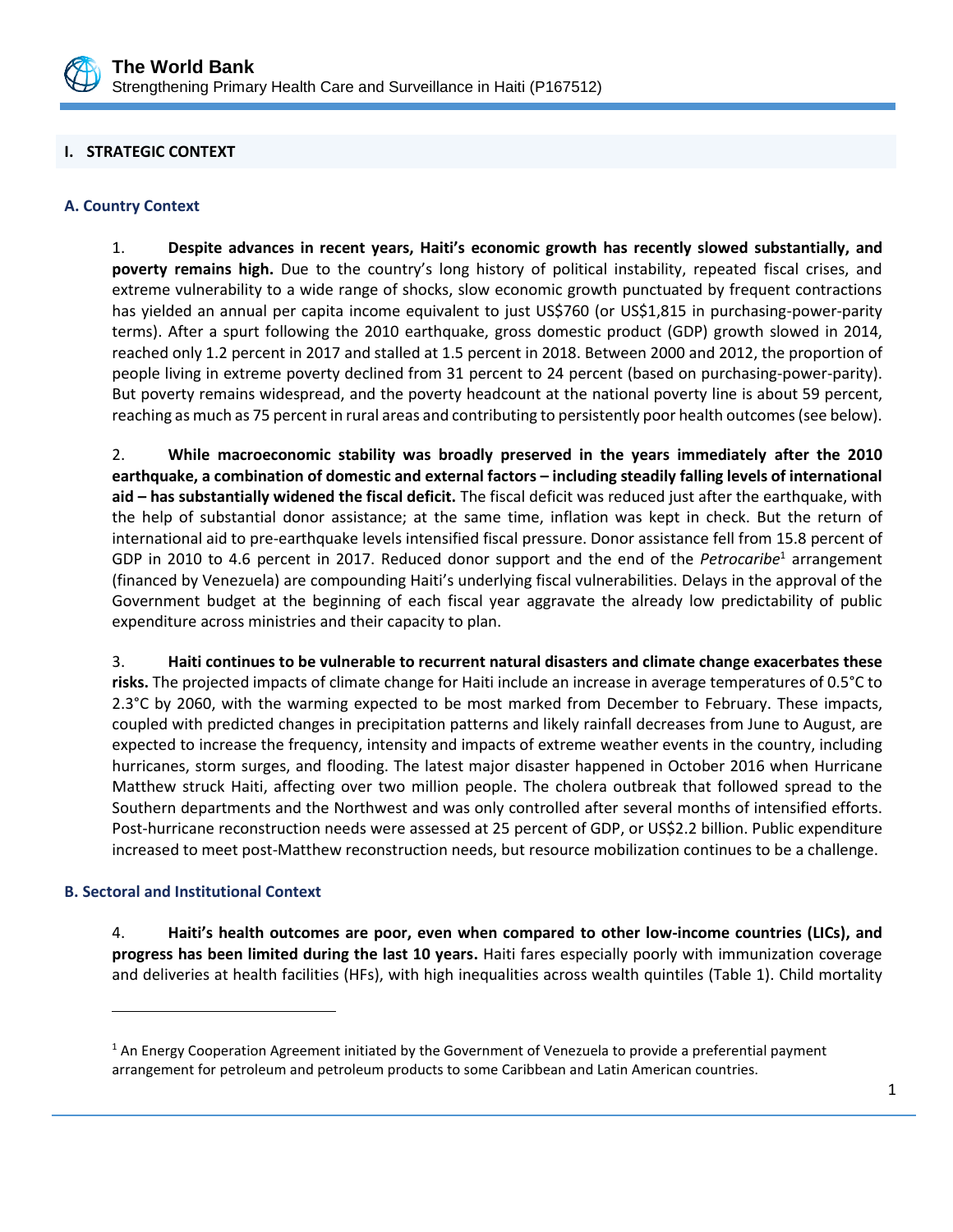has fallen over the last decade, but infant mortality has not changed much, and neonatal mortality has risen from 25 to 32 per 1,000 live births. Maternal mortality per 100,000 live births increased from an estimated 523 in 2005 to 646 in 2016 (not statistically significant due to the sample size). Over the same period, the rate of fully vaccinated children has been stagnating at around 40 percent (and declined to 30 percent for children in the lowest wealth quintile), which has contributed to outbreaks of preventable diseases, particularly diphtheria. Poor health outcomes are linked to persistent poverty, poor access and quality of care, inadequate community engagement (e.g. to create demand for vaccinations or prenatal care) and – in particular – low levels of service utilization. Haitians make around 0.5 outpatient visits to HFs per year on average, and only 39 percent of pregnant women gave birth at HFs in 2016 – due largely to ingrained behavioral practices of going to Traditional Birth Attendants (TBAs, or "*matrons*") for births<sup>2</sup>, shortcomings in the quality of care, and significant user fees at many HFs. Only 13 percent of women from the lowest wealth quintile give birth at HFs, compared to 79 percent for those in the highest wealth quintile. In comparison with other LICs with a similar population size such as Burundi, Haiti has large geographical disparities in utilization rates, which are reflected by the fact that the 20 percent most productive HFs account for 65 percent of all new outpatient visits.<sup>3</sup>

|                | Infant<br>Mortality<br>Rate (p.<br>1.000<br>live<br>births) | Under-5<br>Mortality<br>Rate (p.<br>1.000<br>live<br>births) | HF deli-<br>veries (%<br>of births) | All basic<br>vaccinations<br>received (%<br>of children<br>aged 12-23<br>months) | GDP<br>per<br>capita<br><b>PPP</b><br>(2017)<br>USD) | Current<br>Health<br>Expenditure<br>(CHE) per<br>capita (all<br>sources)<br>(2015 USD)* | External<br>Financing<br>as a % of<br><b>CHE</b><br>$(2015)*$ | Domestic<br>Public<br>Spending<br>as a % of<br><b>CHE</b><br>$(2015)*$ | Domestic<br>Out-of-<br>Pocket and<br>Private<br>Spending as<br>a % of CHE<br>$(2015)*$ |
|----------------|-------------------------------------------------------------|--------------------------------------------------------------|-------------------------------------|----------------------------------------------------------------------------------|------------------------------------------------------|-----------------------------------------------------------------------------------------|---------------------------------------------------------------|------------------------------------------------------------------------|----------------------------------------------------------------------------------------|
| <b>Haiti</b>   | 59                                                          | 81                                                           | 39                                  | 41                                                                               | 1815                                                 | 54                                                                                      | 49                                                            | 11                                                                     | 40                                                                                     |
| Senegal        | 36                                                          | 51                                                           | 76                                  | 70                                                                               | 2712                                                 | 36                                                                                      | 12                                                            | 32                                                                     | 57                                                                                     |
| <b>Burundi</b> | 47                                                          | 78                                                           | 84                                  | 85                                                                               | 771                                                  | 24                                                                                      | 41                                                            | 39                                                                     | 21                                                                                     |
| <b>Malawi</b>  | 42                                                          | 63                                                           | 91                                  | 76                                                                               | 1202                                                 | 34                                                                                      | 54                                                            | 29                                                                     | 18                                                                                     |
| <b>Rwanda</b>  | 32                                                          | 50                                                           | 91                                  | 93                                                                               | 2036                                                 | 57                                                                                      | 44                                                            | 21                                                                     | 34                                                                                     |
| Uganda         | 43                                                          | 85                                                           | 73                                  | 55                                                                               | 1864                                                 | 46                                                                                      | 40                                                            | 13                                                                     | 47                                                                                     |
| <b>LICs</b>    | 51                                                          | 78                                                           | N/A                                 | N/A                                                                              | 1973                                                 | 37                                                                                      | 33                                                            | 22                                                                     | 45                                                                                     |

**Table 1. Health Statistics for Haiti and Select Countries**

Sources: Demographic and Health Survey (DHS) of 2016 for Haiti, most recent DHSs for other countries, the Global Health Expenditure Database (GHED) and the WBG World Development Indicators. \*Disaggregated data for capital health expenditure by funding source are not available, but capital health expenditure is small compared to current health expenditure for the countries considered.

5. **These health challenges have been compounded by a cholera epidemic that started in October 2010. Cholera incidence is now at a historically low point, but underlying drivers persist – including poor water, limited sanitation and hygiene access, and fragile surveillance capacity.** In January 2019 there were less than 50 new suspected cholera cases per week compared to more than 1,300 in October 2016 when Hurricane Matthew hit Haiti, and over 2,000 per week in 2011. However, cholera should be considered endemic and the risk of resurgence of cholera – already experienced in 2015/16 – remains significant since water and sanitation

 $\overline{a}$ 

<sup>&</sup>lt;sup>2</sup> Ongoing Advisory Services and Analytics (ASA) work: "Using Innovative Mechanisms in the Health Sector to Reduce Gender Inequalities and Enhance Economic Opportunities for Women" (P164065). See Annex 2 for more.

<sup>&</sup>lt;sup>3</sup> See "Lessons Learned and Findings from Diagnostic Work: Background Paper for Project Appraisal Document for Strengthening Primary Health Care and Surveillance in Haiti Project".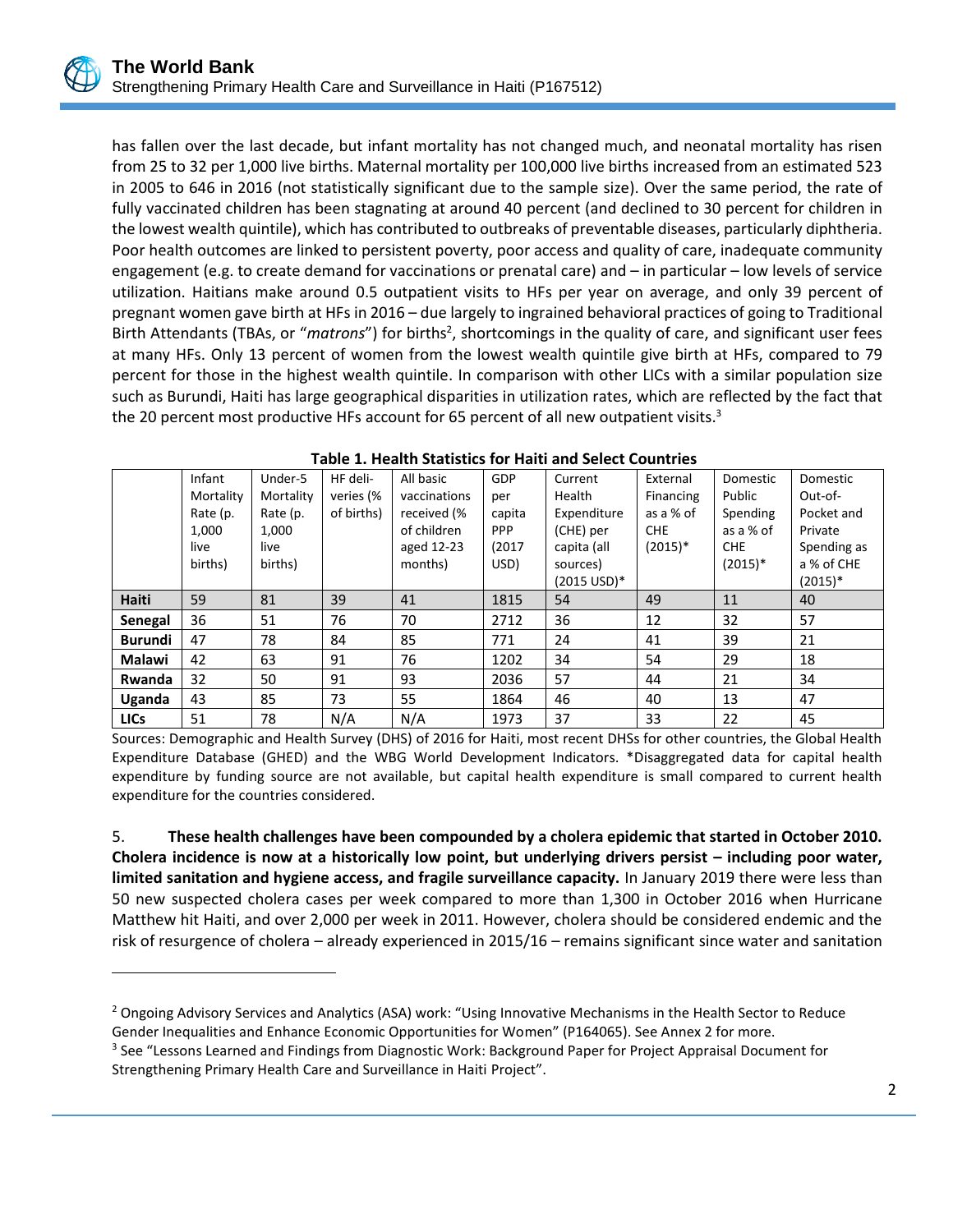

access has not improved significantly, and surveillance and response efforts are still dependent on donor funding.

6. **The risk of a cholera resurgence and an outbreak of vector-borne diseases is affected by observed and anticipated climate change impacts.** In Haiti, natural hazards and climate change put additional strains on the health sector through the accelerated spread of infectious diseases and their impact on water and sanitation systems. Rising temperatures and precipitation create conditions for the biological proliferation of infectious, in particular vector-borne, diseases. For instance, storms that create debris and standing water establish breeding grounds for urban disease outbreaks. Increases in the incidence of vector-borne diseases such as dengue, malaria and water-borne diseases leading to diarrhea are a major public health threat for Haiti.

7. **The system is heavily dependent on rapidly falling external financing, while the already-low government allocation to health has continued to decrease since 2013.** In 2015, per-capita health expenditure from the Government and donors was around US\$32 in total – much less than the estimated cost of financing an essential package of services in LICs (US\$86<sup>4</sup>). The share of the Government's domestic expenditure going to health has fallen steadily from an average of 14 percent (2000-2005) to only 4.3 percent (2017-2018), around half the average for LICs. The Government relies heavily on external financing (80 percent of non-private current health expenditure), but on-budget external financing has fallen by more than 80 percent since 2013.

8. **In this context of scarce resources, overall health outcomes can only be improved by using existing resources more efficiently.** This can best be achieved by a three-pronged approach that: (i) enhances Primary Health Care (PHC); (ii) addresses organizational weaknesses; and (iii) tackles systemic deficiencies – as highlighted in a recent World Bank (WB) Health Financing Assessment (HFA)<sup>5</sup>. Each of these is discussed below:

9. **Enhancing PHC.** International evidence shows that investing in PHC is one of the most efficient ways to spend resources on health – as highlighted by the PHC Performance Initiative (PHCPI).<sup>6</sup> But in Haiti, relatively low priority is given to PHC.<sup>7</sup> Haiti only spends 19 percent of its total health expenditure on preventive care, whereas 54 percent is spent on curative care. On a per-capita basis, the number of dispensaries (the lowest level of PHC facilities) is below the norms of the Ministry of Public Health and Population, MSPP (*Ministère de la Santé Publique et de la Population*), while the number of hospitals exceeds such norms. Resource allocation needs to be more oriented towards PHC for improved outcomes.

10. **Addressing organizational weaknesses.** Major organizational deficiencies in the coordination of and financing of the system – from the national to the community level – also need to be tackled. Weak coordination

<sup>&</sup>lt;sup>4</sup> See "Fiscal Space for Domestic Funding of Health and Other Social Services." By Di McIntyre and Filip Meheus. Chatham House, London, UK.

<sup>&</sup>lt;sup>5</sup> "Better Spending, Better Care: A Look at Haiti's Health Financing." WB, 2017.

<sup>&</sup>lt;sup>6</sup> The PHCPI is a partnership of the WB, the World Health Organization (WHO), the Gates Foundation and Ariadne Labs and Research for Development. See also Kruk, Margaret Elizabeth et al. "The Contribution of PHC To Health and Health Systems In Low- And Middle-Income Countries". Social Science & Medicine 70.6 (2010): 904-911.

<sup>&</sup>lt;sup>7</sup> See the PHCPI website for analysis of the different aspects of PHC system performance in Haiti (https://improvingphc.org/).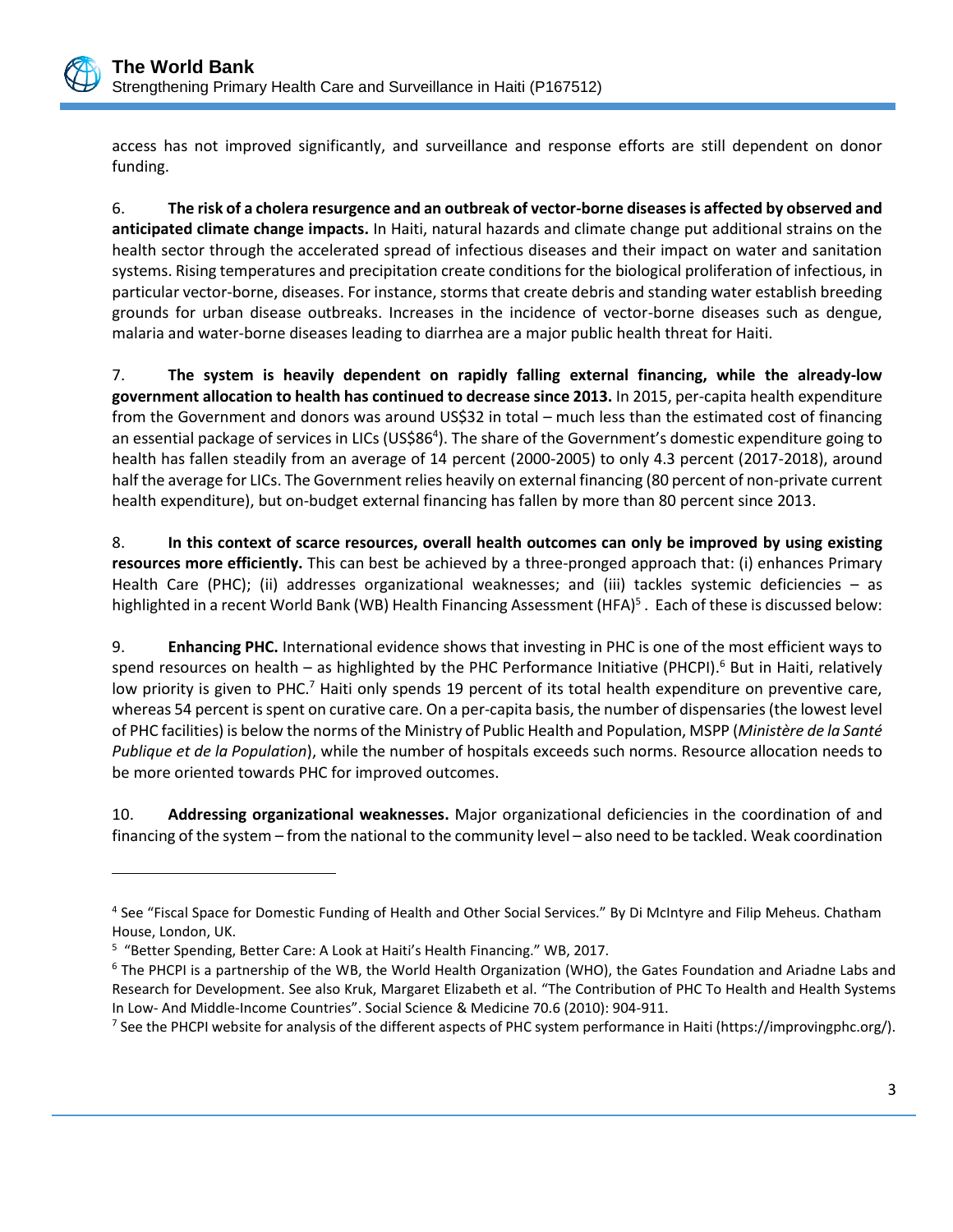of external aid and the lack of a prioritized benefit package<sup>8</sup> have led to significant overlaps between different streams of financing, while some priority areas – especially at the PHC level – remain underfinanced. A key deficiency is the co-existence of multiple uncoordinated programs for community health workers (CHWs) financed by different donors, that are weakly integrated with the rest of the health system – and with a large share of the population still without access to CHW-based care (Annex 3 Box 2). As one of the avenues to alleviate this situation, in November 2017, Haiti joined the Global Financing Facility for Every Woman Every Child (GFF), a multi-stakeholder partnership that supports countries to improve reproductive, maternal, newborn, child and adolescent health and nutrition through smart, scaled, coordinated and sustainable financing.

11. **Tackling systemic deficiencies.** Systemic deficiencies include, among others: (i) the low degree of service readiness of HFs; (ii) weaknesses in supply chains and in planning and management at the central, Departmental and HF levels; and (iii) a lack of accountability and incentives at different decision-making levels. A minority of Haitians have access to a PHC facility of good quality. While 91 percent of the population lives within 5 kilometers (km) of a dispensary or health center, only 23 percent of Haitians live within 5 km of a dispensary or health center that meets adequate service readiness standards. <sup>9</sup> Weaknesses in supply chains and a lack of planning and management are also constraints to access and utilization of HF services, especially affecting vaccination coverage in the country.<sup>10</sup> Low accountability of health workers and poor incentives for them to perform well lead to their low productivity; outpatient visits per health worker per day are less than four in three-quarters of Haiti's health centers and dispensaries.

12. **In the specific case of interventions to control cholera, efficiency gains are especially needed because cholera surveillance and response capacities are heavily dependent on donor financing, which is falling rapidly.** The approach implemented under the National Plan for the Elimination of Cholera has been very effective at reducing cholera incidence, but the surveillance and response mechanisms should progressively evolve towards a broader, less cholera-specific approach to one focused on infectious diseases.<sup>11</sup> Years of activities focused on combatting cholera have led to verticalized structures that are now firmly established, such as: (i) cholera treatment centers (with dedicated staff, equipment, supply chains, etc.) disconnected from the rest of the health system; (ii) cholera-specific rapid response teams throughout the country; and (iii) choleraspecific surveillance systems. In the context of highly constrained resources and very low cholera incidence, there is a need to achieve efficiency gains by: (i) integrating the relatively well-functioning cholera-specific mechanisms into the general surveillance systems, and (ii) rationalizing cholera rapid response mechanisms while expanding their scope to cover infectious disease outbreaks in general.

<sup>&</sup>lt;sup>8</sup> The recently developed Package of Essential Services (PES) is broader than an essential package of services according to the WHO. The cost of providing the PES package on a large scale in Haiti would far exceed the available resources.

<sup>&</sup>lt;sup>9</sup> Service readiness refers to the availability of basic amenities (water, sanitation, power, phone etc.) basic equipment and the adherence to standard precautions for infection prevention. See Anna D Gage et al.: "Assessing the Quality of Primary Care in Haiti." Bulletin of the WHO (2017) 95:182–190.

<sup>&</sup>lt;sup>10</sup> See "Lessons Learned and Findings from Diagnostic Work: Background Paper for Project Appraisal Document for Strengthening Primary Health Care and Surveillance in Haiti Project".

<sup>11</sup> WB. 2017. "An Assessment of Community-Level Rapid Response Activities for Cholera in Haiti." Washington, D.C.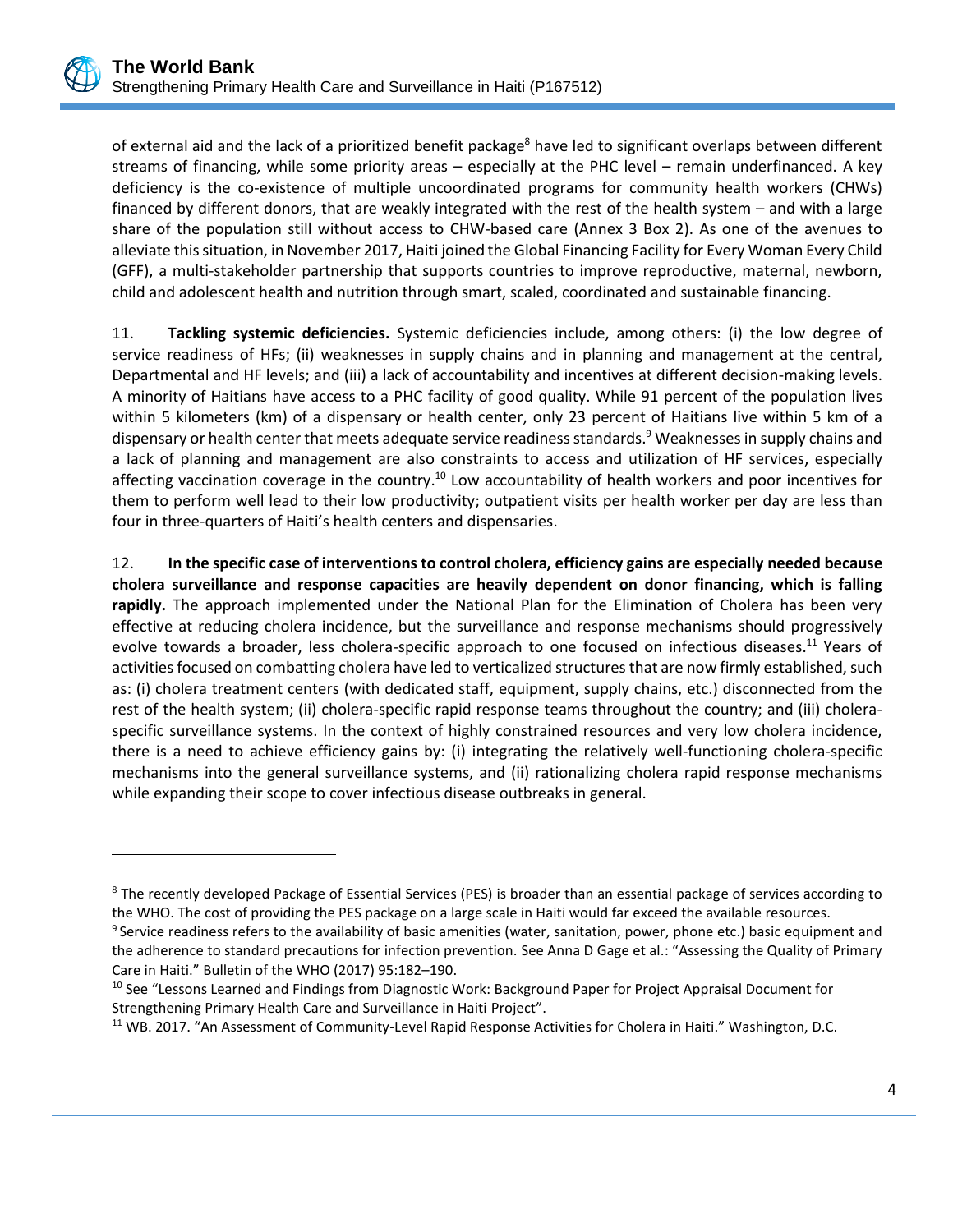13. **Given the many complex challenges with Haiti's health system and the multiplicity of partners, WB support has had to be selective.** The past two WB-financed projects (2010-2013 and 2013-2019) have focused on two specific areas with relatively low support from other partners and significant financing gaps: (i) supporting a package of priority PHC services and enhancing accountability, mostly through MSPP Results-Based Financing (RBF) Program<sup>12</sup> financed jointly with United States Agency for International Aid (USAID) and Canada; and (ii) responding to the cholera epidemic. WB support is currently provided through the ongoing *Projet*  d'Amélioration de la Santé Maternelle et Infantile a travers des Services Sociaux Intégrés (PASMISSI)<sup>13</sup>,which is on track to achieve its objectives. The results to date from the implementation of the RBF program show that vaccinations for under-5 children at targeted HFs rose by 44 percent; births at HFs rose by 27 percent; utilization of contraceptives at HFs rose by 17 percent; the number of young children receiving nutritional screening rose by 89 percent, and the average quality score at HFs rose from 61 percent to 74 percent. The low cholera incidence observed in 2019 is due in large part to PASMISSI increasing its geographical and financial support for cholera surveillance and response efforts after Hurricane Matthew. PASMISSI now accounts for more than 70 percent of all cholera-related financing.

# <span id="page-15-0"></span>**C. Relevance to Higher Level Objectives**

 $\overline{a}$ 

14. **The proposed Strengthening Primary Health Care and Surveillance in Haiti Project is aligned with the WB Group's Country Partnership Framework (CPF) for the Republic of Haiti FY16-19 (Report No. 98132-HT) discussed by the Board of Directors on September 29, 2015 and the Haiti Performance and Learning Review (PLR) of the CPF (Report No. 124812-HT).** The proposed Project will support the CPF Area of Focus 2 (Human Capital), specifically Objectives 6 (Increase Access to Health Services for Mothers and Children) and 7 (Control Cholera in Priority Communes). In accordance with the PLR, the Project builds on the findings of the 2017 WB HFA and focuses on improving the organization of the health sector and the efficiency of the service delivery system, while increasing access and use of health care services with particular attention to women and children.

15. **The proposed Project is fully aligned with MSPP's** *Plan Directeur de Santé 2012-2022* **(Health Sector Development Plan) and will contribute to achieving Sustainable Development Goals 3.1, 3.2, 3.3 and 5 (respectively on: maternal mortality, child mortality, communicable diseases, and gender equality).** The proposed Project will support the two components of MSPP's Health Sector Development Plan 2012-2022: "Organizational and Operational Strengthening of the Health System" and "Provision of Health Services and Care".

16. **The proposed Project is also aligned with the goals of the WB's Health, Nutrition, and Population Global Practice of achieving universal health service coverage and protecting households from catastrophic health care costs – focusing particularly on women, children, and vulnerable families.** The proposed Project is also aligned with the WB's Twin Goals of ending extreme poverty and boosting shared prosperity; its activities and the selection of the intervention areas are expected to especially benefit the poor and vulnerable. In addition, the expected improvements in basic health outcomes will strengthen human capital, which in turn will contribute to tackling poverty. The proposed Project is also fully aligned with the Human Capital Project of the

 $12$  The program supports results-based payments to HFs and public supervisory units (including the DDSs), based on performance regarding pre-defined quantity and quality indicators.

<sup>&</sup>lt;sup>13</sup> "Improving Maternal and Child Health Through Integrated Social Services" Project (PASMISSI, P123706).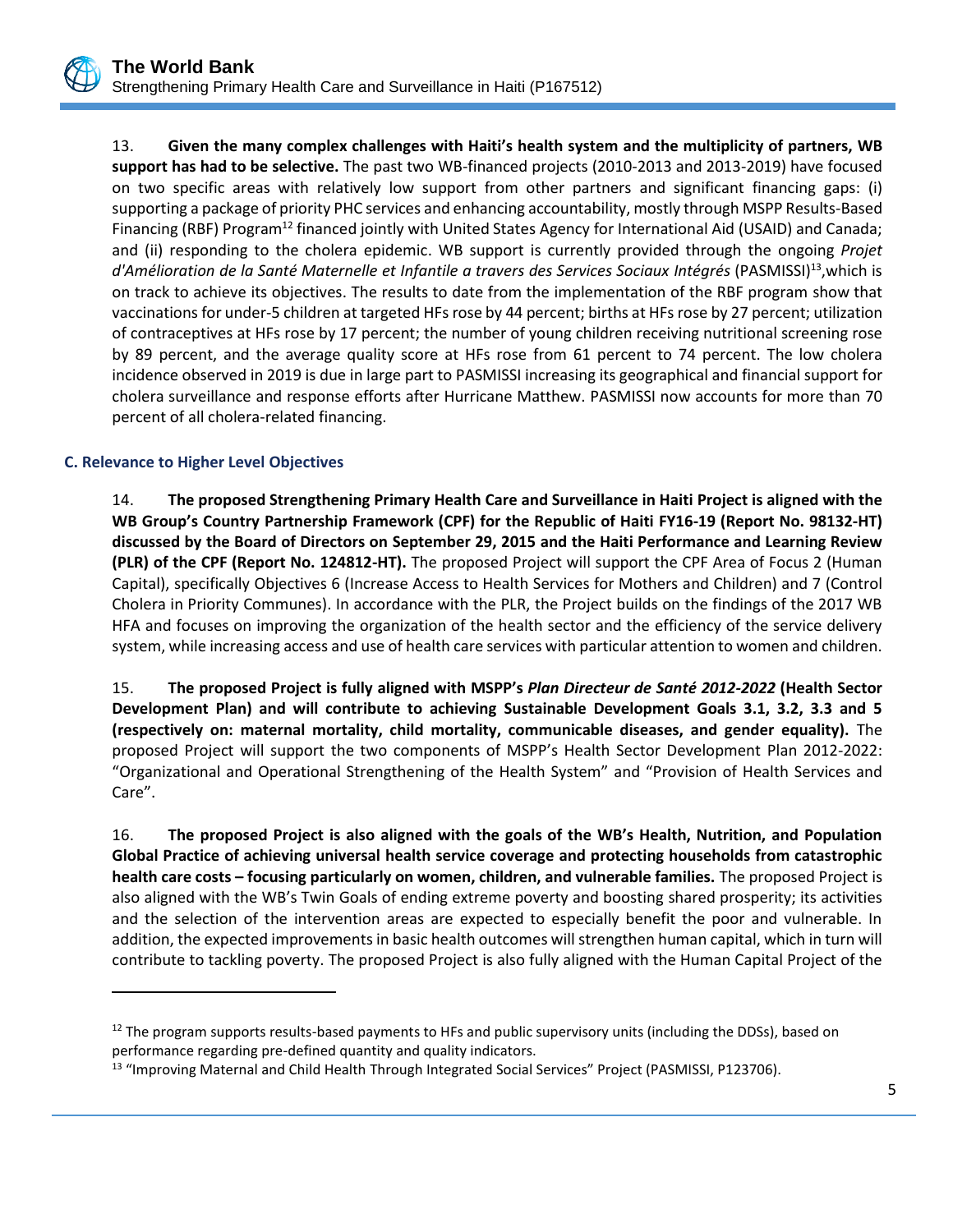WB. It will contribute to improving the three health ultimate outcomes indicators (probability of survival to age 5, stunting, and adult survival rate to age 60) included in the WB Human Capital Index.

#### <span id="page-16-0"></span>**II. PROJECT DESCRIPTION**

#### <span id="page-16-1"></span>**A. Project Development Objective**

#### **PDO Statement**

17. The PDO of the proposed Project is to: (i) increase utilization of primary health care services in selected geographical areas, and (ii) strengthen surveillance capacity especially for cholera.

#### **PDO Level Indicators**

- (i) Percentage of children aged between 12 and 23 months fully vaccinated in Project intervention areas;
- (ii) Percentage of institutional deliveries in Project intervention areas; and
- (iii) Percentage of notifications of suspected cases of cholera for which laboratory results are available to the Health Departmental Directorates (DDSs) within 10 days of collection.

#### <span id="page-16-2"></span>**B. Project Components**

 $\overline{a}$ 

18. **The proposed Project will build on the successes of the ongoing PASMISSI project, continuing its areas of support while introducing further enhancements in PHC and surveillance systems.** Specifically, the proposed Project will support a stream of PHC activities in the same four Departments as under PASMISSI to deepen the impact in these Departments, building on the foundations already begun under PASMISSI while including a fifth (new) Department, Nippes, under this activity stream. This Department was chosen because: (i) it is among the poorer Departments in the country; (ii) it has relatively limited coverage by other donors; and (iii) the selection of Nippes enables synergies between HF-level interventions financed by the proposed Project and rural road investments under another WB-financed project.<sup>14</sup> The activities to be financed in these five Departments will complement the coverage by other partners in the other Departments. This stream of activities will:

- (i) continue to finance RBF activities in support of a prioritized package of PHC services, but with modifications to increase their focus on the priority areas of immunizations and basic maternal care, and on community-level activities (see below for more details on these modifications);
- (ii) introduce new interventions to address organizational weaknesses, such as Technical Assistance (TA) to improve the design and nationwide implementation of a harmonized Community Health Strategy and Implementation Plan (CHSIP) oriented around CHWs; and

<sup>&</sup>lt;sup>14</sup> The Haiti Rural Accessibility and Resilience Project (RARP, P163490). One of the criteria explicitly used under the RARP Project to select rural road investments is the potential impact of these investments on physical access to HFs. The RARP Project covers the Nippes, South and South-East Departments. In the South Department, as in the case of Nippes, HF-level interventions under the proposed Project will be chosen, in part, based on potential synergies with rural road investments under the RARP Project.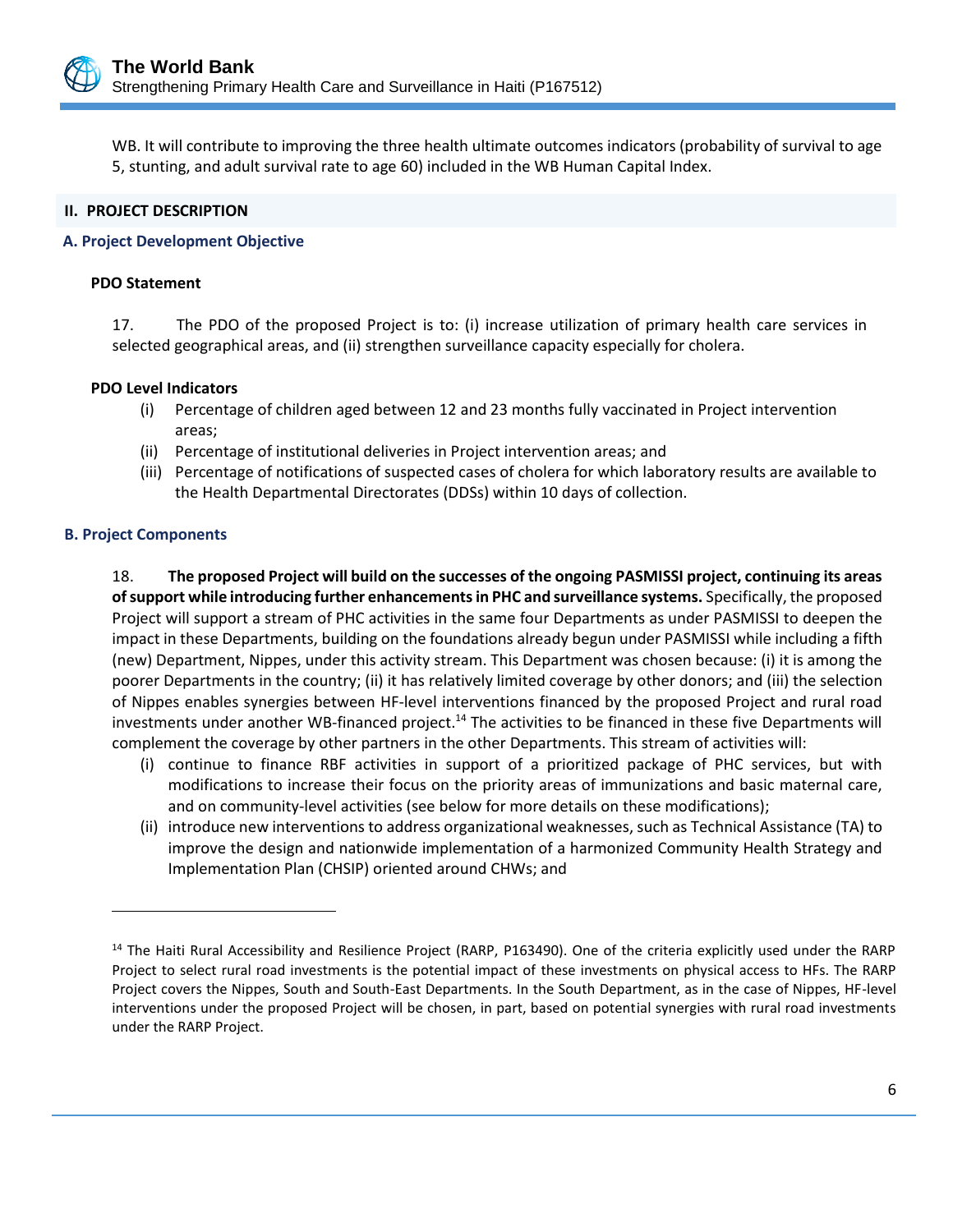(iii) support new activities to address additional systemic deficiencies for which there is relatively little financing from other partners, and which particularly affect the poor – mainly the low service readiness at selected HFs<sup>15</sup> that are key for the functioning of PHC referral networks; supply chain weaknesses especially for vaccines; and planning and management deficiencies, especially regarding vaccine service delivery. 16

19. The proposed Project will also finance a second stream of activities supporting integrated surveillance and response efforts against infectious diseases (including diphtheria and measles due to the current epidemiological trends, in addition to cholera) so that cholera teams do not operate in an isolated fashion. It will hence adopt a more systemic, "de-verticalized" approach than under PASMISSI, to achieve efficiency gains (Section I-B). This stream of activities will continue to have nationwide coverage, complementing other partners' efforts.

20. **Component 1: Strengthening Primary Health Care Service Delivery (US\$32 million from IDA Grant, US\$12 million from GFF grant)**. Component 1 will finance activities to strengthen PHC service delivery via PHC referral networks, with each network consisting of: (i) a community referral hospital, health centers and dispensaries operating at different levels within the network; and (ii) CHWs at the community level. This component will finance: (i) one set of activities – (a) to (c) listed below – supporting improvements in the structural and organizational capacity for PHC service delivery; and (ii) another set of activities  $-$  (d) and (e) below – to enhance results in service delivery through incentives and increased accountability. The activities to be financed will be:

- a) **Strengthening the service readiness of selected health service providers** (within selected PHC referral networks) and their associated supply chain infrastructure (especially for vaccines<sup>17</sup>) through rehabilitation activities; provision of goods, essential medicines and equipment; training and TA; and information systems for improved monitoring. The selection of the PHC facilities to be supported will be based on a data-driven exercise with the objective of maximizing access to PHC services of adequate quality, in particular for poor and vulnerable populations, given available resources (Box 1 of Annex 3). Improvements in service readiness will have positive climate change adaptation and mitigation cobenefits, including through improvements in water and sanitation systems, as well as the incorporation of energy efficiency standards and practices in rehabilitation activities of selected PHC facilities (e.g. the financing of solar-based cold chain equipment to improve the management of vaccines in an emissionneutral and sustainable way);
- b) **Strengthening the design and implementation of the existing national community health program.** Financing will be provided for TA to improve the design of a harmonized and sustainable CHSIP oriented around CHWs, as well as tools to support this Plan's development and implementation – all to be done in a collaborative manner between MSPP and key donor agencies financing CHW programs in the

 $\overline{a}$ 

<sup>&</sup>lt;sup>15</sup> These will be chosen with the objective of maximizing access to PHC services of adequate quality, in particular for poor and vulnerable populations, given available resources (see Box 1 of Annex 3 for full details).

<sup>&</sup>lt;sup>16</sup> Vaccination rates are much lower among those in the lowest wealth quintile than for others (see Section I-B above).

<sup>&</sup>lt;sup>17</sup> This will include components of the cold chain for vaccines at HFs and at the Departmental warehouses where vaccines are stored.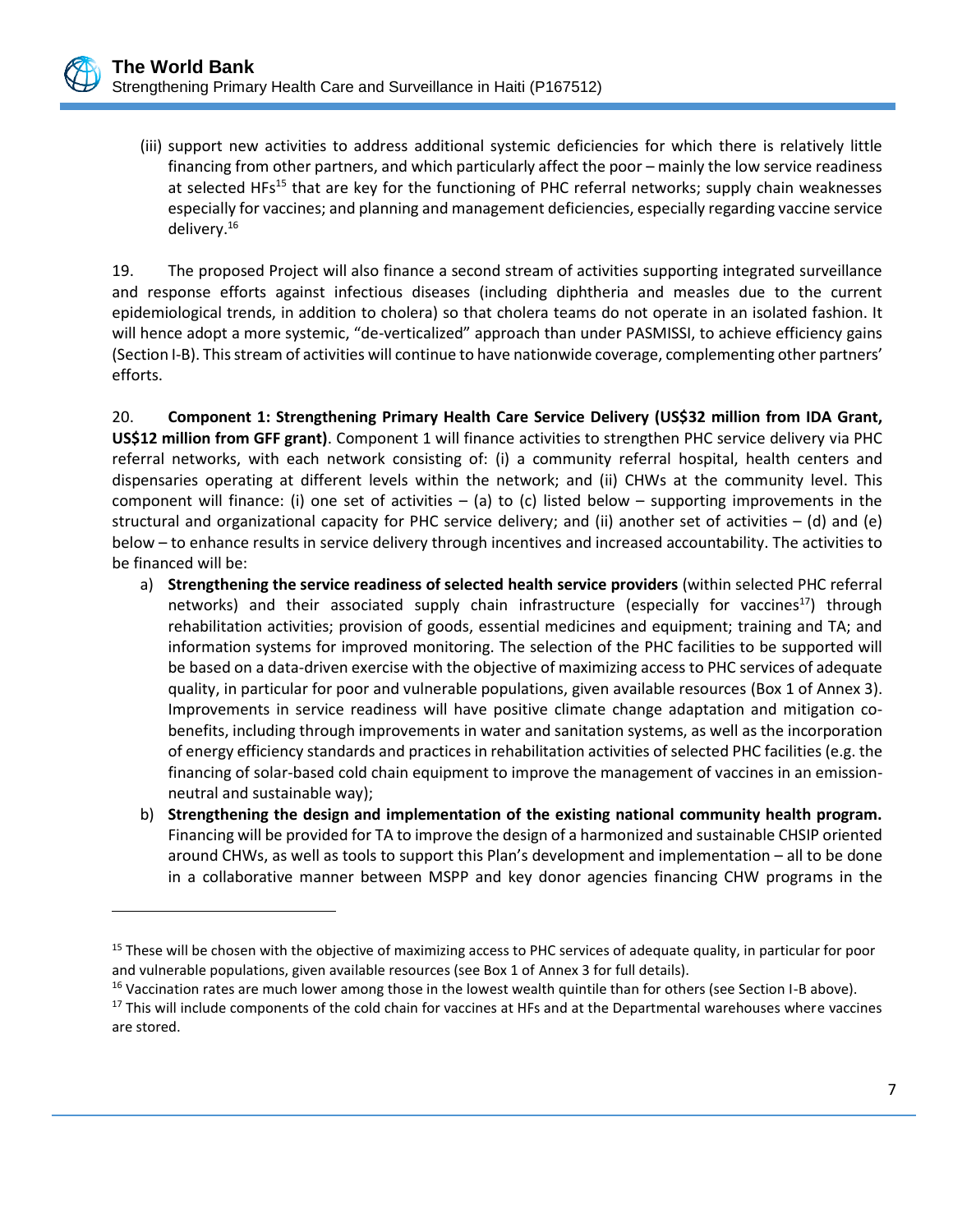

country (Annex 3). In addition to the CHSIP, a Plan to define the role of TBAs and to enhance the safety of deliveries by pregnant women who go to TBAs for births will be developed, including testing of different approaches (the latter activities will be informed by ongoing analytical work<sup>18</sup>);

- c) **Strengthening the management and planning capacity of selected HFs, public health supervisory units and DDSs** to: (i) better achieve results in the intervention areas, through – *inter alia* – TA specific to issues of organization, planning and distribution for vaccines, and TA to help address deficiencies in health spending<sup>19</sup>; and (ii) increase their understanding of climate change adaptation and mitigation issues, such as the deployment of early-warning systems, and to improve the planning for relocation efforts in the event of natural disasters;
- d) **RBF payments for the delivery of a Package of Basic PHC Services as well as Packages of Health Service-Related Activities.** The former will have a special focus on Reproductive, Maternal and Child Health and Nutrition (RMCHN) services. The Packages of Health Service-Related Activities will include monitoring, supervision and planning activities, as well as activities in support of the storage of pharmaceutical products, by selected DDSs and public health supervisory units. The sustained financing of the RBF program will improve the treatment of climate-sensitive (i.e. water-borne) diseases leading to diarrhea;
- e) **Developing and implementing a program of activities to maintain and strengthen external controls** including carrying out of third-party verification of the Packages of Services, i.e. by an External Verification Agency (EVA). Community surveys will be included in the verification process to ensure feedback mechanisms between users and health providers under the RBF program. The satisfaction of users will impact incentive payments and based on the feedback, corrective action plans will be developed by the HFs.

21. **As in the case of the ongoing health project, RBF payment agreements will be signed with: (i) public and private non-profit dispensaries, health centers and community hospitals<sup>20</sup> for the delivery of the Packages of Basic PHC Services; and (ii) DDSs and public health supervisory units for the Packages of Health Service-Related Activities.** The size of the RBF Payments will be based on performance indicators reflecting the quantities of services produced, as well as on quality indicators. These will include indicators to incentivize referrals within PHC referral networks, especially for maternal care.

22. **The basic design of the accountability and results-focused activities under the existing health project (including its RBF program) will be retained under the proposed Project**, with adjustments being gradually incorporated to provide particular support to key goals as follows:

<sup>&</sup>lt;sup>18</sup> Specifically, "Using Innovative Mechanisms in the Health Sector to Reduce Gender Inequalities and Enhance Economic Opportunities for Women" (P164065).

<sup>&</sup>lt;sup>19</sup> Where needed, TA will also be provided for HFs to produce Business Plans (with budgets) to show how they will use resources coming from RBF payments, user fees and other sources.

<sup>&</sup>lt;sup>20</sup> These are the HFs that make up the PHC referral networks in Haiti.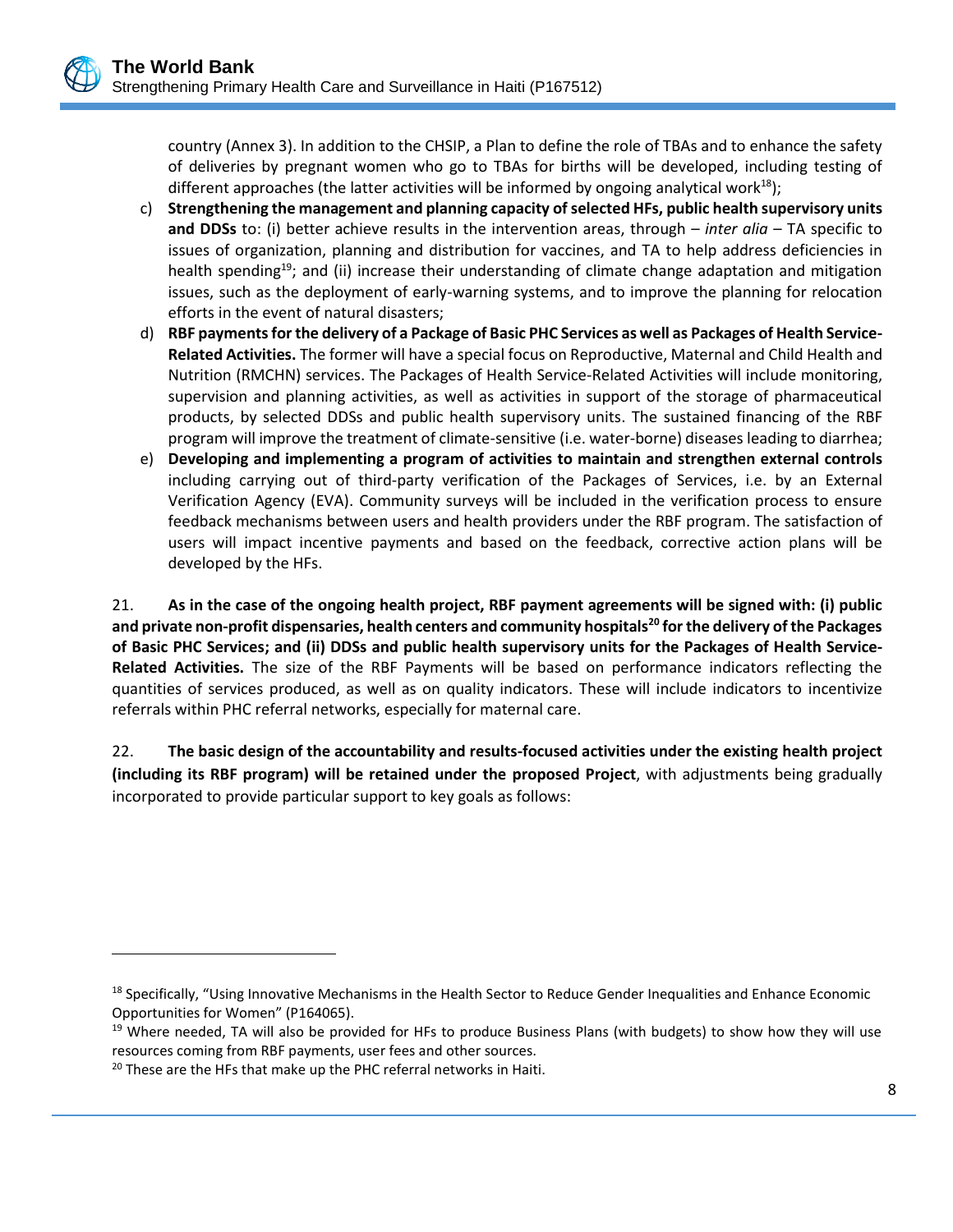

- a) **Further boosting vaccination rates:** For both HFs and DDSs, the performance indicators under the ongoing RBF program will be adjusted – and new indicators added (Annex 3) – to place greater emphasis on boosting vaccination coverage, where performance has been especially poor in Haiti;
- b) **Reducing obstacles to increasing the demand of prioritized services:** To help address the problem of limited access to health services due to user fees – especially for the poor – HFs under the RBF program will be required to impose very low or zero user fees for certain types of maternal services, especially births.<sup>21</sup> The RBF payments for these services will be raised significantly to compensate the HFs for the lost user fee revenues incurred. The scheme will be introduced gradually, starting initially with a limited number of HFs; and
- c) **Changes will be phased in gradually to support the implementation of the CHSIP** (see activity (b) of Component 1, above) – which is expected to be finalized within six months of effectiveness – as follows: in an initial phase, a portion of the RBF payments going to each HF will be shared with all CHWs attached to that HF; this is not typically done at present, despite the role played by CHWs in boosting the production of many HF indicators.<sup>22</sup> In addition, the DDSs' existing performance indicators under the RBF program will be expanded to also include indicators of progress in the implementation of the CHSIP. In a second phase, additional community-level performance indicators to help measure CHW performance will be gradually introduced into the RBF program. See Annex 3 Box 3 for more details.

23. **All of these RBF activities will be conducted as part of a national RBF program with other co-financiers, as is now the case for the ongoing RBF program financed jointly by the WB, USAID and Canada.** All partners will follow a joint approach with the same indicators, tariffs, quality parameters and verification mechanisms.

24. **Component 2: Strengthening Surveillance and Control for Infectious Diseases (US\$20 million from IDA Grant, US\$2 million from GFF grant).** This component will help maintain the MSPP's effective nationwide surveillance and response capacity in the fight against cholera achieved under the ongoing PASMISSI, while integrating cholera surveillance and response tools into the general surveillance and response systems. This component will continue to ensure the financing of critical surveillance and control activities for cholera and will expand to cover other infectious diseases, including two vaccine-preventable diseases – diphtheria and measles – and maternal deaths (all of which are part of the list of mandatory notifiable diseases), complementing the support of the Centers for Disease Control and Prevention (CDC) for MSPP's surveillance capacity. Such an integrated surveillance system will allow key climate-sensitive diseases to be monitored more easily, thereby reducing the vulnerability of the population to climate change. The strengthening of the surveillance system will be done in synergy with TA activities to support a robust CHSIP under Component 1. As part of the latter, the CHWs' role in the surveillance infrastructure and response efforts will be assessed to expand the surveillance system's geographical coverage and minimize the delay between the detection of potential outbreaks and the ensuing response efforts. Activities to be supported will include: (i) support for MSPP's monitoring, reporting and investigative capacity for the surveillance of national mandatory notifiable diseases, including maternal deaths; (ii) TA and training for transitioning to an integrated surveillance system (at both the central and Departmental levels); (iii) improvements of selected existing laboratories and infrastructure for surveillance, including regional laboratories; and (iv) support for the lab transport network of patients' samples for the three

 $21$  Many of the services in the current RBF package are already provided for free (for example, child immunization).

<sup>&</sup>lt;sup>22</sup> The total RBF payment received by a HF, for any given level of performance, will be raised so that this new scheme does not imply lower payments received on the part of non-CHW.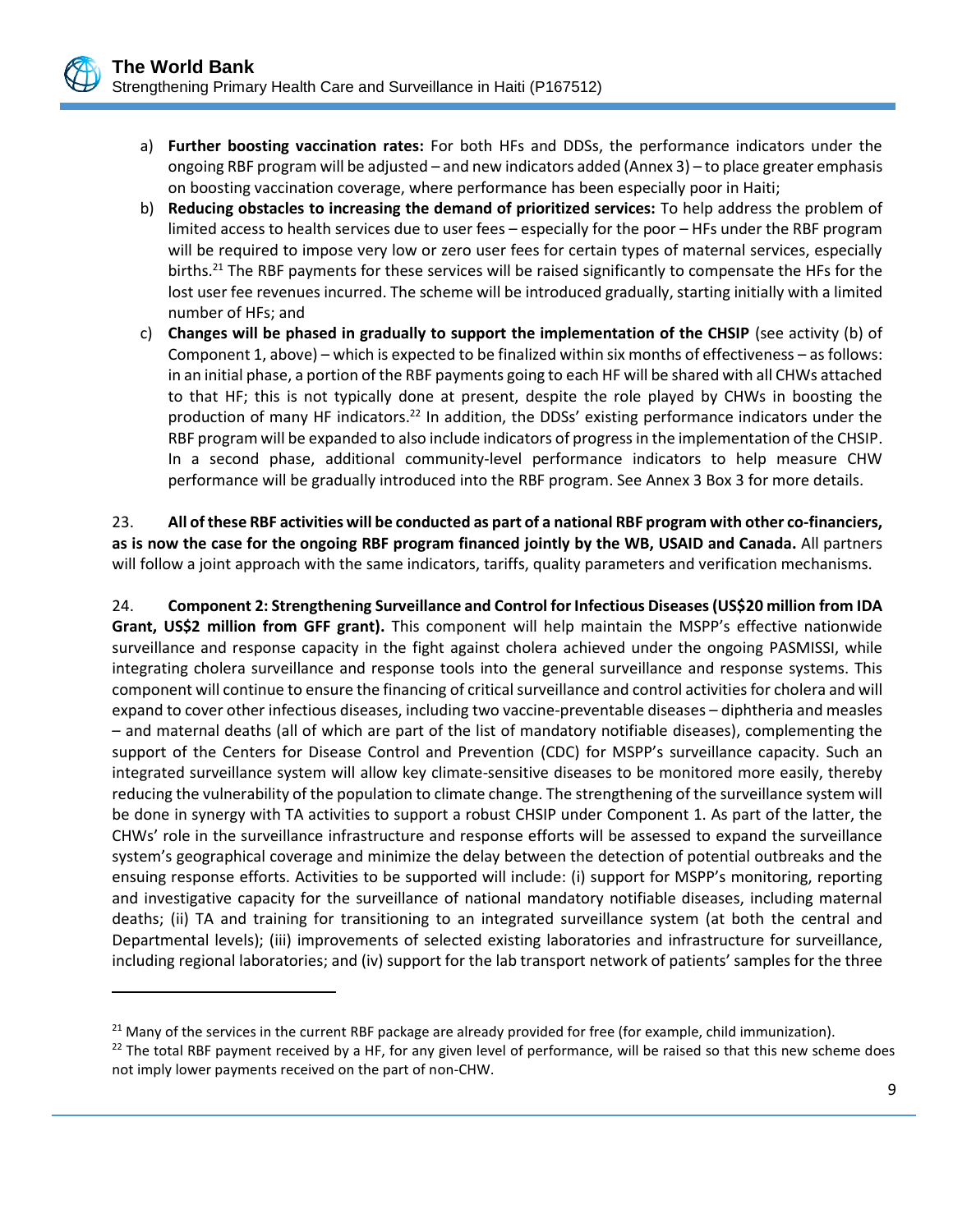notifiable diseases targeted (i.e. expanding the same support currently provided for cholera under the PASMISSI to also cover diphtheria and measles).

25. This component will support a shift from the emergency response tools used to fight the cholera epidemic towards a more developmental approach, including: (i) financing and progressively converting the current "cholera rapid response teams" into "rapid response teams for infectious disease" outbreaks particularly focusing on the three targeted diseases; and (ii) financing the "de-verticalization" of cholera treatment and community interventions to support the control of infectious diseases and other health conditions (including the integration of patient treatment, equipment and supplies into the general health system and support for MSPP's treatment and response systems for the targeted diseases and other health conditions). This component would also finance TA activities to develop capacity building programs for the control of infectious diseases (through effective medical waste management to support the implementation of the national medical waste strategy and awareness raising about the links between climate change, natural disasters and infectious diseases). The component will be national in scope, but in geographic areas targeted for support by Component 1, the proposed Project will seek to further integrate surveillance and response into the PHC system.

26. **Component 3: Supporting Project Management and Implementation Support (US\$3 million from IDA Grant, US\$1 million from GFF).** This component will finance activities to strengthen the capacity of the central MSPP units and Departmental health authorities in the coordination, implementation management and supervision of the Project (including fiduciary aspects and monitoring and evaluation, safeguards and reporting of Project activities and results), and the carrying out of Project audits.

27. In addition to the above activities, the GFF grant will finance TA and tools for the Government to develop and implement the GFF Investment Case (IC), including: (i) activities to improve the coordination of donor funding and activities, including costing and prioritizing the country's Health Sector Development Plan (IC); (ii) development of a mechanism to track donor resources and program costs; (iii) analyses of the efficiency of health spending and steps to address inefficiencies that are identified; (iv) TA to help develop a plan for enhancing the use of human resources in the health sector (Plan for Rationalization of Human Resources); and (v) TA to help improve the use of existing health data to inform health programming, including tracking progress on IC implementation and strategic decision making (Annex 3 Box 5).

28. **Component 4: Contingent Emergency Response Component (CERC) (US\$ 0 million from IDA).** This component will provide funding following an eligible emergency.<sup>23</sup> The component will include conditions for the use of funds, and will only be triggered when certain actions, as agreed by the Government and the WB, are met. These actions include the following: (i) an eligible emergency experienced by the country; and (ii) presentation of a sound and actionable country-level response plan.

 $23$  An eligible emergency means the imminent or actual occurrence of a natural or man-made crisis or disaster, which, in the opinion of the Government and the WB, has the capacity to cause major adverse economic, health and/or social impacts in the Recipient's population.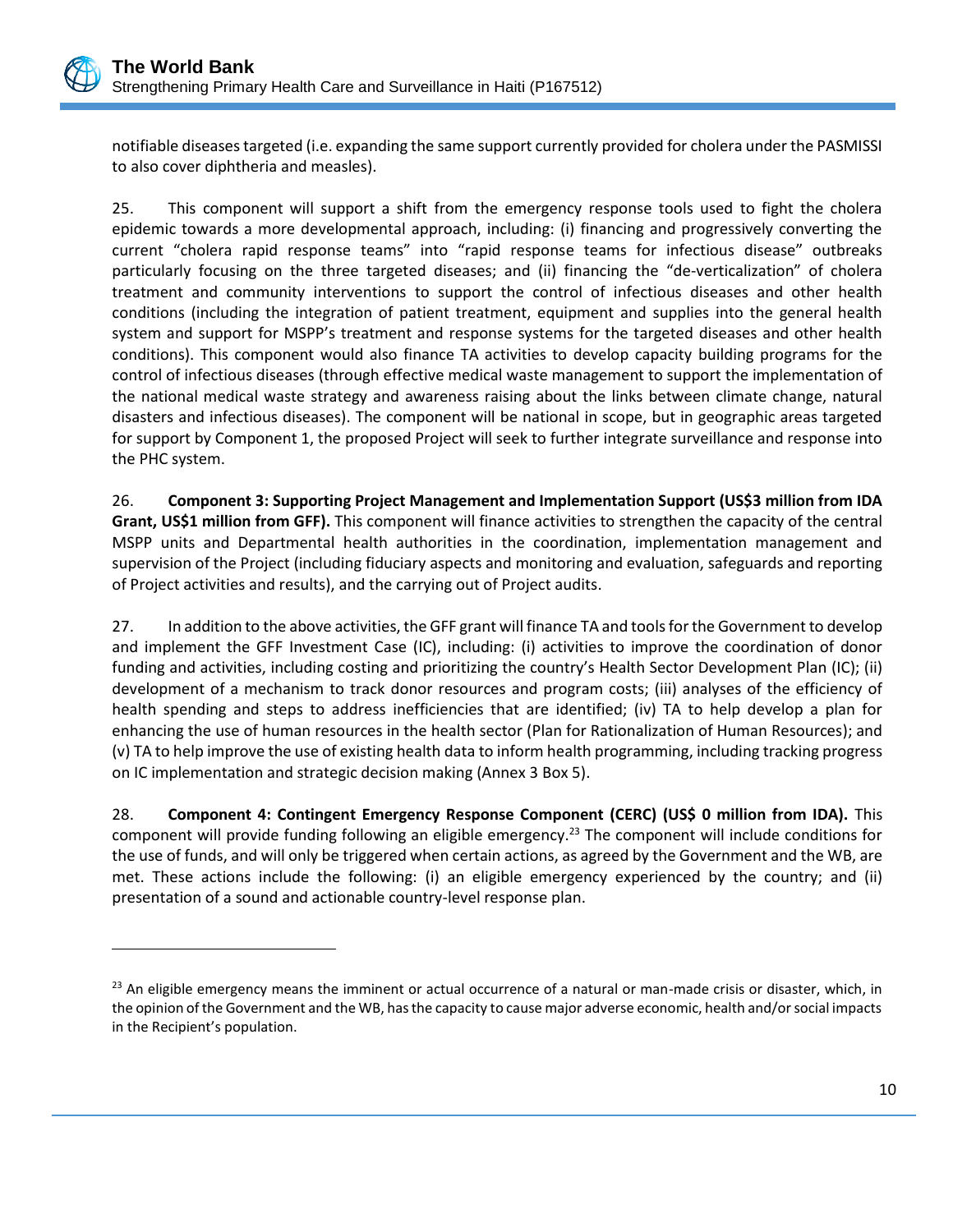29. **The proposed Project will have a strong focus on gender**. According to analysis undertaken for the FY16-FY19 WB Regional Gender Action Plan (RGAP) for Latin America and the Caribbean, the accumulation of health endowments is a key dimension of gender equality in the region. Relatively high maternal morbidity, and barriers to accessing reproductive health care, adversely affect women's health endowments – particularly for poorer women – and this in turn further widens the gap between women's and men's economic opportunities.<sup>24</sup> Reduced access to reproductive health care also adversely affects agency – women's ability to make decisions in order to achieve desired outcomes – which is another key dimension of gender equality according to the RGAP. The Project will have a strong focus on enhancing access to maternal and reproductive health care<sup>25</sup>, thereby enhancing gender equality. In addition, key indicators including one of the PDO indicators – the percentage of children aged between 12 and 23 months fully vaccinated in Project intervention areas – will be monitored on a gender-disaggregated basis.<sup>26</sup> Furthermore, one PDO-level indicator and two intermediate indicators measure utilization of specific health services among women only.

#### <span id="page-21-0"></span>**C. Project Beneficiaries**

 $\overline{a}$ 

30. **Geographical coverage and number of beneficiaries.** Component 1 will focus on the South, North West, North-East, Center and Nippes Departments. It will have an estimated three million beneficiaries. Activities under Component 2 will have national coverage and will benefit all residents of Haiti (around 11.1 million people). The potential number of beneficiaries of activities supported by Component 4 (CERC) will depend on whether an emergency occurs and the nature of the emergency.

<sup>&</sup>lt;sup>24</sup> Maternal mortality and morbidity account for 7.73 percent of the global burden of disease (in Disability-Adjusted Life Years) for women aged 20-39 years, according to the Institute of Health Metrics and Evaluation's Global Burden of Disease database. According to the 2016 DHS, a point estimate for maternal mortality in Haiti is 646 deaths per 100,000 live births. <sup>25</sup> Several services under the RBF program of Component 1 are reproductive and maternal health services.

 $26$  The baseline values for this indicator (from the 2016 DHS) are 38.4 percent for boys, and 44.4 percent for girls.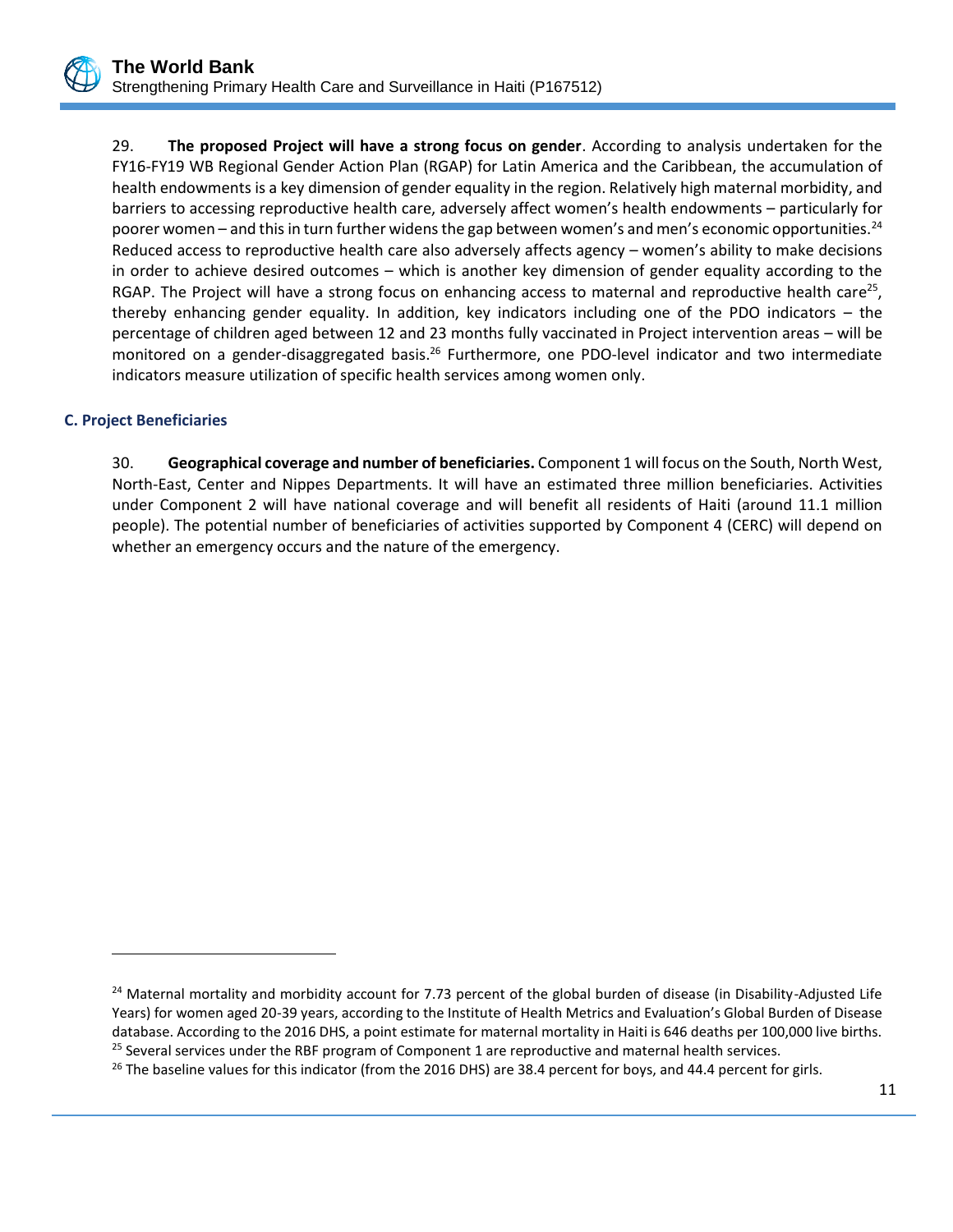

# <span id="page-22-0"></span>**D. Results Chain**



# <span id="page-22-1"></span>**E. Rationale for Bank Involvement and Role of Partners**

31. **The proposed Project is designed to address selected sectoral issues for which the WB has a comparative advantage while complementing other partner's interventions**. Growing partners' coordination since 2016 and the GFF process initiated in 2018 have enabled the Government and partners to increase their complementarity in the planning of activities, including for this Project. Several partners are already supporting the Government to address key sector issues such as human resources policies and management, health information systems and pharmaceutical policies/regulations, among others, and thus these areas were not included in this Project. Component 1 will build upon the success of the PASMISSI Project in implementing the RBF program and will complement USAID's and Canada's co-investment in the RBF program by focusing on additional HFs. Interventions designed to achieve higher vaccination coverage and strengthen the community health strategy will complement the financing and TA provided by CDC, the Global Alliance for Vaccines and Immunization (GAVI), the Pan-American Health Organization (PAHO), the United Nations Children's Fund (UNICEF) and the USAID. Similarly, Component 2 will build upon the successes of PASMISSI to reduce the incidence of cholera and strengthen surveillance tools. The proposed activities will complement the support provided by CDC and PAHO for the surveillance system and the National Laboratory by strengthening the transportation network for patients' samples and the epidemiological investigation capacity, as well as UNICEF's and PAHO's interventions to support the response to cholera, measles and diphtheria outbreaks.

32. **The development of an investment case (IC) under the GFF to define priority actions for enhanced coverage, quality, and access to essential PHC services will be financed by the GFF Grant linked to the Project.** Since Haiti joined the GFF, there has been emphasis on the need for the Government, with support and active engagement from technical and financial partners, to work towards the development of this IC, which involves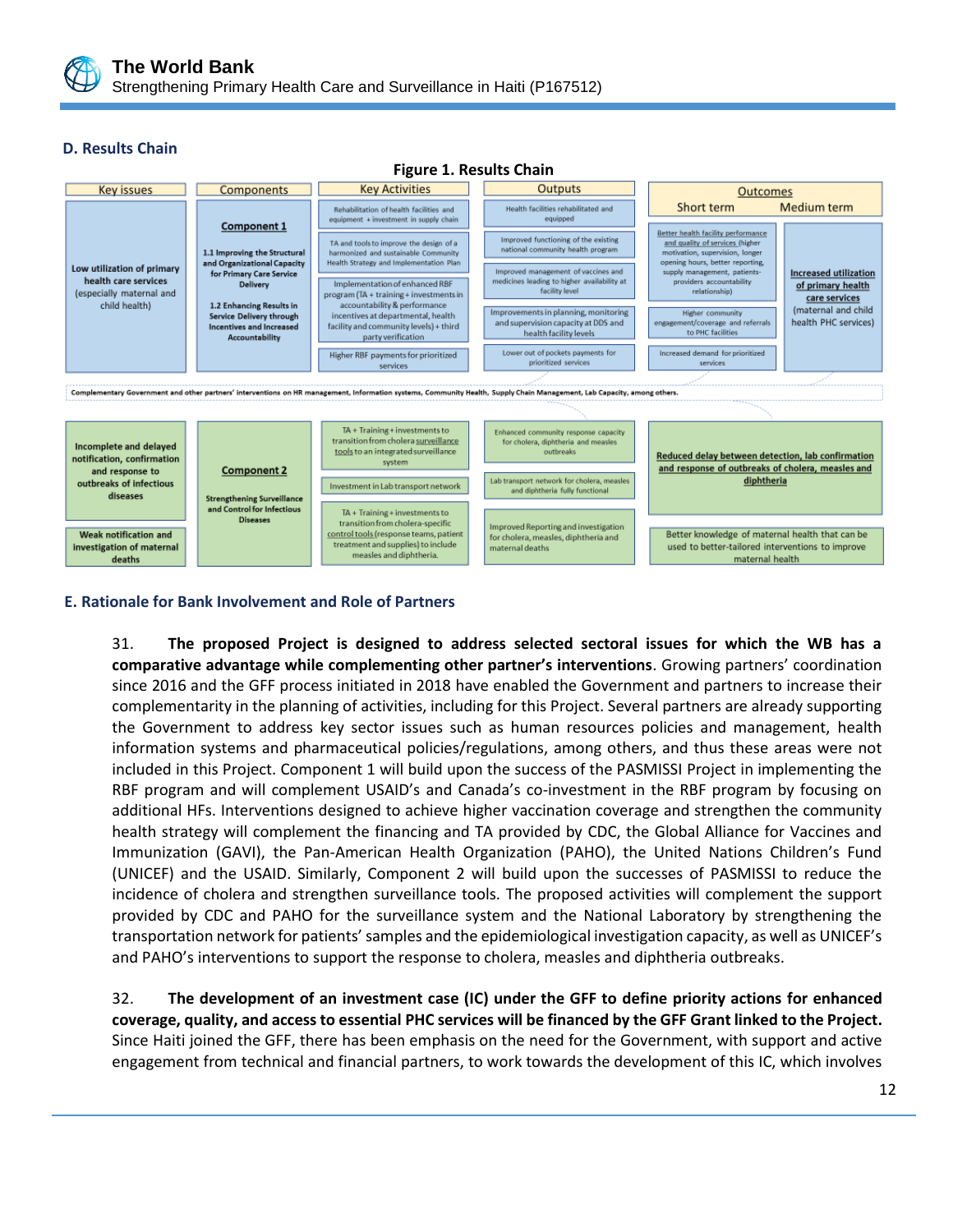the following specific activities: (i) further prioritization and costing of the country's Health Sector Development Plan or benefit package (in the form of the IC) that technical and financial partners can align around; (ii) development of mechanisms to track different donor programs and their financing streams to identify gaps and duplications in service delivery and financing; (iii) increase in the efficiency and use of existing resources by assigning different priorities to different streams of donor (and Government) financing in a way that takes into account findings from the resource mapping and that is aligned with the priorities set out by the Government; and (iv) support for the use of data to track progress on key indicators and for decision-making.

# <span id="page-23-0"></span>**F. Lessons Learned and Reflected in the Project Design**

 $\overline{a}$ 

33. **The proposed Project draws on lessons learned from countries that have used a successful community health strategy to strengthen PHC.** CHWs play a critical role in PHC delivery in different settings worldwide. Within Haiti, some parts of the country benefit from localized CHW initiatives, although coverage is limited. To attain large-scale coverage, Haiti should look to other LICs that have successfully implemented CHW-based strategies nationwide with relatively limited resources, such as Ethiopia and Rwanda. Lessons from these experiences include: (i) need for a harmonized, nationwide approach based on common protocols (tasks, training, etc.) with strong linkages between CHWs and lower-level HFs, strong information systems and close attention paid to supervision of the CHWs; (ii) need for key parameters (such as the number of people covered per CHW) to be chosen in a sustainable manner based on available resources<sup>27</sup>; (iii) recognition that with appropriate training, CHWs can engage in a fairly broad range of tasks including providing immunizations and testing/treatment for simple conditions like malaria and pneumonia<sup>28</sup>; and (iv) need for a "risk stratification approach" where higher-risk households are identified and closely followed. In addition, Rwanda has shown that an appropriate system of incentives for CHWs can substantially boost performance. The Project will build on those experiences to help the Government to develop an effective CHSIP.

34. **The proposed Project also builds on the lessons from the ongoing PASMISSI Project and from analytical work (Annex 2**<sup>29</sup>**), which highlight the necessity to: (i) make adaptations to the ongoing RBF program, particularly to enhance vaccination coverage and institutional deliveries, and (ii) finance complementary investments to enhance service delivery.** Performance in vaccine coverage can be substantially enhanced by providing targeted TA, and by adapting the performance indicators at the level of the DDSs, especially regarding management of the Departmental warehouses and regarding logistics, planning and distribution for vaccines. As for institutional deliveries, improvements will be limited unless two key constraints are addressed: significant user fees and the cultural importance of TBAs. Measures will be taken under the proposed Project to address both of these under Component 1.

<sup>&</sup>lt;sup>27</sup> Ethiopia aims for a coverage of about 2,500 people per CHW (termed "Health Extension Workers" in Ethiopia), for example, with the CHWs being paid full-time salaries. This allows nationwide coverage on a sustainable basis. By contrast, the number of people covered per CHW is often much lower (e.g. 1,000) in richer middle-income countries like Brazil. <sup>28</sup> This is especially important in low-income settings where people tend to visit HFs infrequently; services provided at the community/household level are especially important in these cases.

<sup>&</sup>lt;sup>29</sup> Also see "Lessons Learned and Findings from Diagnostic Work: Background Paper for Project Appraisal Document for Strengthening Primary Health Care and Surveillance in Haiti Project".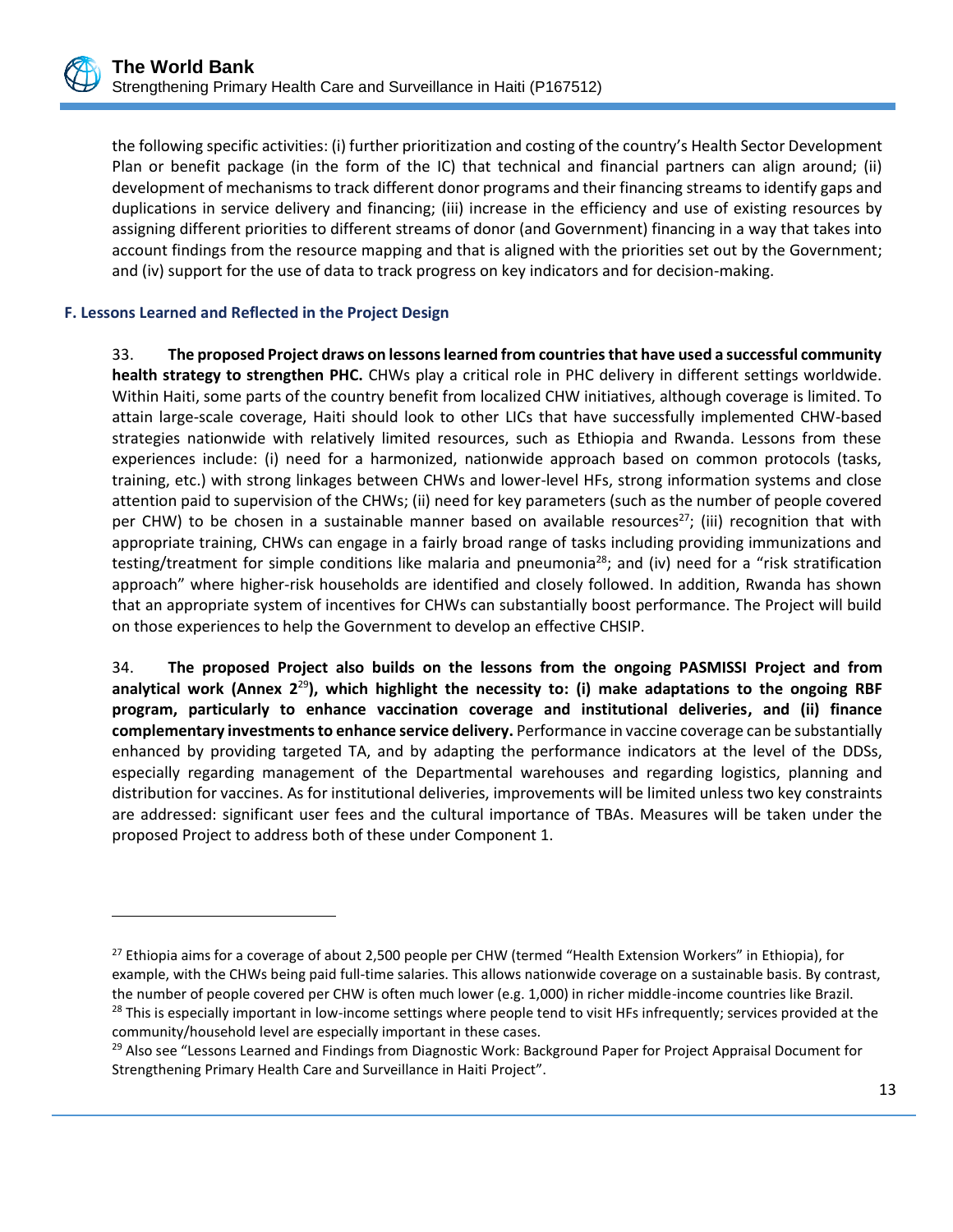35. **The effectiveness of the cholera response over the last two years is anchored in a significantly strengthened coordinated approach between the Government and partners combining community interventions (including in water, sanitation and hygiene), surveillance and prevention activities**. After Hurricane Matthew, the increased coordination between MSPP, the National Directorate for Safe Water and Sanitation (DINEPA), CDC, PAHO, UNICEF, the WB and Non-Governmental Organizations (NGOs) has allowed better targeting and more coordinated efforts on financial, political and technical aspects, at both the national and local levels. In the context of highly constrained resources and with the epidemic being at a low point, the Government and its partners are now aiming to achieve efficiency gains by building upon the relatively well functioning cholera-specific mechanisms to evolve towards a broader, less cholera-specific approach to infectious diseases surveillance and response. Integrated surveillance systems are more efficient and less costly than disease-specific ones, although they require strong coordination.<sup>30</sup> This Project will continue supporting such integrated and collaborative mechanisms at the central and local levels to ensure a strong and effective link between the surveillance and the response efforts to contain diphtheria, measles and cholera outbreaks.

#### <span id="page-24-0"></span>**III. IMPLEMENTATION ARRANGEMENTS**

 $\overline{a}$ 

#### <span id="page-24-1"></span>**A. Institutional and Implementation Arrangements**

36. **MSPP will have overall implementation responsibility for the proposed Project.** Implementation arrangements will be similar to structures already in place for implementing the ongoing health project.<sup>31</sup> These arrangements have proven to be robust and have helped produce good performance with the RBF and the cholera activities, which account for the bulk of the ongoing project's funds. In the specific case of Component 4 under which funds will be used only in the case of an eligible emergency, implementation will be overseen by a Coordinating Authority to be assigned by the Government for the emergency (which may not be MSPP). Specifically, for the other components:

- a) **Technical responsibilities.** Under the general management of MSPP, Component 1 will be implemented by: (i) the RBF Contracting Unit at the central level (UC), as well as the Project Management Unit (*Unité de Gestion de Projet*, UGP) for activities to improve service readiness under this component; and (ii) the DDSs at the Departmental level. Component 2 will be implemented by: (i) the Directorate for Epidemiology, Laboratory and Research (DELR), in coordination with the National Laboratory for Public Health and the Unit Supporting Health Decentralization (UADS) at the central level; and (ii) the DDSs at the Departmental level. Overall coordination and supervision of activities under Component 2 will be the responsibility of the UGP.
- b) **Fiduciary and safeguards responsibilities.** All fiduciary and safeguards responsibilities for the proposed Project will be assigned to the UGP at the MSPP, which has been managing the ongoing WB-supported health project. The UGP would be headed by a designated Coordinator and would also include dedicated

<sup>&</sup>lt;sup>30</sup> Garcia-Abreu, Anabela; Halperin, William; Daniel, Isabella. 2002. Public health surveillance: toolkit. Washington, DC: WBG. https://hubs.worldbank.org/docs/imagebank/Pages/docProfile.aspx?nodeid=20339012

<sup>&</sup>lt;sup>31</sup> This sentence refers specifically to the activities under the ongoing project that are implemented by MSPP. (The ongoing project also has activities implemented by the *Fonds D'Assistance Economique et Sociale* and the Haitian Institute of Statistics and Informatics).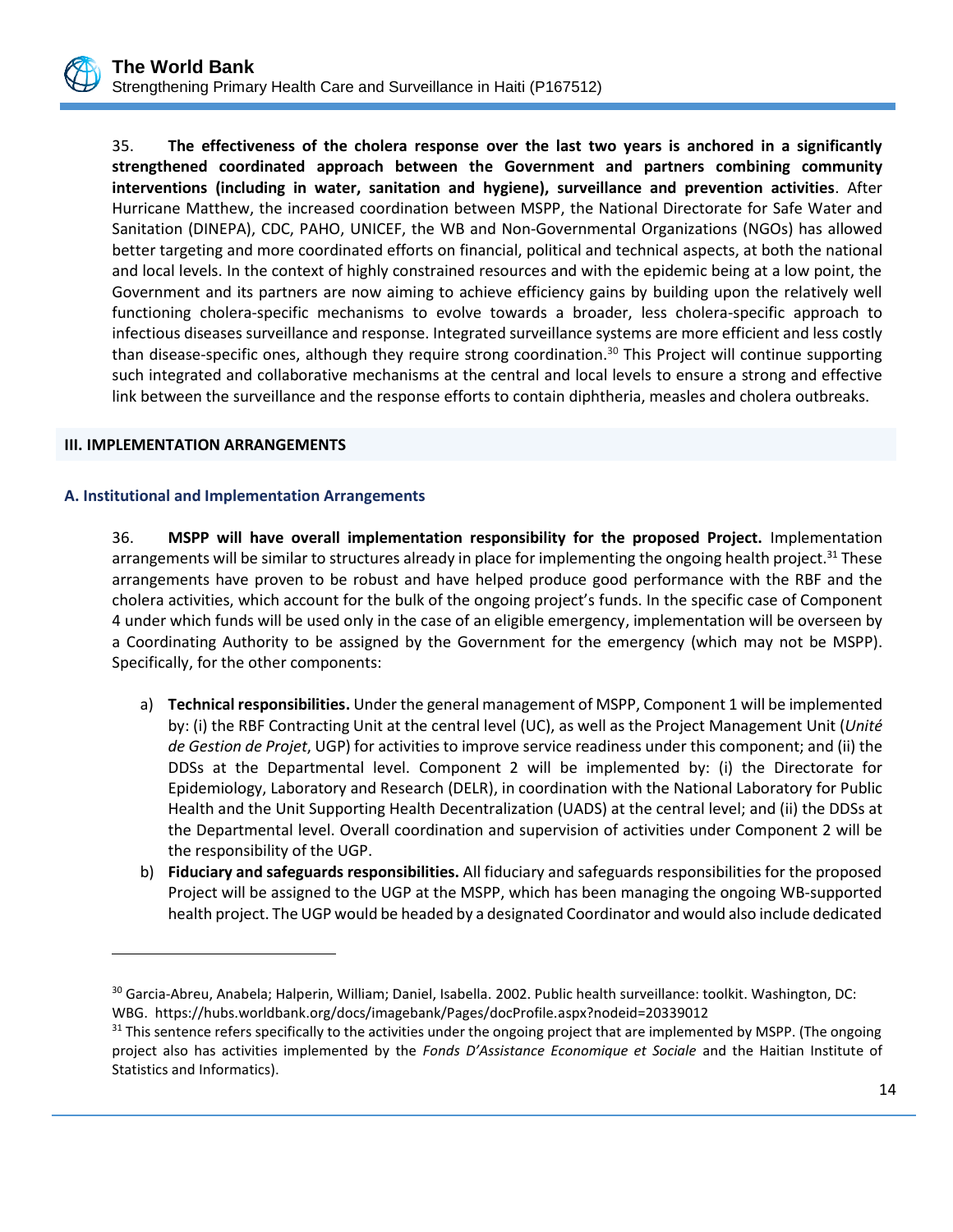environment and social specialists to ensure adequate monitoring of safeguards policies. The UGP will keep working closely with MSPP's Directorate for Health Promotion and Protection of the Environment (DPSPE) on both environmental and social safeguards since DPSPE is the main entity of the Ministry responsible for environmental aspects and community health interventions. Comprehensive procurement and financial management assessments have been conducted as part of project preparation (Annex 1).

37. **Conditions.** The development of an appropriate CHSIP is essential for improving PHC outcomes; the completion of an appropriate CHSIP within six months of effectiveness will be a legal covenant for both the IDA Grant and the GFF Grant. In addition, two other preconditions (among others) are necessary for the GFF approach to be implemented successfully: (i) formulation of an appropriate resource tracking mechanism for donor and Government resources; and (ii) formulation of an appropriate Plan for Rationalization of Human Resources (Annex 3 Box 5). These two actions will hence be disbursement conditions that will need to be fulfilled before the GFF grant can finance any activity other than TA and tools under Component 3 required to implement the GFF approach (see above).

#### <span id="page-25-0"></span>**B. Results Monitoring and Evaluation Arrangements**

38. **Progress toward achieving the PDO will be monitored using the proposed Project's PDO-level Results Indicators** which will be tracked using the DHS surveys that are expected to be conducted in 2020 and 2024 (for indicators #1 and #2) and using the National surveillance system (including the National Laboratory Information system) to monitor indicator #3. If the second DHS survey is not conducted on time, the Project will finance a "mini-DHS" household survey, with fewer questions than in a regular DHS Survey and a smaller sample size – aiming to produce statistical estimates that are representative at the level of the Departments of focus.

39. **Intermediate results indicators will be used to track implementation progress for different activities**. The MSPP's UC will be responsible for monitoring results achieved under Component 1 through the RBF information system and will ensure the quality of the information provided by the EVA. This information will be published on a quarterly basis on the MSPP's RBF website. In addition to the RBF periodic third-party verification, the National Health Information System (SISNU) will be used to verify the consistency and quality of the data reported at the HF level. Investments in service readiness will be monitored through additional adhoc supervision visits conducted by UGP and UC to ensure the quality of rehabilitations, availability of equipment and supplies, and implementation of maintenance plans. Intermediate indicators for Component 2 will be monitored by the DELR and via the Laboratory information system.

#### <span id="page-25-1"></span>**C. Sustainability**

40. **In the context of this Project, sustainability is assessed from a systemic viewpoint rather than a Project-specific one**. This means taking into account the costs and benefits stemming not just from the interventions of the Project, but also from the Project's impact on the system as a whole (including financing from MSPP and other donors). In that sense, the Project will – through the programmatic GFF approach that it is aligned with – reduce the fragmentation of donor support through the prioritization of activities and implementation of resource tracking mechanisms. By improving the coordination and harmonization among different sources of external as well as domestic financing, the Project will contribute to increased efficiency of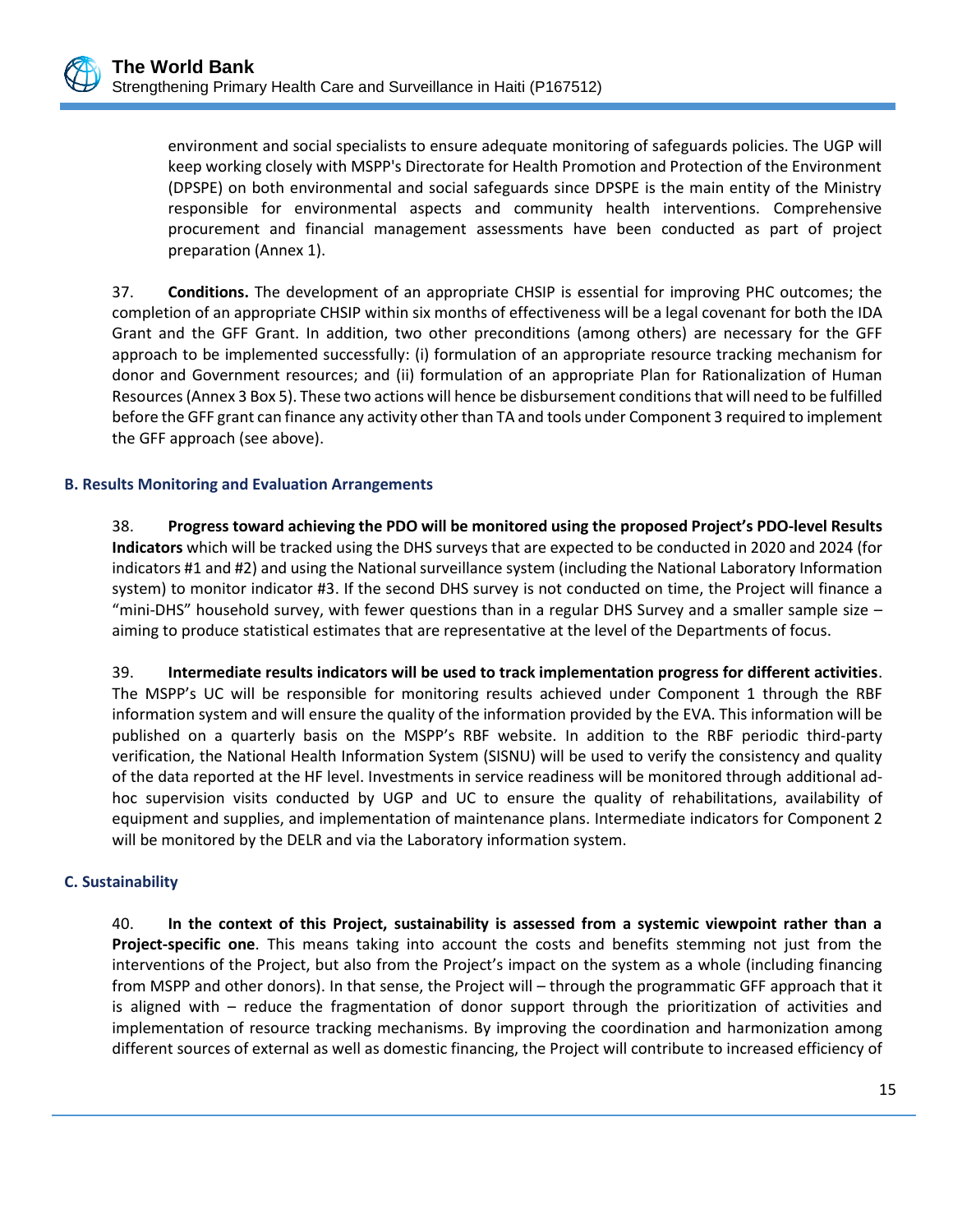

financing and hence to a more sustainable approach. Part of the objective of the GFF is to ensure that countries are on a trajectory toward sustainable health financing.

41. **In addition, a key element of the proposed Project that ensures its sustainability is its focus on the least resource-intensive and most cost-effective areas for healthcare delivery, namely PHC and CHWs** – thereby leading to better use of existing resources and allowing for a more sustainable approach. With respect to CHWs, the Project will support the CHSIP to improve the sustainability of the existing national community health program. Furthermore, investments in the service readiness of PHC facilities will contribute to shifting care delivery from hospital and inpatient settings to the PHC level which is more sustainable given Haiti's epidemiological profile and financial constraints. These investments will also be tied to the implementation of maintenance plans. The Project also focuses its investments in surveillance on maintaining the effective nationwide surveillance and response capacity developed in the fight against cholera and gradually "deverticalizing" it by focusing on additional diseases, which will make the surveillance approach more efficient. Lastly for the national vaccination program, the Project will ensure that staff are properly trained (e.g. temperature monitoring, maintenance of fridges and other equipment, stock management) in order to use available vaccines as efficiently as possible. Some savings (though difficult to quantify) in the provision of healthcare will also be generated from reductions in or early detection of high-risk pregnancies and deliveries.

#### <span id="page-26-0"></span>**IV. PROJECT APPRAISAL SUMMARY**

 $\overline{a}$ 

#### <span id="page-26-1"></span>**A. Technical, Economic and Financial Analysis**

42. **The proposed Project's expected development impact will be, among others, to improve basic health outcomes, generating substantial benefits from reduced mortality and morbidity from direct Project interventions.** The following benefits are considered in the cost-benefit analysis of the Project: (i) the prevention of potential disease outbreaks (e.g. cholera) through an improved notification system; (ii) averted deaths of women of child-bearing age with improved access to institutional deliveries; and (iii) averted deaths of underfive children that are fully vaccinated.

43. **The cost-benefit analysis (Annex 4) finds a largely positive Net Present Value (NPV), for all scenarios considered**. The Project's NPV – a measure of the difference between benefits and costs (with time discounting applied) – is largely positive (at least US\$9.50 million) and the estimated internal rate of return (IRR) ranges between 30.8 percent and 76.3 percent, depending on the scenario considered/discount factor used. This clearly shows the positive development impact of the Project interventions considered.

44. **Rationale for public sector provision/financing.** There are gains to public intervention when the pure market equilibrium is sub-optimal from the perspective of society and when the intervention can correct market failures. A recent review of micro-economic studies of health seeking behaviors in low-income settings<sup>32</sup> shows that there are important market imperfections for preventive health care services that warrant public intervention. Households systematically underinvest in preventive health care due to: (i) lack of information (or ability to process information due to low education level) on illness prevention or on the cost-effectiveness of

<sup>&</sup>lt;sup>32</sup> Dupas, P., 2011. Health Behavior in Developing Countries. Annual Review of Economics; Vol. 3: 425-449.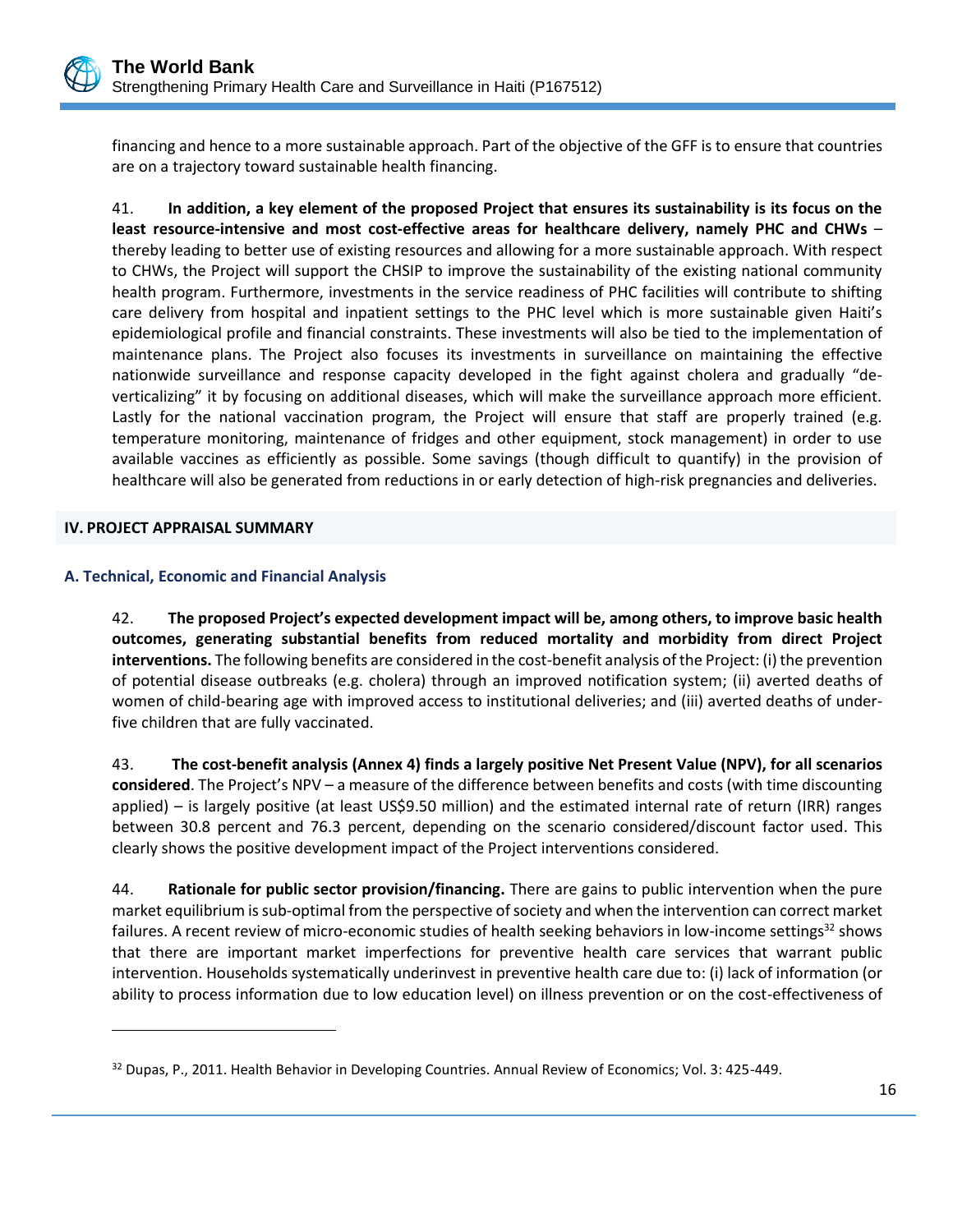preventative behaviors; (ii) credit constraints due to malfunctioning financial markets which affect people's ability to invest in health; and (iii) time-inconsistent preferences. Even if it is more beneficial for individuals to adopt healthy behaviors (e.g. seek preventive care) in the long run, they may not be willing to forgo short-term consumption of other goods and instead end up seeking sub-optimal and more expensive remedial care.

45. **Value added of World Bank's support.** The role of the WB is key in several respects, going beyond the financing provided. Among others, the WB's involvement enables the provision of high-quality TA, engagement in policy dialogue, the ability to benefit from international experience as well as the WB's implementation experience in various countries and its convening power.

46. **Climate change.** The proposed Project will reduce Haiti's vulnerability to climate change by improving the disease surveillance system for climate-sensitive diseases (e.g. vector- and water-borne diseases) and improving the design and implementation of the existing national CHW program. CHWs can play a pivotal role in improving disaster response and recovery because of their effectiveness in increasing disaster preparedness, supplementing the efforts of disaster responders, and building relationships of trust among all parties interested in disaster responses. Therefore, CHWs can significantly enhance community resiliency in anticipation of future disasters as well as emergency management planning and disaster recovery. Moreover, the Project will strengthen the provision of health care in rural areas that are highly vulnerable to climate impacts on health.

# <span id="page-27-0"></span>**B. Fiduciary**

# **(i) Financial Management**

47. **The FM function for the Project will be undertaken by MSPP through the implementation unit in place for PASMISSI (UGP)**. UGP's structure includes FM staff with adequate capacities, as has been assessed through the implementation of PASMISSI. The accounting and financial procedures to be followed are included in the Operations Manual. This Manual also has a section specific to the RBF stream of PASMISSI which includes general FM provisions that will also be applied to the proposed Project and are considered acceptable. FM arrangements for this Project will be fundamentally the same as for the ongoing PASMISSI, but RBF monitoring and supervision mechanisms will be strengthened.

48. **The main disbursement method to be used is the Advance of Funds.** Project funds will be advanced to a dedicated Designated Account (DA) to be managed by UGP; an additional account in local currency (HTG) will be opened for managing funds and making payments for Project activities. Advanced funds will be documented by UGP to account for grant proceeds and replenish the DA using Statement of Expenditures (SOE) agreed with the WB. The Reimbursement and Direct Payment disbursement methods will also be available for the Project. For the CERC component, an Emergency Response Operations Manual will be prepared; no disbursement will be made for this component unless this Manual has been agreed with the WB and adopted by MSPP.

#### **(ii) Procurement**

49. **Procurement for the proposed Project will be undertaken by MSPP through the Project Coordination Unit in place for the PASMISSI (UGP), and in compliance with the applicable WB policies and guidelines.** The UGP will be responsible for all procurement and contracting related queries and processing, including management and compliance with fiduciary requirements. All procurements under the Project will be carried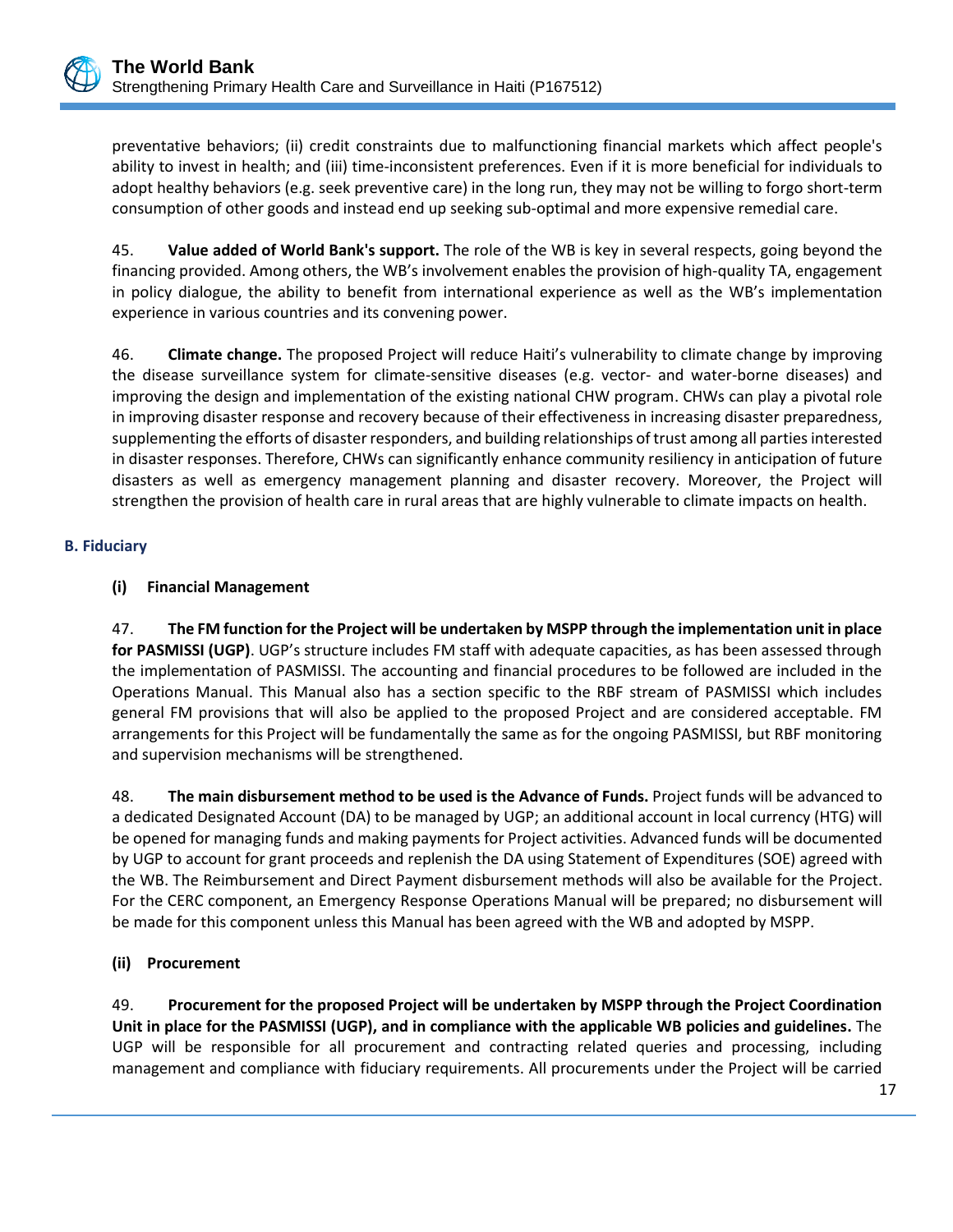out in compliance with the applicable WB procurement guidelines and procurement policies for Investment Project Financing (Procurement Regulations for IPF Borrowers, issued on July 2016, revised on November 2017 and August 2018 - "Procurement Regulations"). Procurement arrangements shall be in line with all major aspects of the operation, and with the features and context described in the Project Procurement Strategy for Development (PPSD) prepared by the Recipient with full support from the WB.

50. **Procurement planning for the proposed Project shall follow provisions outlined in paragraph 5.9** of the above-mentioned "Procurement Regulations" and the WB's Systematic Tracking and Exchanges in Procurement (STEP) system will be used to prepare, clear and update Procurement Plans and to conduct all procurement transactions for the Project.

# <span id="page-28-0"></span>**C. Safeguards**

# **(i) Environmental Safeguards**

51. **The proposed operation is rated as a Category B Project.** The Project's potential environmental impacts are anticipated to be minimal, site-specific and manageable to an acceptable level. Given the ancitipated Project activities, three environmental Safeguard policies are triggered: Environmental Assessment (OP/BP 4.01), Pest Management (OP 4.09), and Physical Cultural Resources (OP/BP 4.11).

52. **At the time of appraisal, the range, scale, locations and number of sub-projects (rehabilitations) are unknown and as such the potential environmental and social impacts to be mitigated cannot be foreseen with a degree of certainty.** In line with applicable national legislation and WB Operational Policies, and to reflect the range of potential impacts (depending on the above-mentioned factors), the Government has prepared an Environmental and Social Management Framework (ESMF); public consultations took place on November 14, 2018 and this ESMF was disclosed on the MSPP's website on March 15, 2019 and on the WB's website on March 20, 2019. The ESMF sets out standards, methods and procedures specifying how sub-projects will systematically incorporate and address environmental issues in their screening, selection, categorization, siting, design, implementation and maintenance throughout implementation.

53. **The overall environmental impacts from this Project are expected to be resoundingly positive**, both for local communities in terms of access to adequate health care and promotion of human development in Haiti, and for the environment, in terms of investment in more efficient supply chain infrastructure and application of internationally accepted good practices in promoting sustainable biomedical waste management.

54. **Nonetheless, Project interventions may result in impacts that could adversely affect the biophysical environment if proper mitigation measures are not in place.** These potential impacts are varied but could include ground water contamination, air and noise pollution, as well as an elevated public health risk associated with the management of waste from health structures during project implementation and operation. The ESMF includes specific provisions to mitigate against potential risks from medical waste in Project areas. Consistent with the approach agreed at Project inception, the preparation of the instruments followed a broad consultation process that involved relevant stakeholder groups from both the public and private sectors, as well as local communities. This participatory approach will be continued throughout implementation, supervision, maintenance and evaluation of the Project activities.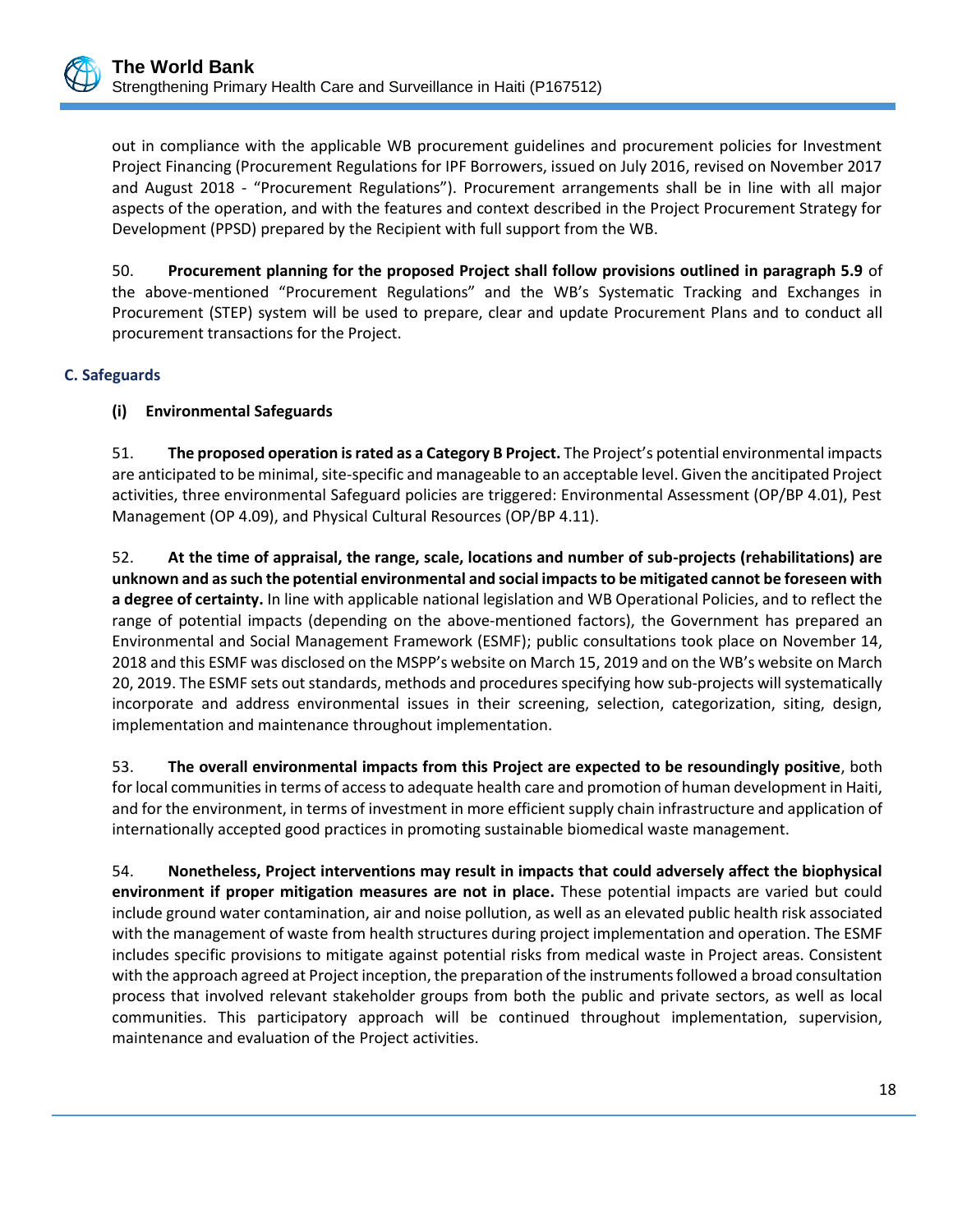

55. **The UGP will be responsible for environmental safeguards implementation and will keep working closely with MSPP's DPSPE.** A dedicated environmental specialist has been recruited in 2018 under PASMISSI to strengthen UGP's and DPSPE's safeguards implementation and monitoring capacity. Given the capacity improvements observed during the last 12 months of PAMISSI implementation, the proposed Project will maintain this approach.

# **(ii) Social Safeguards**

56. The policy on Involuntary Resettlement (OP/BP 4.12) has been triggered. Potential small-scale impacts could lead to: (i) damage to existing structures surrounding the targeted buildings to be rehabilitated; and (ii) business interruption and loss of economic income during the rehabilitation activities. Persons who could be affected include squatters, owners or renters of property, as well as street vendors, owners of kiosks or individuals involved in other economic livelihood activities. Given that the exact list of sites is not known at the time of project appraisal, the MSPP has prepared a Resettlement Policy Framework (RPF) for which public consultations took place on November 14, 2018. The RPF has been disclosed on the MSPP's website on March 15, 2019 and on the WB's website on March 20, 2019. As the rehabilitation efforts will target existing structures, physical resettlement of households or land acquisition is not expected at this time. Considering the long delays that other projects in Haiti have experienced in completing land acquisition and land-related compensation, the Project team will exert all efforts to avoid land acquisition, as well as permanent physical resettlement. Systematic preliminary screening of sub-projects will be conducted to identify and manage potential social impacts, including involuntary resettlement, land acquisition and other livelihood impacts. Most labor for rehabilitation works is expected to be local, with only a few high skilled/technical workers required from outside the community. The Project will require that Environmental and Social Management Plans include labor influx management, worker safety, and community health and safety measures. It will also ensure that labor-related commitments are reflected in the contract bidding documents.

57. **The DPSPE, as well as the UGP safeguards specialists contracted under PASMISSI, will continue their support for strengthening capacity under the Project.** Under PASMISSI, UGP´s safeguards team has demonstrated their capacity to adequately perform safeguards screening of sites identified for rehabilitation activities. A dedicated social specialist will be maintained in UGP and will keep working closely with DPSPE on social safeguards and citizen engagement mechanisms. The UGP´s safeguards specialists will be involved from an early stage in site selection and be part of technical discussions on the rehabilitation works to avoid or minimize safeguards impacts from the start. They will interact with communities and contractors during the implementation of works to manage any adverse impacts that may not have been foreseen at the outset and enhance positive impacts.

58. **The proposed Project will leverage the lessons learned from the PASMISSI Project with respect to citizen engagement**. Citizen engagement mechanisms will include patient surveys that are systematically conducted during the verification process of HFs under the RBF program. To ensure that the feedback loop is closed, facilities will develop concise action plans to address issues under their control (this mechanism will be incorporated in the RBF manual). In addition, there will be: (i) direct consultations and engagement of project beneficiaries, community leaders, community associations active in the municipality, as well as representatives of municipal authorities in the preparation, implementation and monitoring of civil works and community-level activities; and (ii) a project-specific Grievance Redress Mechanism (GRM) operated by UGP allowing beneficiaries and potentially affected individuals to submit complaints and ensure timely feedback and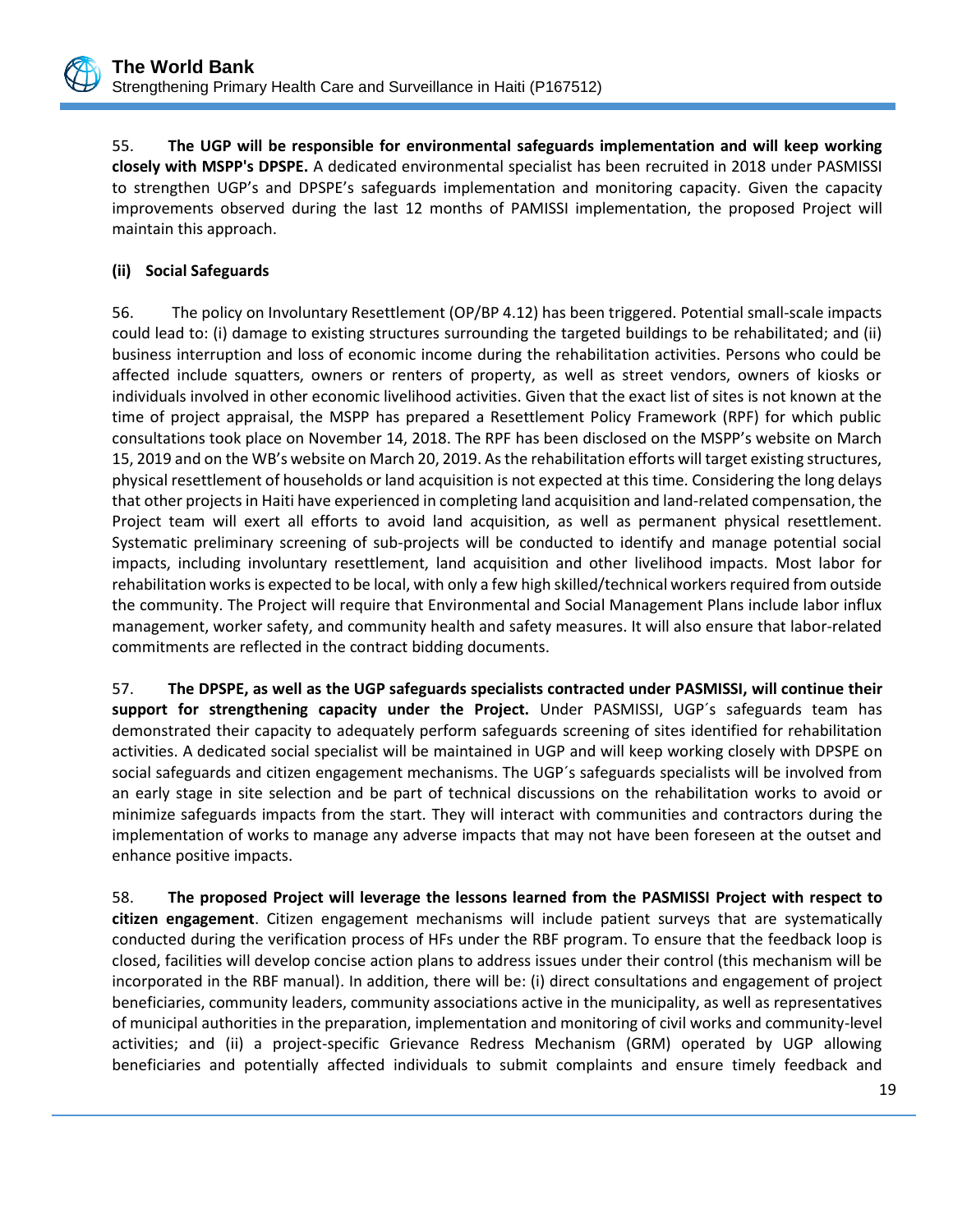

resolution. The GRM will rely on local GRM focal points (Community Section Administrative Councils or CASECs) to uptake complaints, complemented by consultations, documentation and monitoring led by the Project social specialist. The GRM will: (i) place emphasis on communications and on closing the feedback loop among the Project team, contractors and project beneficiaries; (ii) require that all contractors assign community focal points for addressing grievances; and (iii) ensure frequent reporting and monitoring by UGP on grievances received and steps for their resolution. The Project Indicators include a citizen engagement indicator.

# **(iii) Other Safeguards**

59. **Pest Management (OP 4.09) and Physical Cultural Resources (OP/BP 4.11):** OP 4.09 was triggered as a precautionary measure since project activities may include the reconstruction or rehabilitation of HFs. Provisions on Pest Management with a view to preventing termite infestation are included in the ESMF. Pest Management would also be needed in the event of rodent or other insect infestatations at medical facilities, and mitigation measures are presented in the ESMF. OP 4.11 was also triggered as a precautionary measure. Given the nature of project activities, the likelihood of finding physical cultural resources is low. Nonetheless, physical cultural resources may be found during small-scale rehabilitation activities.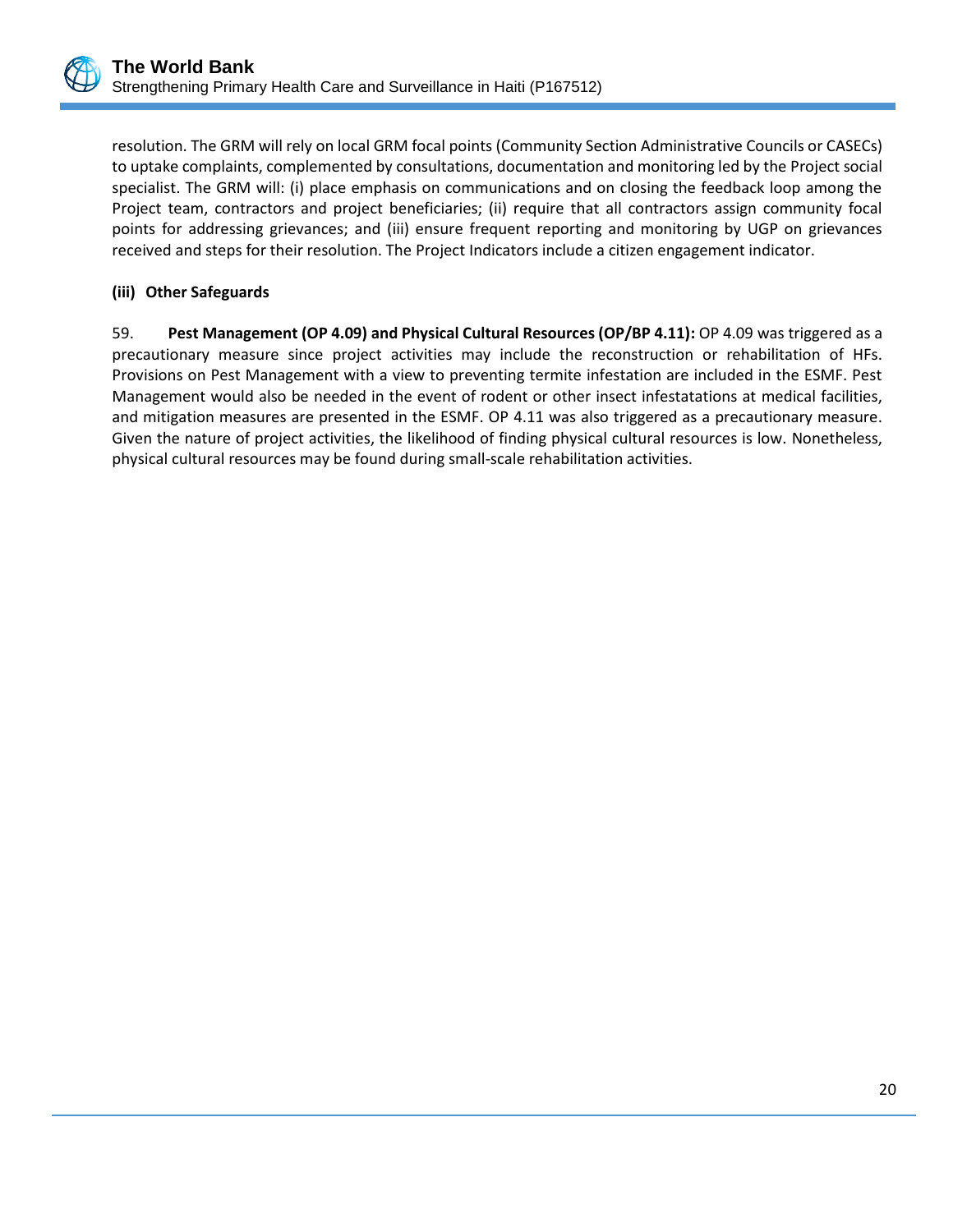

# **Grievance Redress Mechanisms**

60. **Communities and individuals who believe that they are adversely affected by a WB supported project may submit complaints to existing project-level grievance redress mechanisms or the WB's Grievance Redress Service (GRS).** The GRS ensures that complaints received are promptly reviewed in order to address projectrelated concerns. Project affected communities and individuals may submit their complaint to the WB's independent Inspection Panel which determines whether harm occurred, or could occur, as a result of WB noncompliance with its policies and procedures. Complaints may be submitted at any time after concerns have been brought directly to the WB's attention, and WB Management has been given an opportunity to respond. For information on how to submit complaints to the WB's corporate GRS, please visit [http://www.worldbank.org/en/projects-operations/products-and-services/grievance-redress-service.](http://www.worldbank.org/en/projects-operations/products-and-services/grievance-redress-service) For information on how to submit complaints to the WB Inspection Panel, please visit [www.inspectionpanel.org.](http://www.inspectionpanel.org/)

#### <span id="page-31-0"></span>**V. KEY RISKS** .

61. **The overall Project risk is Substantial.** This is based on several types of risks, identified below, that are rated as Substantial or High.

62. **Political and Governance Risk is rated High.** The country's fragility, characterized by socio-political instability, weak governance and low levels of accountability, continues to constrain the Government's capacity to lead and implement its programs; this could adversely affect implementation of the proposed Project and of the GFF approach for which coordination among different donor programs is key. This will be mitigated by close dialogue with key personnel at MSPP and other Government agencies, to be undertaken by the WB together with other key GFF donors like USAID and Canada that are part of the GFF multi-stakeholders' platform. The success of the GFF approach is key for several large donors, and this will help ensure its success – as well as the success of the proposed Project as a whole.

63. **Macroeconomic risk is rated High.** Macroeconomic stability risks and limited fiscal space could further reduce the Government's domestic budget allocation to health and affect the population's capacity to overcome financial barriers to access health services. This risk will be mitigated by deepening close engagement and coordination with counterparts and key stakeholders, and broader policy dialogue by the WB and key donors on the importance of protecting public social allocations.

64. **Sector Strategies and Policies risk is rated Substantial.** Potential delays in costing and prioritizing the Heath Sector Development Plan, combined with a multiplicity of partners involved in the sector might hinder the MSPP's capacity to ensure complementarity and synergies between different interventions and strategies. This will be mitigated by the use of the GFF multi-stakeholders' platform – which includes the WB as well as other key GFF donors, among others – and tools provided by the GFF to facilitate efforts to move towards harmonization and joint approaches.

65. **Technical Design of Project or Program risk is rated Substantial.** The addition of new features and expansion of the RBF program to new health facilities establishes new technical challenges for different units of MSPP. To mitigate this risk, the new features will be introduced in a gradual manner and the technical units will be strengthened through capacity building and TA. The WB will work closely with the technical units to ensure timely and adequate support as needed.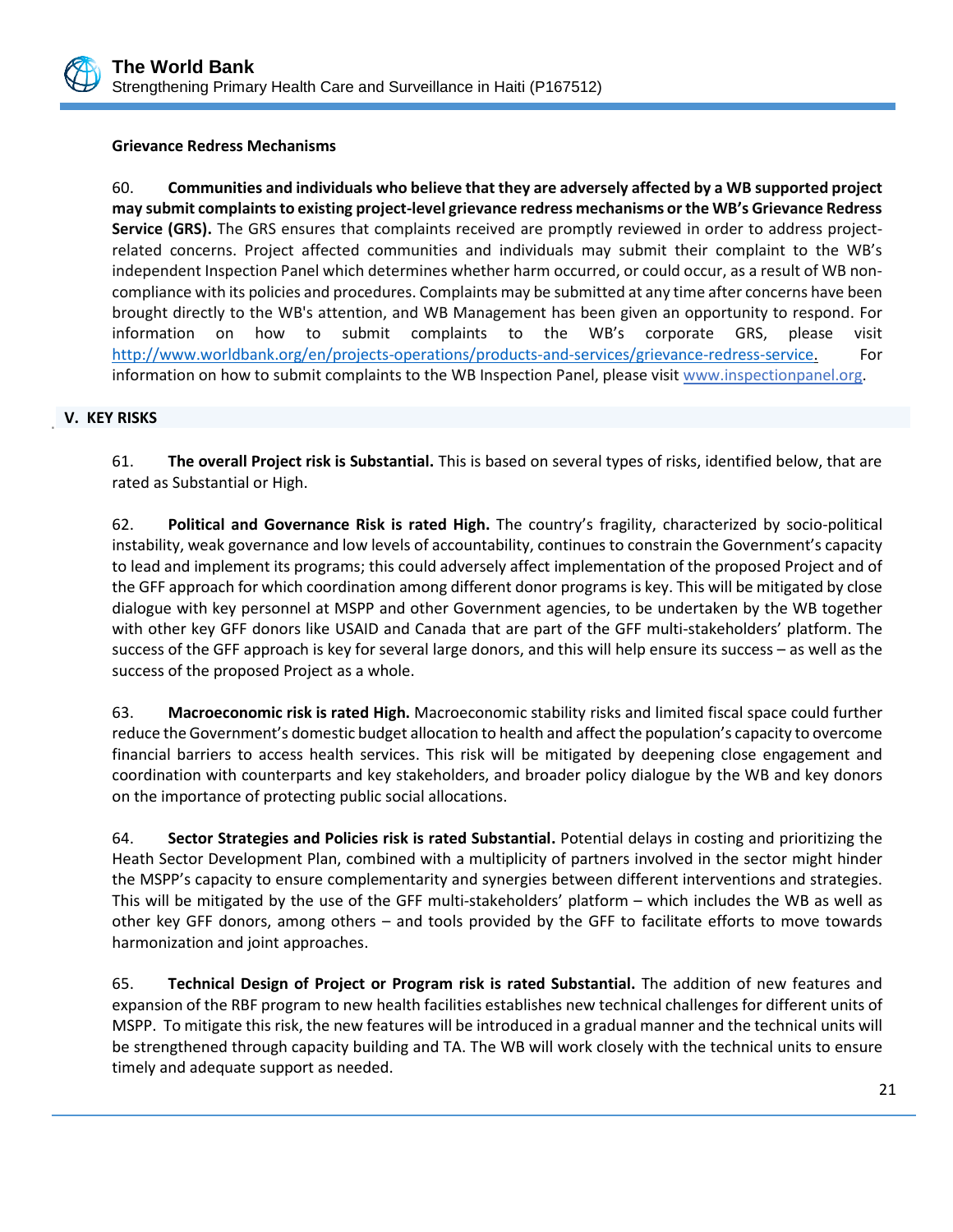66. **Institutional Capacity for Implementation and Sustainability risk is rated Substantial.** Weak institutional and coordination capacity across different technical and administrative units combined with frequent turnover of MSPP civil servants pose substantial implementation risks. The proposed project includes in its design coordination structures involving all relevant MSPP units (at the central and Departmental levels) and TA to mitigate this risk.

67. **Fiduciary risk is rated High**. The Procurement risk is rated high and the FM risk is rated substantial. While the FM capacity has been assessed as adequate, the FM assessment undertaken for the proposed Project noted: (i) some weaknesses in internal controls, and in accounting and documenting transactions and expenditures; and (ii) absence of effective implementation and budget planning and execution monitoring tools. Mitigation measures include the recruitment of an internal controller, transition to a new system for accounting and financial records (ACCPAC) as well as close supervision and support from the WB. Procurement risks are mostly linked to capacity limitations and poor experience in applying the WB's new Procurement Framework. The WB will provide close support to the UGP's procurement team to ensure proper understanding of how to apply the WB's procurement procedures and hence avoid delays. Additional measures are included in the PPSD and in Annex 1, and UGP will need to submit an action plan with details on the proposed mitigation measures.

68. **The persisting high vulnerability of the country to natural disasters is also a Substantial risk to achieving the PDO.** As observed after Hurricane Matthew struck in 2016, natural disasters could trigger a disruption of health services and deterioration of water, sanitation and hygiene conditions contributing to a surge in cholera and infectious diseases cases. To mitigate this risk, the project will seek to foster synergies with a separate WB-supported line of TA that aims at strengthening the Government's pandemic and emergency response capabilities. 33

 $\overline{a}$ 

<sup>&</sup>lt;sup>33</sup> Financed by the Policy and Human Resources Development (PHRD) Trust Fund.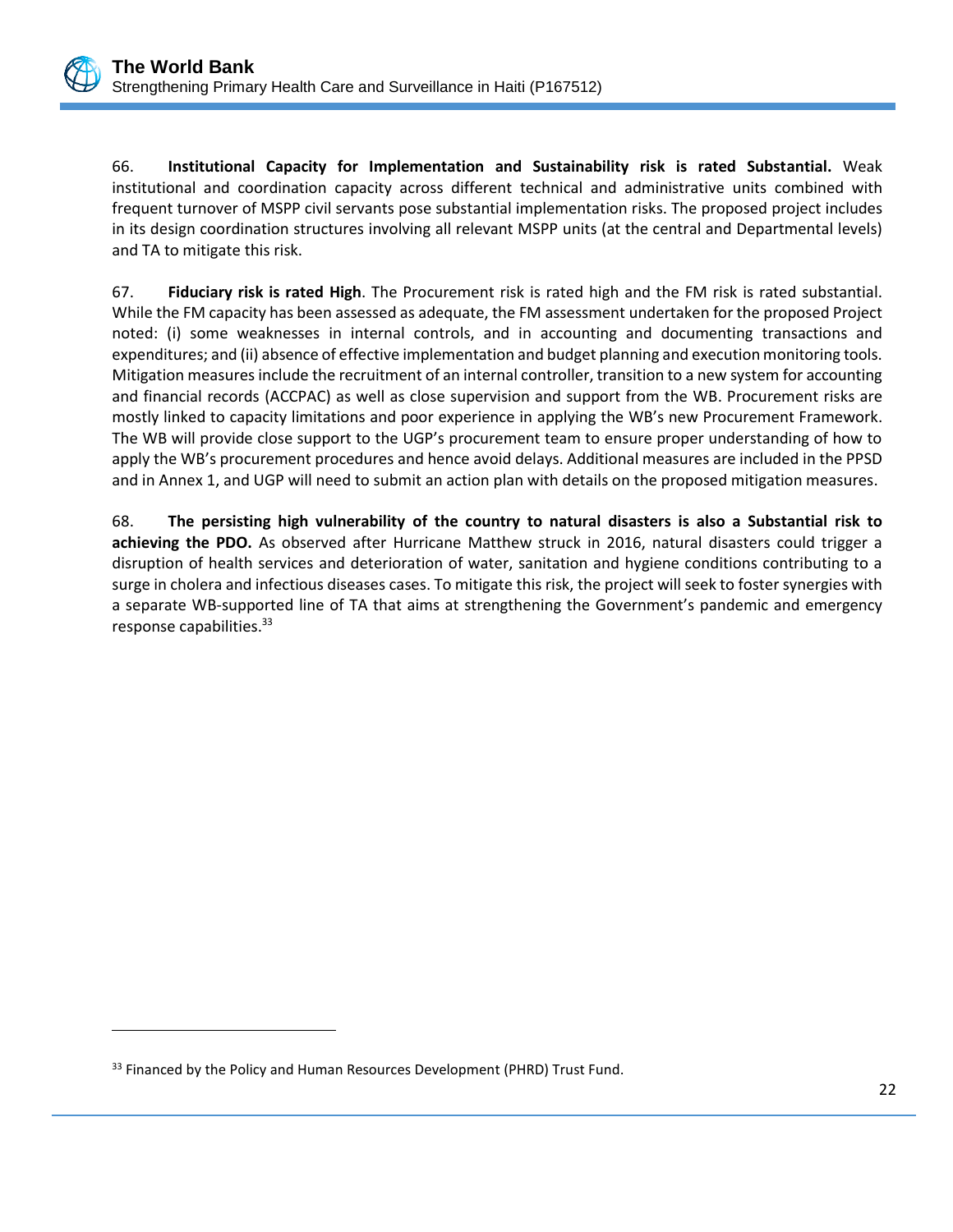

#### **VI. RESULTS FRAMEWORK AND MONITORING**

#### **Results Framework**

**COUNTRY: Haiti Strengthening Primary Health Care and Surveillance in Haiti**

#### **Project Development Objectives(s)**

The PDO of the proposed Project is to: (i) increase utilization of primary health care services in selected geographical areas; and (ii) strengthen surveillance capacity especially for cholera.

#### <span id="page-33-0"></span>**Project Development Objective Indicators**

| <b>Indicator Name</b>                                                                                                                                                                                  | <b>DLI</b> | <b>Baseline</b> | <b>End Target</b> |
|--------------------------------------------------------------------------------------------------------------------------------------------------------------------------------------------------------|------------|-----------------|-------------------|
|                                                                                                                                                                                                        |            |                 |                   |
| Increase utilization of primary health care services in selected geographical areas                                                                                                                    |            |                 |                   |
| Percentage of children aged between 12 and 23 months fully<br>vaccinated in Project intervention areas (Percentage)                                                                                    |            | 45.30           | 51.00             |
| Percentage of institutional deliveries in Project intervention<br>areas (Percentage)                                                                                                                   |            | 38.20           | 44.00             |
| Strengthen surveillance capacity especially for cholera                                                                                                                                                |            |                 |                   |
| Percentage of notifications of suspected cases of cholera for<br>which laboratory results are available to the Health<br>Departmental Directorates (DDSs) within 10 days of collection<br>(Percentage) |            | 45.00           | 70.00             |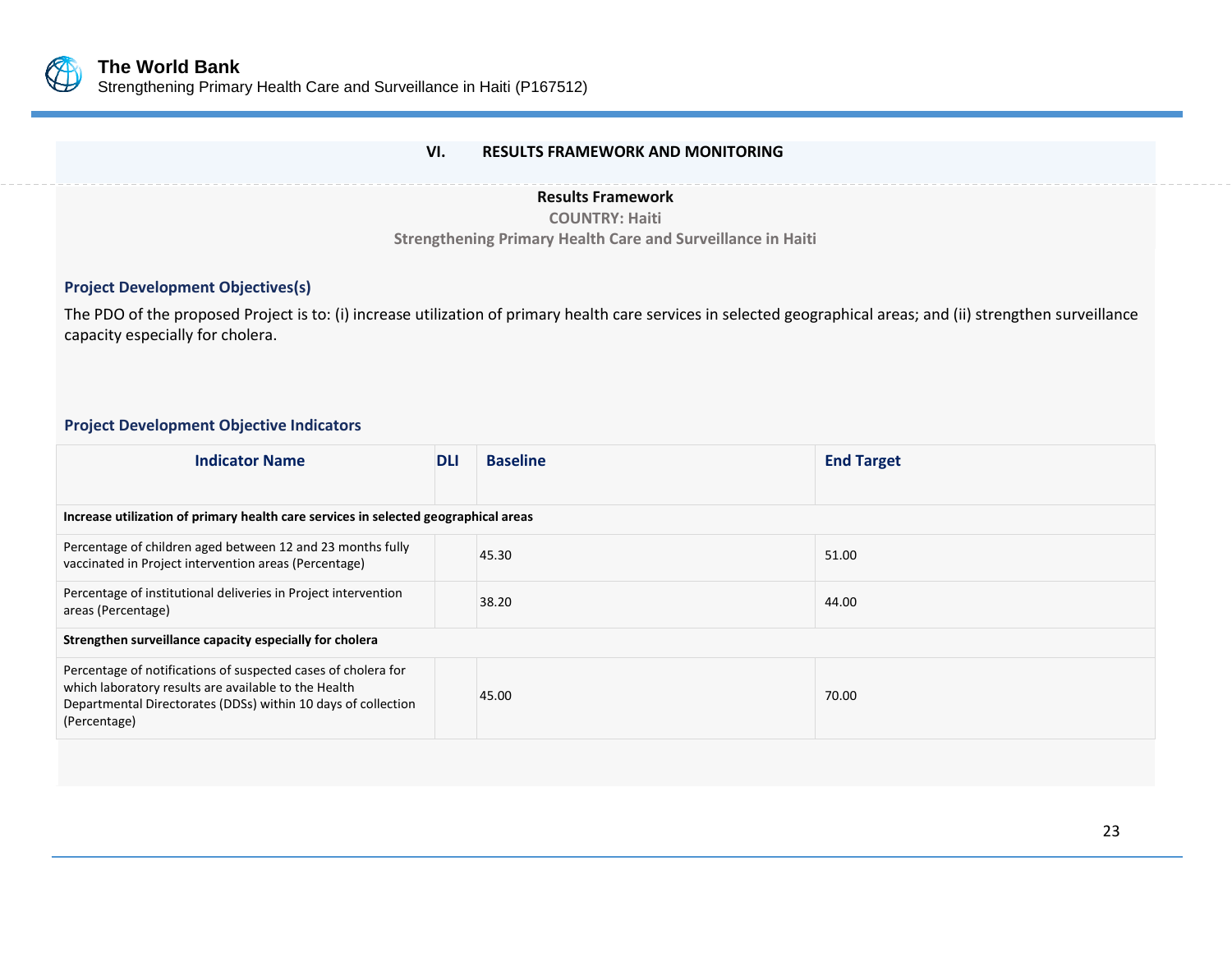

# **Intermediate Results Indicators by Components**

| <b>Indicator Name</b>                                                                                                                                             | <b>DLI</b> | <b>Baseline</b> | <b>End Target</b> |
|-------------------------------------------------------------------------------------------------------------------------------------------------------------------|------------|-----------------|-------------------|
|                                                                                                                                                                   |            |                 |                   |
| <b>Component 1: Strengthening Primary Health Care Service Delivery</b>                                                                                            |            |                 |                   |
| People who have received essential health, nutrition, and<br>population (HNP) services (CRI, Number)                                                              |            | 0.00            | 828,000.00        |
| People who have received essential health, nutrition, and<br>population (HNP) services - Female (RMS requirement) (CRI,<br>Number)                                |            | 0.00            | 79,000.00         |
| Number of children immunized (CRI, Number)                                                                                                                        |            | 0.00            | 260,000.00        |
| Number of women and children who have received basic<br>nutrition services (CRI, Number)                                                                          |            | 0.00            | 500,000.00        |
| Number of deliveries attended by skilled health personnel<br>(CRI, Number)                                                                                        |            | 0.00            | 68,000.00         |
| Contracted service providers achieving the minimum quality<br>score (Percentage)                                                                                  |            | 71.00           | 78.00             |
| Number of health facilities undergoing rehabilitation (Number)                                                                                                    |            | 0.00            | 55.00             |
| Contracted health providers supervised at least quarterly -<br>maintained at 100 percent (Percentage)                                                             |            | 100.00          | 100.00            |
| Citizen Engagement: percentage of facilities under RBF that<br>developed an action plan(s) based on the results of community<br>satisfaction surveys (Percentage) |            | 0.00            | 50.00             |
| <b>Component 2: Strengthening Surveillance and Control for Infectious Diseases</b>                                                                                |            |                 |                   |
| Percentage of suspected cases of diphtheria investigated and<br>responded to within 48h after notification (Percentage)                                           |            | 72.00           | 90.00             |
| Percentage of suspected cases of measles investigated within<br>48h after notification (Percentage)                                                               |            | 77.00           | 85.00             |
| Percentage of notified maternal deaths investigated per year<br>(Percentage)                                                                                      |            | 0.00            | 10.00             |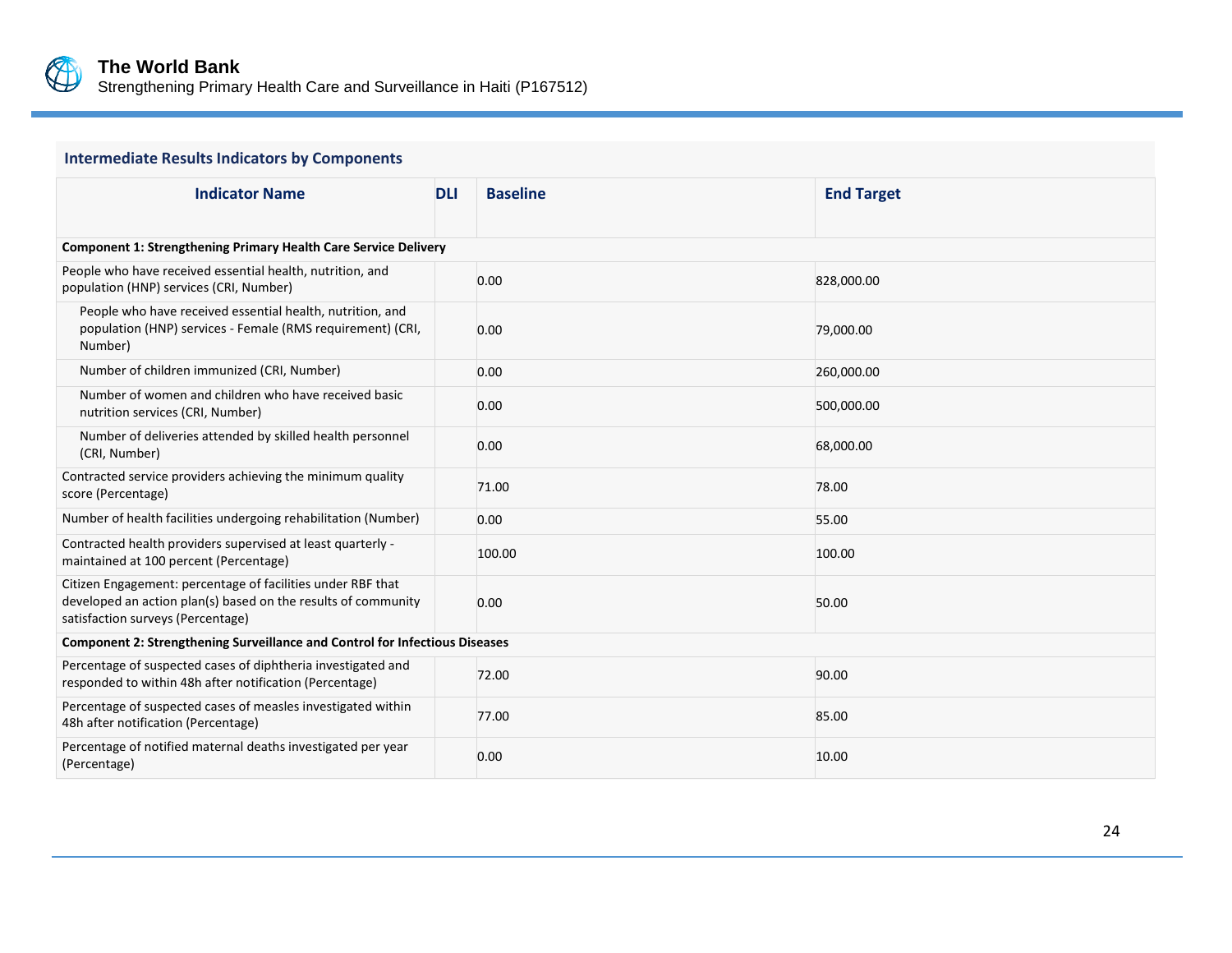

| <b>Monitoring &amp; Evaluation Plan: PDO Indicators</b>                                                   |                                                                                                                                                                                                               |                                   |                                                                                                                       |                                                                                                                                                                                                                                                                                                  |                                                     |  |  |
|-----------------------------------------------------------------------------------------------------------|---------------------------------------------------------------------------------------------------------------------------------------------------------------------------------------------------------------|-----------------------------------|-----------------------------------------------------------------------------------------------------------------------|--------------------------------------------------------------------------------------------------------------------------------------------------------------------------------------------------------------------------------------------------------------------------------------------------|-----------------------------------------------------|--|--|
| <b>Indicator Name</b>                                                                                     | <b>Definition/Description</b>                                                                                                                                                                                 | <b>Frequency</b>                  | <b>Datasource</b>                                                                                                     | <b>Methodology for Data</b><br><b>Collection</b>                                                                                                                                                                                                                                                 | <b>Responsibility for Data</b><br><b>Collection</b> |  |  |
| Percentage of children aged between 12<br>and 23 months fully vaccinated in Project<br>intervention areas | Number of children aged 12-<br>23 months who received<br>immunization for BCG,<br>Polio, Rotavirus, DTC3<br>and/or Pentavalent and<br>Measles appropriate for<br>their age in Project<br>interventions areas. | Twice during<br>Project<br>period | DHS surveys<br>(expected in<br>2020, 2024)<br>(or endline<br>survey to be<br>conducted<br>towards end<br>of Project). | DHS Surveys 2020 and<br>2024. If the second DHS<br>survey is not conducted<br>on time, the Project will<br>finance a "mini-DHS"<br>household survey<br>(representative at<br>Departments level). In<br>the meantime, progress<br>will be monitored using<br>administrative data<br>(from SISNU). | UEP/MSPP                                            |  |  |
| Percentage of institutional deliveries in<br>Project intervention areas                                   | Number of institutional<br>deliveries in Project<br>intervention areas.                                                                                                                                       | Twice during<br>Project<br>period | <b>DHS</b> surveys<br>2020, 2024<br>(or endline<br>survey to be<br>conducted<br>towards end<br>of Project).           | DHS Surveys 2020 and<br>2024. If the second DHS<br>survey is not conducted<br>on time, the Project will<br>finance a "mini-DHS"<br>household survey<br>(representative at<br>Departments level). In<br>the meantime, progress<br>will be monitored using<br>administrative data                  | UEP/MSPP                                            |  |  |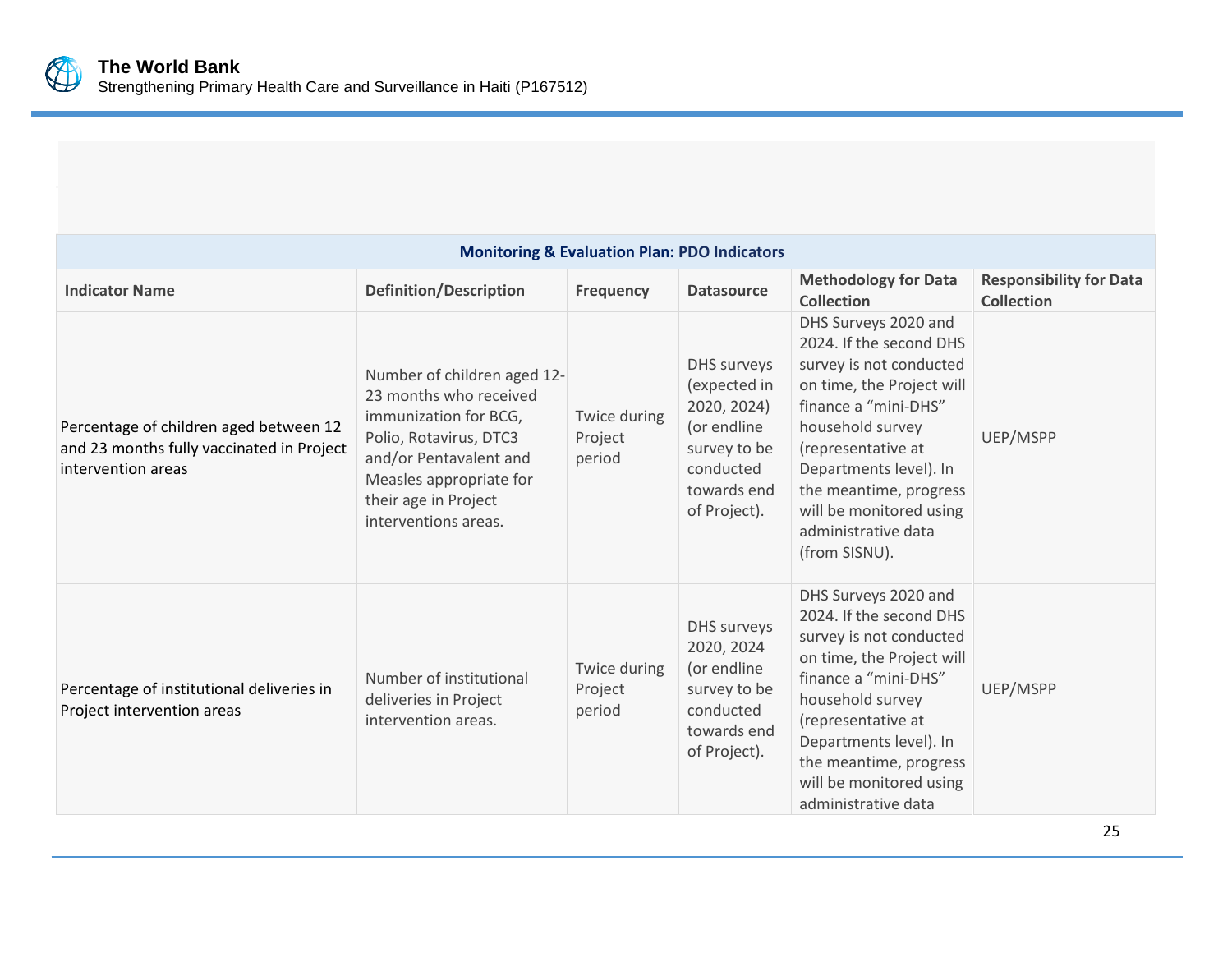

|                                                                                                                                                                                              |                                                                                                                                                                                                                                                                       |              |                         | (from SISNU).                                                                                                                                                                                                                                                                                                          |                  |
|----------------------------------------------------------------------------------------------------------------------------------------------------------------------------------------------|-----------------------------------------------------------------------------------------------------------------------------------------------------------------------------------------------------------------------------------------------------------------------|--------------|-------------------------|------------------------------------------------------------------------------------------------------------------------------------------------------------------------------------------------------------------------------------------------------------------------------------------------------------------------|------------------|
| Percentage of notifications of suspected<br>cases of cholera for which laboratory<br>results are available to the Health<br>Departmental Directorates (DDSs) within<br>10 days of collection | Numerator: number of<br>laboratory results for<br>suspected cases of cholera<br>that are available to the<br>DDSs within 10 days after<br>collection from patient.<br>Denominator: Number of<br>notifications of suspected<br>cases of Cholera in all<br>departments. | Twice a year | $(DELR +$<br>LNSP)/MSPP | - Compilation of<br>departmental-level<br>surveillance data (for<br>the number of<br>suspected cases).<br>- Lab database<br>compiling: 1) Lab<br>results for lab-tested<br>samples (LNSP and<br>others); 2) dates of<br>sample collection; 3)<br>dates on which lab<br>results were sent and<br>made available to DDS. | DELR/LNSP (MSPP) |

| <b>Monitoring &amp; Evaluation Plan: Intermediate Results Indicators</b>                  |                               |                  |                                                                                                    |                                                                                                                                                                                                              |                                                     |  |
|-------------------------------------------------------------------------------------------|-------------------------------|------------------|----------------------------------------------------------------------------------------------------|--------------------------------------------------------------------------------------------------------------------------------------------------------------------------------------------------------------|-----------------------------------------------------|--|
| <b>Indicator Name</b>                                                                     | <b>Definition/Description</b> | <b>Frequency</b> | <b>Datasource</b>                                                                                  | <b>Methodology for Data</b><br><b>Collection</b>                                                                                                                                                             | <b>Responsibility for Data</b><br><b>Collection</b> |  |
| People who have received essential<br>health, nutrition, and population (HNP)<br>services |                               | Annual           | <b>RBF Informat</b><br>ion System<br>(through<br>third-party<br>verification<br>agency)<br>+ SISNU | Sum of sub-indicators :"<br>Number of children<br>immunized", "Number<br>of deliveries attended<br>by skilled health<br>personnel", "Number of<br>women and children<br>who have received<br>basic nutrition | UC/MSPP                                             |  |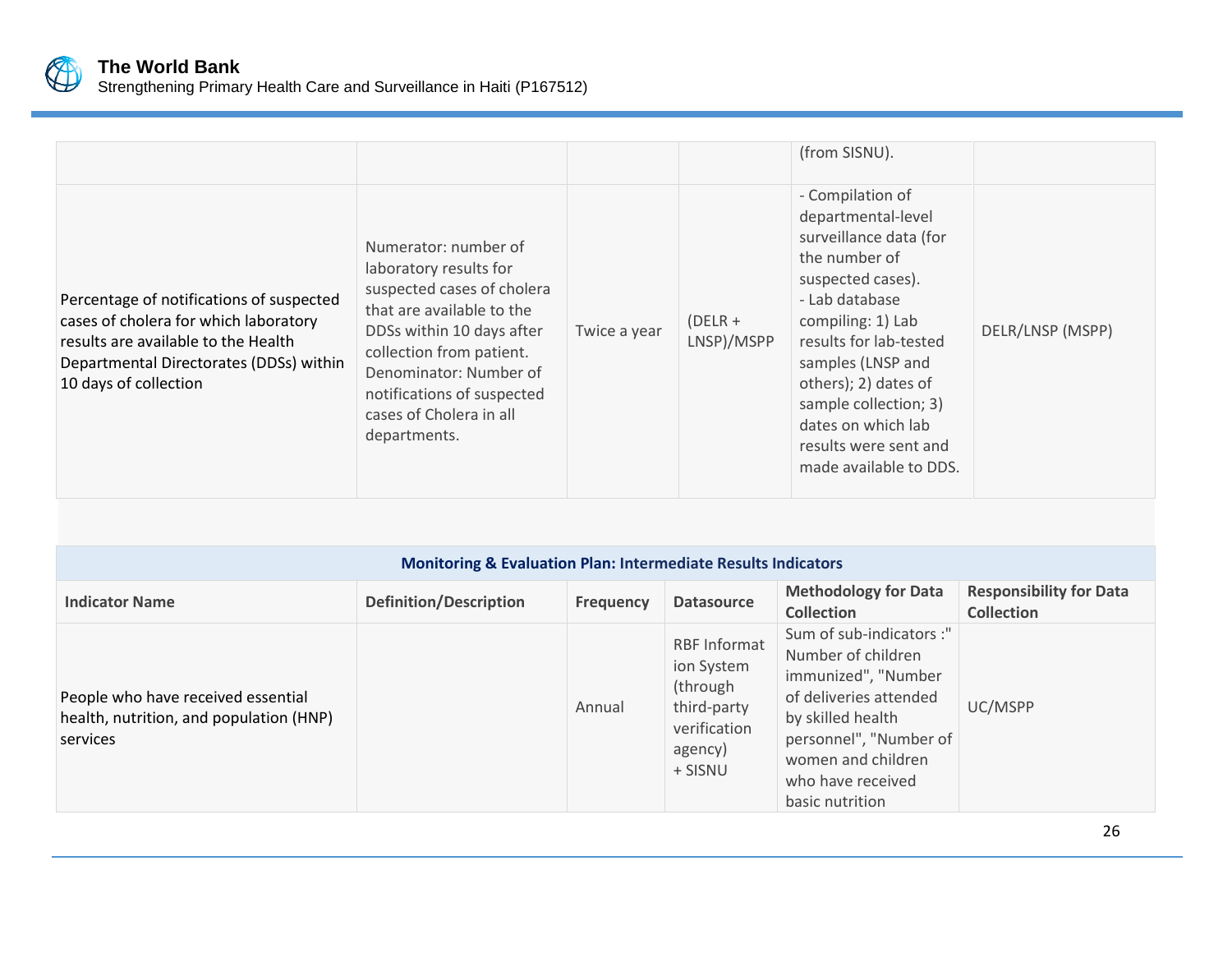

|                                                                                                                         |        |                                                                                         | services".                                                                                                                                                                                                                                                                                                   |          |
|-------------------------------------------------------------------------------------------------------------------------|--------|-----------------------------------------------------------------------------------------|--------------------------------------------------------------------------------------------------------------------------------------------------------------------------------------------------------------------------------------------------------------------------------------------------------------|----------|
| People who have received essential<br>health, nutrition, and population<br>(HNP) services - Female (RMS<br>requirement) | Annual | <b>RBF Informat</b><br>ion System<br>(through<br>third-party<br>verification<br>agency) | The sum of the<br>following indicators in<br>the RBF program:<br>"Number of<br>institutional births,<br>including cesareans",<br>"number of pregnant<br>women receiving first<br>prenatal consultation<br>during their first<br>trimester", and<br>"number of women<br>receiving postnatal<br>consultation". | UC/MSPP  |
| Number of children immunized                                                                                            | Annual | SISNU                                                                                   | Children that have<br>received at least one<br>vaccination (such as<br>BCG) will be counted to<br>reduce the risk of<br>double counting.                                                                                                                                                                     | UEP/MSPP |
| Number of women and children who<br>have received basic nutrition services                                              | Annual | <b>RBF Informat</b><br>ion System<br>(through<br>third-party<br>verification<br>agency) | The sum of the<br>following indicators in<br>the RBF program:<br>"Children who received<br>vitamin A<br>supplementation",<br>"number of pregnant<br>women receiving first                                                                                                                                    | UC/MSPP  |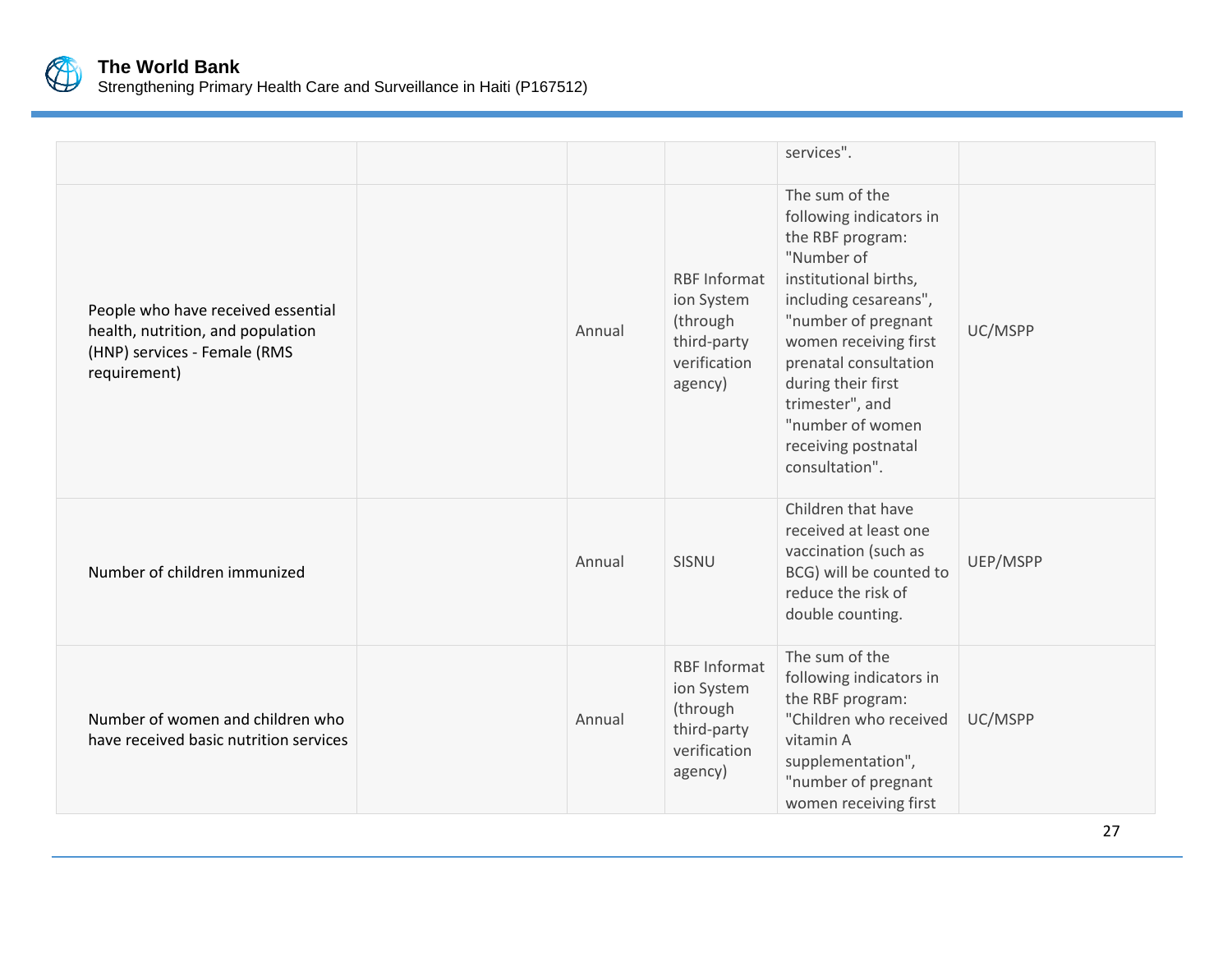

|                                                                     |                                                                                                                                                                                                                                                                                                                                                                                                                                                           |        |                                                                                           | prenatal consultation<br>during their first<br>trimester",<br>and "number women<br>receiving postnatal<br>consultation".                                                                                         |         |
|---------------------------------------------------------------------|-----------------------------------------------------------------------------------------------------------------------------------------------------------------------------------------------------------------------------------------------------------------------------------------------------------------------------------------------------------------------------------------------------------------------------------------------------------|--------|-------------------------------------------------------------------------------------------|------------------------------------------------------------------------------------------------------------------------------------------------------------------------------------------------------------------|---------|
| Number of deliveries attended by<br>skilled health personnel        |                                                                                                                                                                                                                                                                                                                                                                                                                                                           | Annual | <b>RBF</b><br>Information<br>System<br>(through<br>third-party<br>verification<br>agency) | <b>RBF Information</b><br>System (through third-<br>party verification<br>agency). The value will<br>be the cumulative value<br>of RBF indicator<br>"Number of<br>institutional births,<br>including cesareans". | UC/MSPP |
| Contracted service providers achieving<br>the minimum quality score | Numerator: Number of<br>contracted service providers<br>in Project intervention areas<br>having achieved at least 60<br>percent during the quality<br>scorecard assessment<br>undertaken by the external<br>verification entity. The<br>quality scorecard includes a<br>number of indicators, for<br>example: properly organized<br>patient files, public posting<br>of fees for services and<br>source and uses of facility<br>financing, cleanliness of | Annual | <b>RBF</b><br>Information<br>System                                                       | <b>RBF Information</b><br>System (external<br>verification led by third-<br>party verification<br>agency).                                                                                                       | UC/MSPP |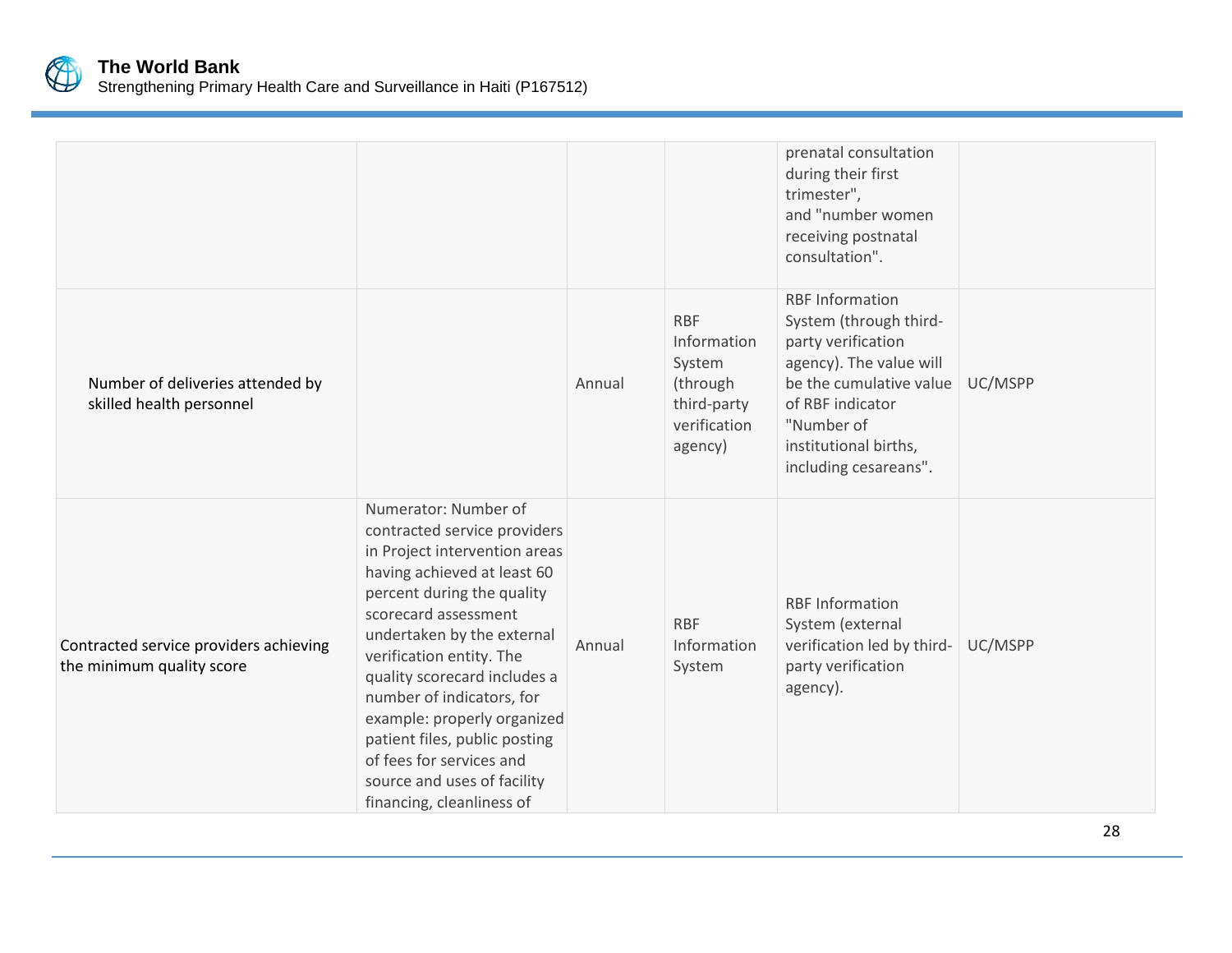

|                                                                                                                                                         | facilities and management<br>of medical waste and<br>others.<br>Denominator: Number of<br>contracted service providers<br>in Project intervention<br>areas.                                                                    |                 |                                                               |                                                                                                                                                                               |          |
|---------------------------------------------------------------------------------------------------------------------------------------------------------|--------------------------------------------------------------------------------------------------------------------------------------------------------------------------------------------------------------------------------|-----------------|---------------------------------------------------------------|-------------------------------------------------------------------------------------------------------------------------------------------------------------------------------|----------|
| Number of health facilities undergoing<br>rehabilitation                                                                                                | Number of HFs rehabilitated Annual<br>by the Project.                                                                                                                                                                          |                 | Annual<br>Project<br>implementati<br>on reports<br>(UGP/MSPP) | Tracking of facilities<br>rehabilitated for which<br>civil works are 100%<br>executed and having<br>received the final<br>reception by<br>UGP/MSPP.                           | UGP/MSPP |
| Contracted health providers supervised at<br>least quarterly - maintained at 100<br>percent                                                             | Numerator: Number of<br>contracted health providers<br>that have received a<br>supervisory visit by the<br>departmental health<br>authorities at least<br>quarterly.<br>Denominator: Number of<br>contracted health providers. | Twice a<br>year | <b>RBF</b><br>Information<br>System                           | <b>RBF Information</b><br>System (Through third<br>party verification<br>agency).                                                                                             | UC/MSPP  |
| Citizen Engagement: percentage of<br>facilities under RBF that developed an<br>action plan(s) based on the results of<br>community satisfaction surveys | Numerator: Number of HFs<br>under the RBF Program that<br>developed an action plan<br>based on the results of<br>community satisfaction<br>surveys.<br>Denominator: Number of<br>HFs under RBF Program.                        | Annual          | <b>RBF</b><br>Information<br>System                           | Surveys are conducted<br>by the third-party<br>verification agency<br>during RBF<br>verification. A sample<br>of patients is used to<br>collect patient's<br>feedback and the | UC/MSPP  |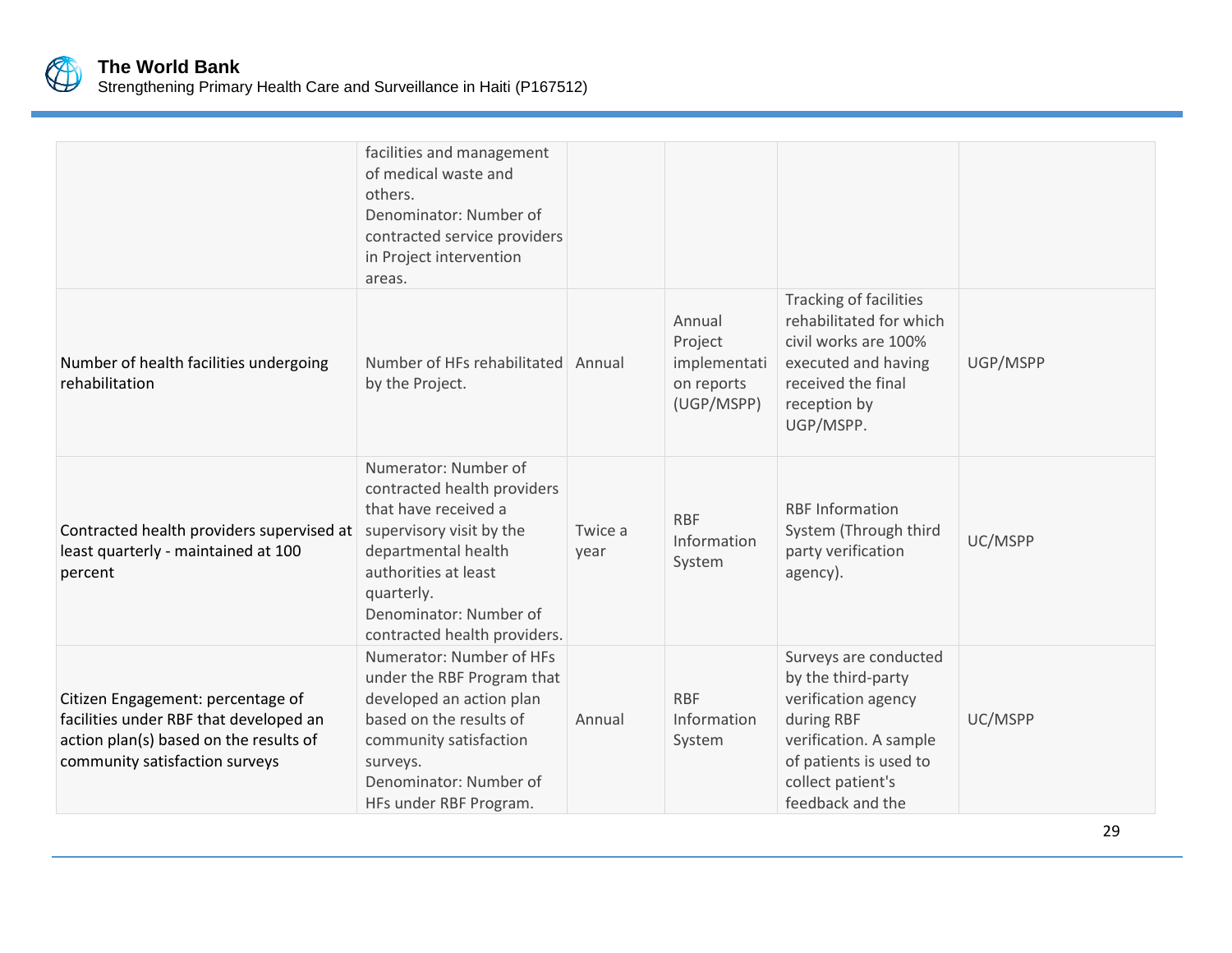

|                                                                                                               |                                                                                                                                                                                                                                                                                        |           |                                                                                                 | agency verifies that the<br>provider has developed<br>and implemented the<br>corrective action plan<br>(for issues within their<br>control) during the next<br>verification.                                                                                                                                                                                                                                                                             |             |
|---------------------------------------------------------------------------------------------------------------|----------------------------------------------------------------------------------------------------------------------------------------------------------------------------------------------------------------------------------------------------------------------------------------|-----------|-------------------------------------------------------------------------------------------------|----------------------------------------------------------------------------------------------------------------------------------------------------------------------------------------------------------------------------------------------------------------------------------------------------------------------------------------------------------------------------------------------------------------------------------------------------------|-------------|
| Percentage of suspected cases of<br>diphtheria investigated and responded to<br>within 48h after notification | Numerator: Number of<br>suspected cases of<br>diphtheria investigated and<br>responded to within 48h<br>after first notification (first<br>point of notification: HF,<br>CHW or any MSPP<br>personnel/entity).<br>Denominator: Number of<br>suspected cases of<br>diphtheria notified. | Quarterly | Data base<br>investigation<br>Monitoring<br>Evaluation et<br>Surveillance<br>Intégrée<br>(MESI) | Compilation of HFs<br>mandatory notifiable<br>diseases data +<br>investigation forms and<br>reports at DDS level.<br>Number of notified<br>cases of diphtheria<br>(from MESI). Number of<br>cases investigated and<br>responded (from DDS).<br>DELR will prepare a<br>response tracking tool<br>for diphtheria for DDS.<br>DELR will ensure the<br>compilation and<br>analysis of investigation<br>and response forms<br>and will produce the<br>report. | <b>DELR</b> |
| Percentage of suspected cases of measles<br>investigated within 48h after notification                        | Numerator: Number of<br>suspected cases of measles<br>investigated within 48h<br>after notification (first point                                                                                                                                                                       | Quarterly | Data base<br>investigation<br><b>MESI</b>                                                       | Compilation of HFs<br>mandatory notifiable<br>diseases data + forms<br>and investigation                                                                                                                                                                                                                                                                                                                                                                 | <b>DELR</b> |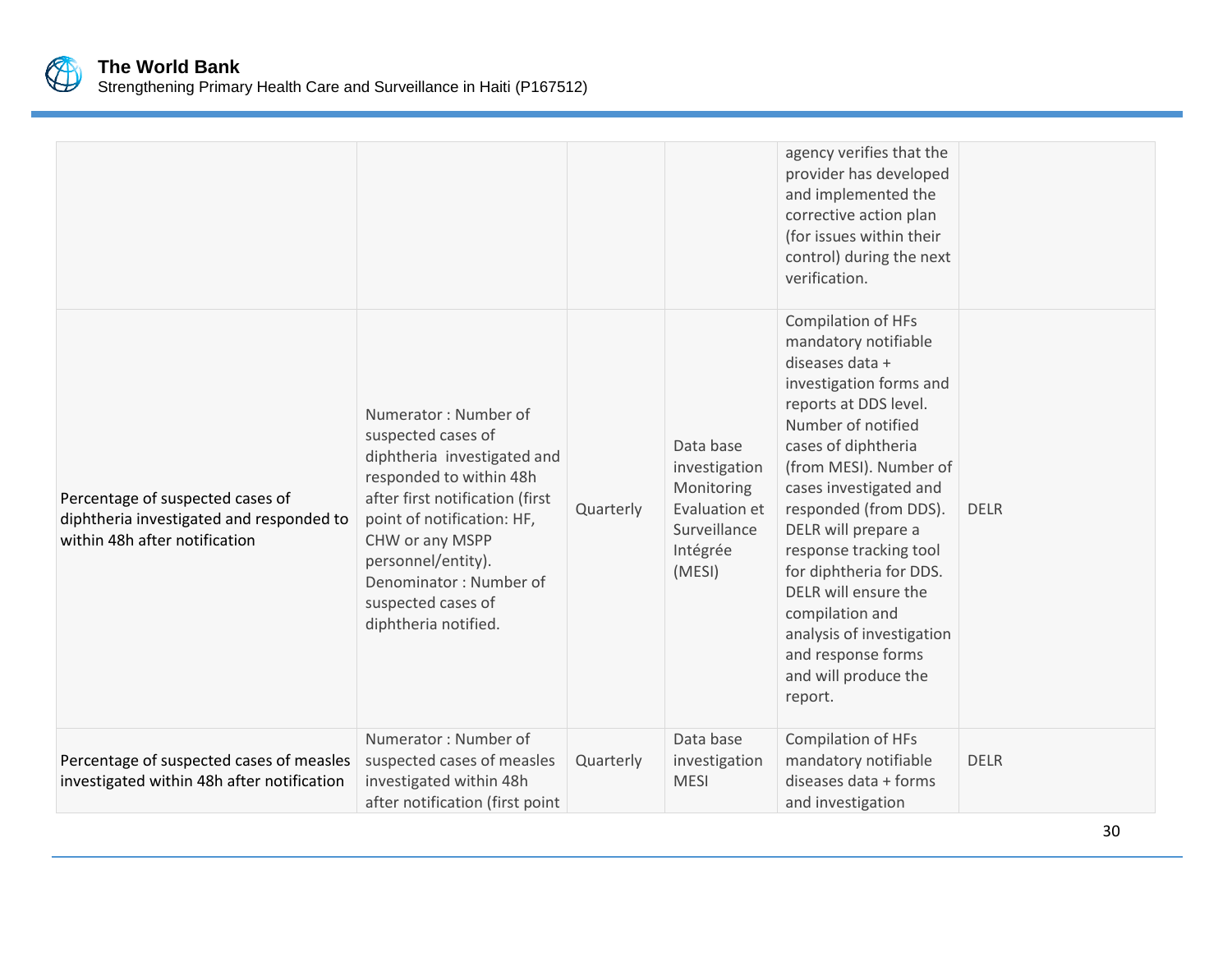

|                                                                 | of notification: HF, CHW or<br>any MSPP personnel/entity).<br>Denominator: Number of<br>suspected cases of measles<br>notified.                                                       |        |                                                                                                                                 | reports from DDS.<br>Number of notified<br>cases of measles (from<br>MESI); Number of cases<br>investigated and<br>responded (from DDS).<br>DELR will prepare a<br>response tracking tool<br>for measles for DDS and<br>ensure the compilation<br>and analysis of<br>investigation and<br>response forms and will<br>produce the report. |             |
|-----------------------------------------------------------------|---------------------------------------------------------------------------------------------------------------------------------------------------------------------------------------|--------|---------------------------------------------------------------------------------------------------------------------------------|------------------------------------------------------------------------------------------------------------------------------------------------------------------------------------------------------------------------------------------------------------------------------------------------------------------------------------------|-------------|
| Percentage of notified maternal deaths<br>investigated per year | Numerator: Number of<br>reports of maternal deaths<br>investigated per year based<br>(based on Investigation<br>Form of DELR).<br>Denominator: Number of<br>notified maternal deaths. | Annual | Report from<br><b>DDS</b><br>Denominator<br>: Weekly<br>epidemiologi<br>cal bulleting<br>of mandatory<br>notifiable<br>diseases | DELR compiles : 1)<br>data/reports for<br><b>Mandatory Notifiable</b><br>diseases sent by HFs; 2)<br>and Investigation Forms<br>and Reports at DDS<br>level                                                                                                                                                                              | <b>DELR</b> |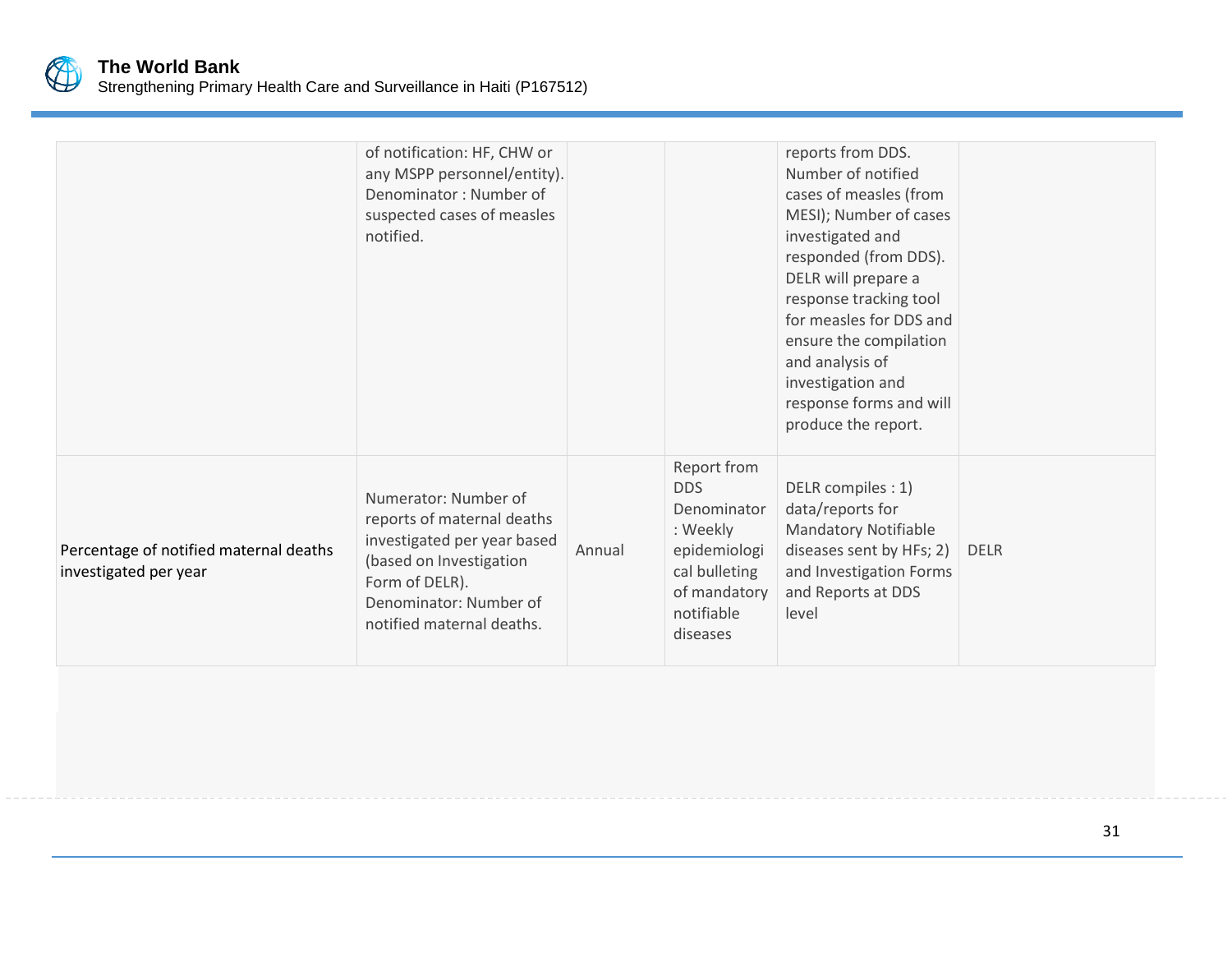<span id="page-42-0"></span>

#### **ANNEX 1: Implementation Arrangements and Support Plan**

**COUNTRY: Haiti Strengthening Primary Health Care and Surveillance in Haiti**

#### **A) Overall Institutional and Implementation Arrangements**

1. **MSPP will have overall implementation responsibility of the Project.** Implementation arrangements will be similar to structures already in place for the implementation of the ongoing health project (PASMISSI). These arrangements have proven to be robust and have helped produce good performance with the RBF and the cholera activities, which account for the bulk of the ongoing project's funds. In the specific case of Component 4 under which funds will be used only in the case of an eligible emergency, implementation will be overseen by a Coordinating Authority to be assigned by the Government for the emergency (which may not be MSPP). This Annex covers the institutional and implementation arrangements for the other Components of the Project.

# **Institutional and Implementation Arrangements for Component 1**

2. **Under the general management of MSPP, Component 1 will be implemented by: (i) the RBF Contracting Unit at the central level (UC), as well asthe Project UGP for activities to improve service readiness under this component; and (ii) the DDSs at the Departmental level.** Activities in support of the CHSIP will be overseen by a steering committee comprised of the Minister's Cabinet Deputy Director and representatives of the *Unité d'Etudes et de Programmation* (UEP), the DPSPE, the Directorate for Human Resources (DRH) and the Directorate for the Organization of Health Services (DOSS). The RBF program will be implemented following the RBF manual that has been revised in 2019 to reflect the lessons learned from the PASMISSI. Figure 1 below depicts the implementation arrangements of the RBF program. The individuals at UC will be chosen by MSPP, subject to approval by the WB.

3. **All fiduciary and safeguards responsibilities for the proposed Project will be assigned to an existing Project UGP at the MSPP,** which has been managing the ongoing WB-supported health project. Verification will be undertaken by independent agencies, and – for certain activities by community health agents – by their respective supervisors when community RBF is introduced. The implementation of the RBF scheme involves the following functions: (i) central oversight; (ii) departmental oversight; (iii) payment; (iv) verification; and (v) providers.

#### **Central Oversight**

4. The General Directorate of the MSPP ensures overall supervision and monitoring of RBF. UC is hierarchically dependent on them and reports directly to them on their activities. The National Steering Committee for RBF *(Comité National de Pilotage, CNP)* is focused on funding, governance and strategic coordination of the implementation of RBF at the national level. Chaired by the Minister of Health, the CNP's tasks are to: monitor the implementation of RBF at the national level; provide national guidance and validate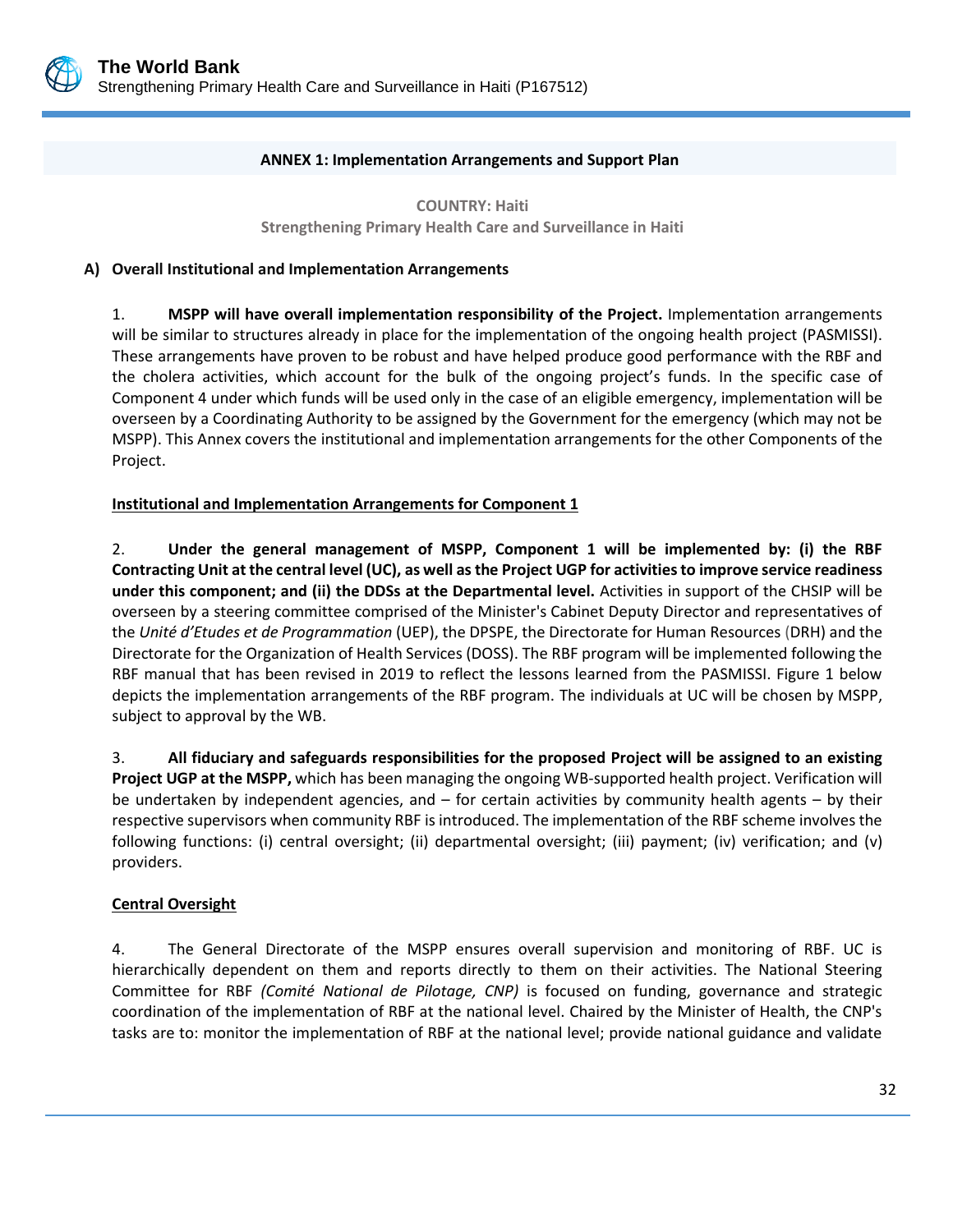strategic directions; and coordinate the mobilization of necessary resources with the Government and current and potential Technical and Financial Partners.



**Figure 1. Implementation Arrangement for Results Based Financing Program**

5. The UC is the executive body responsible for the technical and operational implementation of RBF. Its main functions are to coordinate and monitor RBF implementation activities; build capacity of RBF actors at all levels; and monitor the financial execution of RBF. UC also coordinates and manages the Technical Group (GT/RBF). The GT is composed of all members of the UC, the managers of the other central directorates whose activities are directly related to the implementation of the RBF, and technical staff involved in RBF. The GT supports UC by helping to identify potential bottlenecks across the program and proposing solutions.

#### **Departmental Oversight**

6. The DDS is the regulatory body at the intermediate level responsible for implementing the Government's health policy in its respective Department. As part of the implementation of RBF, the DDS is responsible for identifying HFs to be contracted according to the eligibility criteria and managing the performance contracts. DDSs also work with the institutions to validate their business plans and analyze the performance audit reports. They also supervise the administrative and FM of the Department's HFs and secure all administrative and financial documents, activity reports and quality assessment reports.

7. The Departmental Steering Committee (*Comité Départemental de Pilotage or CDP*) is part of a framework specifically set up at the DDS to co-ordinate the implementation of RBF in the Department. The main functions of the CDP are to monitor the implementation of RBF in the Department, including analyzing action plans, conducting supervisory activities and following up on implementation activities.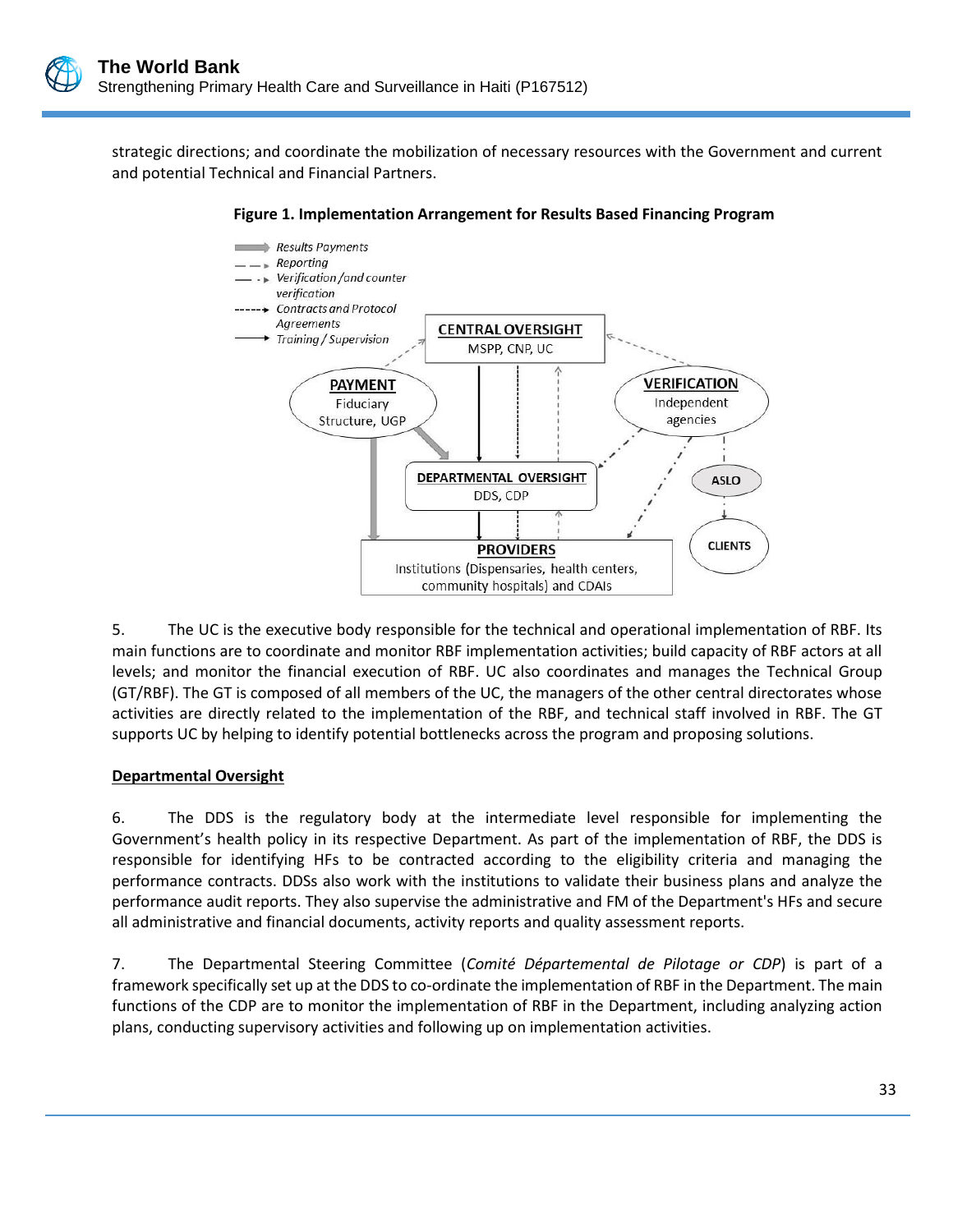

# **Payment**

8. In the RBF model, fiduciary responsibilities are assigned to UGP. In all cases, the funds are transferred directly from the accounts of UGP to contracted institutions without any intermediary $34$ ; UC and DDSs monitor the effectiveness, promptness and completeness of payments. UGP also: analyzes payment requests submitted by UC; follows the entire payment channel until funds arrive at the beneficiary level; archives transfer orders from RBF funds; and prepares quarterly inventory of payments of contractual structures.

# **Verification**

9. The EVA oversees verification of the quantitative and qualitative indicators of the HFs, as well as evaluating the performance of the Departmental Center for Supply of Inputs (*Centre Départemental d'Approvisionnement en Intrants or CDAI*s) and DDSs. UC is responsible for reviewing and assessing the performance of the EVA and ensuring that corrective measures are undertaken, if necessary.

10. For quantitative data, the EVA is responsible for: (i) verifying the authenticity of the monthly quantitative benefits declared by the HFs within the given deadlines; (ii) preparing a narrative report; (iii) drawing the samples necessary for the completion of the community audit; (iv) participating in the training of verifiers on the indicators to be verified and on the verification methodology in the community; and (v) entering the reported and verified data (quantitative and qualitative data) into the billing database / RBF Portal.

11. For the evaluation of the quality of the HF's services, the EVA has the same tasks but must also identity potential quality issues, discuss them with stakeholders and propose possible solutions to the CDP and HFs. For the evaluation of the DDSs, and CDAIs, the EVA is responsible for performing the quarterly evaluation of the services of the DDSs, CDAIs and returning them to the structures concerned. They also identify performance issues, discuss them with stakeholders, and propose possible solutions to UC and the structure.

12. The community verification is carried out at the same time as the institutional verification by the *Associations Locales* (Local Organizations, ASLOs) under the supervision of the EVAs. Fifty patients per health center and 100 per hospital are interviewed on the quality of care each trimester. Based on this feedback, HFs develop corrective action plans to address issues that are under their responsibility. Indicators introduced through the community RBF will be verified by the supervisor of each CHW ex-ante (i.e. before payment). The supervisor will be a nurse working at the HF to which a CHW is linked. In addition, the EVA will conduct ex-post verifications for a sample of CHWs and indicators, chosen on a random basis.

# **Providers**

 $\overline{a}$ 

13. Results-based agreements are signed with public and private non-profit dispensaries, health centers and community hospitals for the delivery of the Packages of Basic PHC Services.

<sup>&</sup>lt;sup>34</sup> However, payments are notified to UC, for monitoring purposes.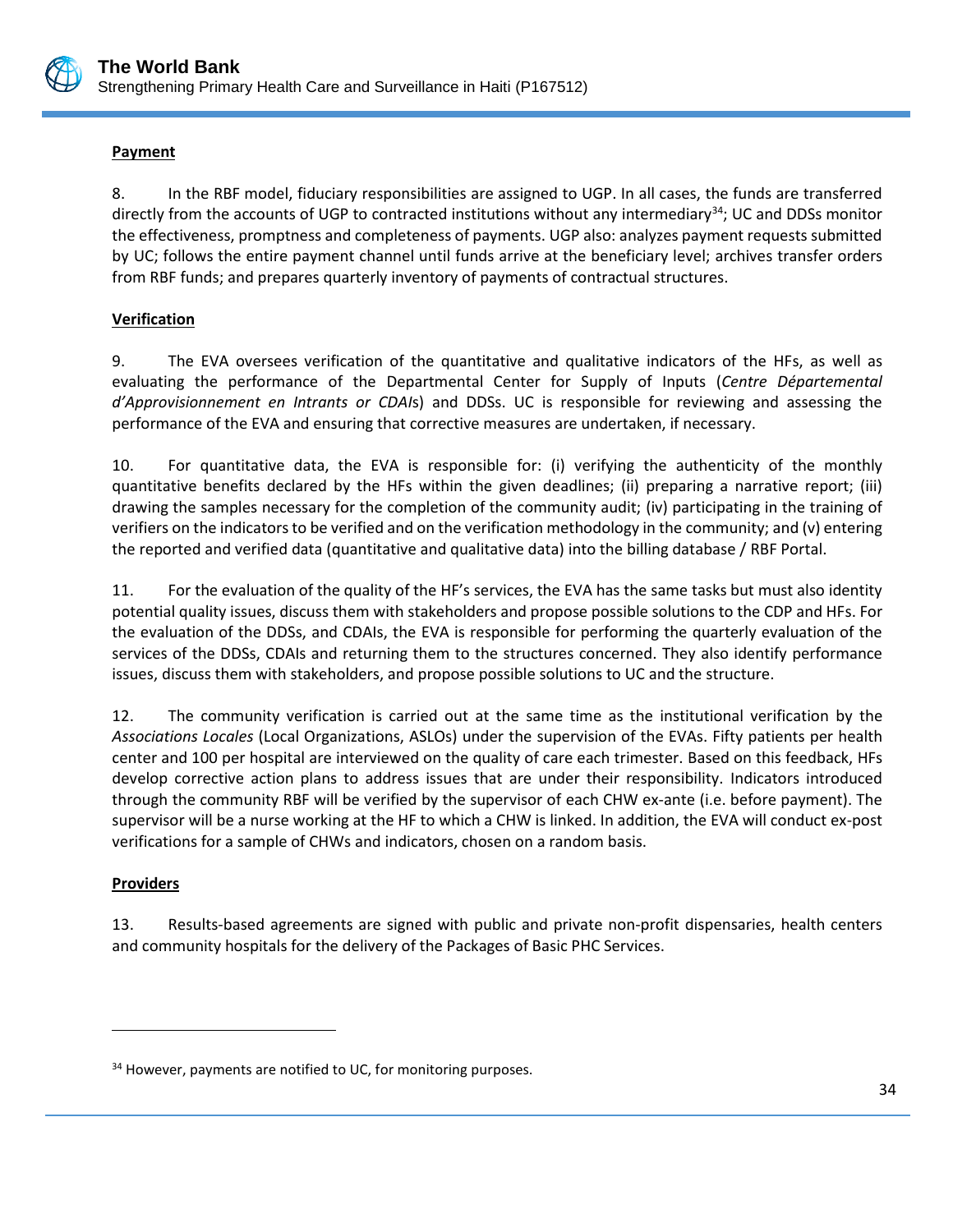

14. The CDAI is a pharmaceutical establishment placed at the level of a health department and whose function is to ensure the efficient management of the stocks as well as the supply to the HFs of medicines and other health inputs from the department. As part of the implementation of RBF, the CDAI must track inventory and monitor storage conditions of inputs daily. Every quarter, they produce and submit activity reports to the DDS.

# **Institutional and Implementation Arrangements for Component 2**

15. **Overall coordination and supervision of activities under Component 2 will be the responsibility of the UGP.** The UGP will have the responsibility to work with DELR and National Laboratory of Public Health *(Laboratoire National de Santé Publique, LNSP*) at the central level and DDSs at the Departmental levels to implement the Project in a timely manner, conforming to agreed-upon quality standards. Memorandums of Understanding (MoU) will be developed and signed every year between the DELR, LNSP and the UGP and will include at least: (i) annual operational plans with comprehensive list of activities; (ii) clear definition of responsibilities; and (iii) annual budgets reflecting the activities. DELR will have the responsibility to coordinate the formulation of annual plans and budgets with the DDSs and work with the UGP for validation. The UGP will have the responsibility to review and ensure the final technical and financial appropriateness of the operational plans and budgets.

16. **The UGP will have the primary responsibility for tracking progress related Project' activities, outcomes and results, except for activities under the RBF program which will be the responsibility of UC.** The UGP, in coordination with UC for RBF activities, will prepare biannual Project reports including the following information: (i) the compliance with the planned Project activities under component 2; (ii) the updated Procurement Plan; (iii) progress on the achievement of indicators, as defined in the Results Framework; (iv) progress on environmental and social management, including detailed reporting on potential grievances related from beneficiaries and non-beneficiaries; and (v) any bottlenecks in project implementation and actions planned to address them. The UGP will submit to the WB Project reports twice a year prior to the respective disbursement requests, but not later than 45 days after the end of the period covered by each report.

17. The UGP will be headed by a Coordinator (appointed by the Minister of Health, subject to WB approval) and would also include a Monitoring and Evaluation Specialist, a FM Specialist, a Procurement Specialist, a Social Specialist and an Environmental Specialist to ensure adequate monitoring of safeguards policies. All of them will be recruited according to specific Terms of Reference subject to WB approval. The UGP is expected to be completed, fully staffed and operational at Project effectiveness. The UGP and UC staff financed by the Project will be subject to yearly performance reviews based on previously agreed objectives with the WB.

18. The UGP will keep working closely with MSPP's DPSPE on both environmental and social safeguards since DPSPE is the main MSPP entity responsible for environmental aspects and community health interventions. In addition to all safeguards requirements set out in the ESMF and RPF, the UGP will be responsible for working with DPSPE and the DDSs to: (i) systematically monitor and provide support to stakeholders involved in collecting, recording, addressing grievances in project sites; (ii) periodically assess and review the adequacy of citizen engagement mechanisms to ensure that the feedback loop between patients and service providers is closed (i.e. actions are undertaken based on patients and community feedback, including through the community survey under the RBF program); (iii) propose improvements and support the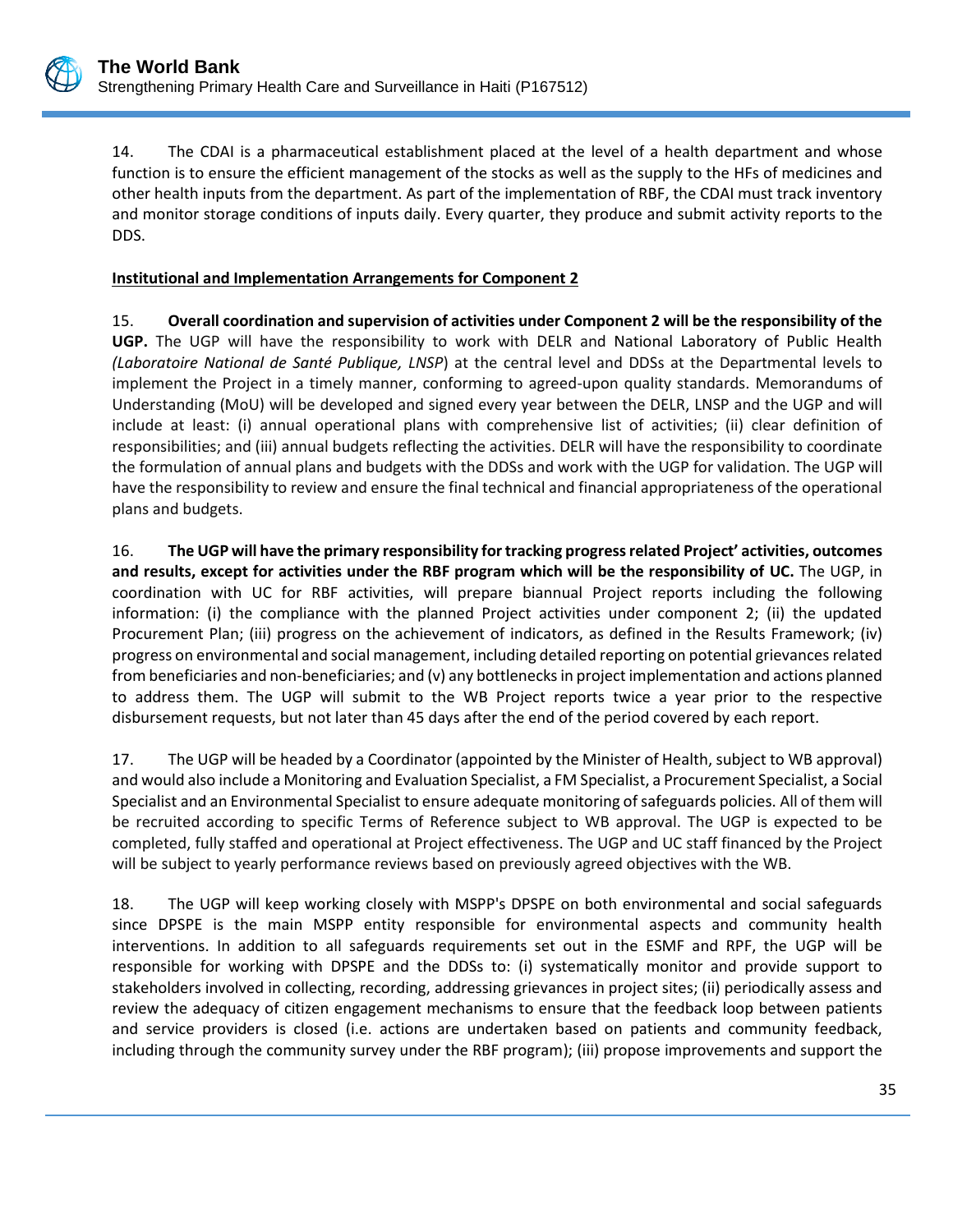

implementation of communication interventions to support the achievement of the Project's objective; and (iv) monitor and support DPSPE in improving medical waste management.

# **B) Financial Management, Disbursement Arrangements and Risk Assessment**

# **Summary**

19. The FM risk for this Project is deemed **Substantial**. FM arrangements for this Project will be fundamentally the same as for the PASMISSI, in terms of budgeting, internal control, accounting and financial reporting, disbursement and external audit. Under the PASMISSI, the RBF component performance has not been uniformed among the Departments covered by that project. In addition, delays in the contracting process for the EVA and delays in the payment to HFs have been observed. To improve RBF performance, it will be necessary to strengthen RBF monitoring and supervision mechanisms; Subcomponent 1.1 envisages, among other, training and TA for HFs, DDSs and public health supervisory units to enhance their planning and management capacity, which should contribute to improved performance of the RBF program.

# **Implementing Entity**

 $\overline{a}$ 

20. The Project will be implemented by the MSPP, which will be responsible for overall implementation and coordination. Overall implementation arrangements will be similar for those in place for the ongoing Project (PASMISSI, P123706), which have proven adequate. The RBF component (Subcomponent 1.2) will be initially implemented under the same mechanism in place for the PASMISSI but will be gradually adjusted.<sup>35</sup> The DDSs will continue to control, produce and provide information to MSPP at the central level for RBF interventions, that will be consolidated and incorporated in Project financial reports. Oversight function over the DDSs will have to be closely implemented and monitored, including requirements for record-keeping, and preparation of progress reports.

21. The FM function for the Project will be undertaken by MSPP through the UGP in place for the PASMISSI (UGP). The UGP structure includes FM staff with adequate capacities,<sup>36</sup> as has been assessed through the implementation of the PASMISSI, although it will be necessary to consider hiring complementary staff to ensure that the increased volume of transactions will be absorbed.<sup>37</sup> The WB has approved the hiring of an internal controller to provide support to the PASMISSI, which will also support this Project.

22. The UGP accounting and financial procedures manual and organizational structure of UGP-MSPP are being updated and still pending approval from its Executive Direction; once this manual is approved, it will be implemented and applied to the Project, on terms acceptable to the WB.

<sup>&</sup>lt;sup>35</sup> Adjustments will be gradually made to incorporate: (i) a plan to implement incentives and monitoring to support the implementation of the harmonized CHSIP; (ii) the use incentives to further strengthen the immunization program and improve vaccination rates; and (iii) the reduction of obstacles to increase the demand of prioritized services.

<sup>&</sup>lt;sup>36</sup> In addition to the FM staff in place at central level within UGP-MSPP, an accountant is in place at each of the four DDSs.

<sup>&</sup>lt;sup>37</sup> UGP-MSPP also participates in other projects financed by other development partners, mainly the Inter-American Development Bank.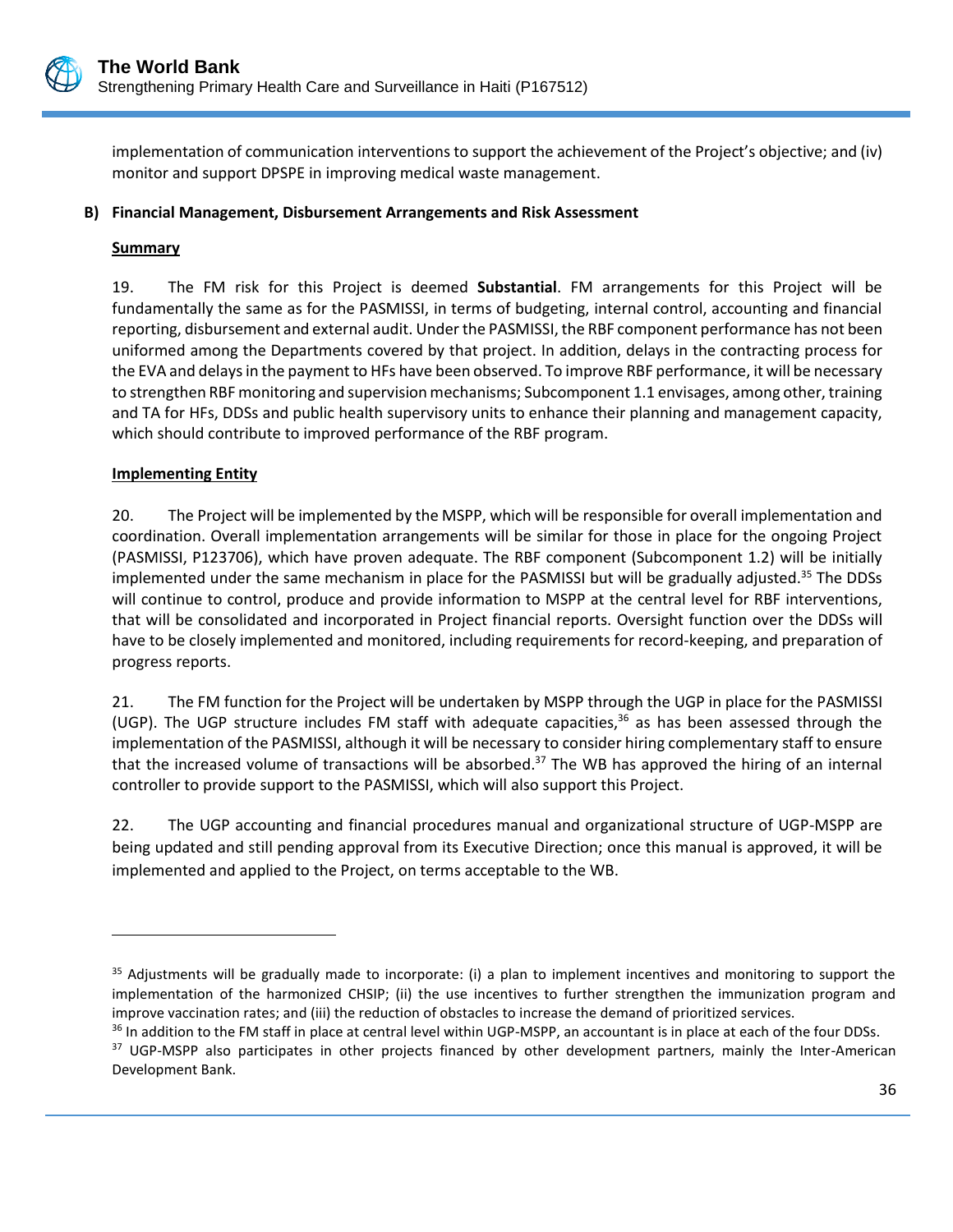

#### **Budgeting Arrangements**

23. UGP will be overall responsible for the planning of Project activities and preparing the annual operational plan and budget, jointly with UC for component 1, to be approved by the WB and monitored periodically throughout implementation.

#### **Accounting**

24. UGP has recently transitioned to the Accounting Package (ACCPAC) accounting system for keeping accounting and financial records for the PASMISSI; this system will be used for the Project and will allow UGP to keep separate records and produce financial and budgetary reports for the projects implemented by MSPP; and to identify the different financing sources for the Project (IDA grant and GFF funds).

#### **Financial Reporting**

25. Interim unaudited financial reports (IFRs) will be prepared and submitted not later than forty-five days after the end of each fiscal quarter, in form and substance acceptable to the WB. IFRs will allow the monitoring of disbursements, as well as financial and budgetary information for the Project.

#### **Internal Control and Internal Auditing**

26. UGP has in place a Project Operational Manual specific to the PASMISSI, in addition to an internal administrative, finance and accounting manual which is being revised. The UGP organizational structure (included in the internal manual) is also being revised and updated. The PASMISSI Operational Manual includes general FM provisions that will also be applied to the Project and are considered acceptable. An RBF manual is in place for the PASMISSI RBF component; it has been updated to incorporate the indicators for RBF payments to be made under this Project and reflects the gradual adjustments to be made for the RBF component under this Project.

#### **Flow of Funds**

27. The main disbursement method to be used is the Advance of Funds. Project funds will be advanced to a DA to be managed by UGP-MSPP – one for each co-financier. An additional account in local currency (HTG) will be opened for managing funds and making payments for Project activities. Advanced funds will be documented by UGP-MSPP to account for grant proceeds and to replenish the DA using Statements of Expenditures (SOEs) agreed with the WB. The Annual Work Plan will pre-determine respective expenditures eligible under each co-financier.

28. The reimbursement and direct payment disbursement methods will be available for the Project. For the Contingent Emergency Response Capacity component, an Emergency Response Operations Manual will be prepared, no disbursement will be made for this component unless this manual has been agreed with the WB and adopted by MSPP.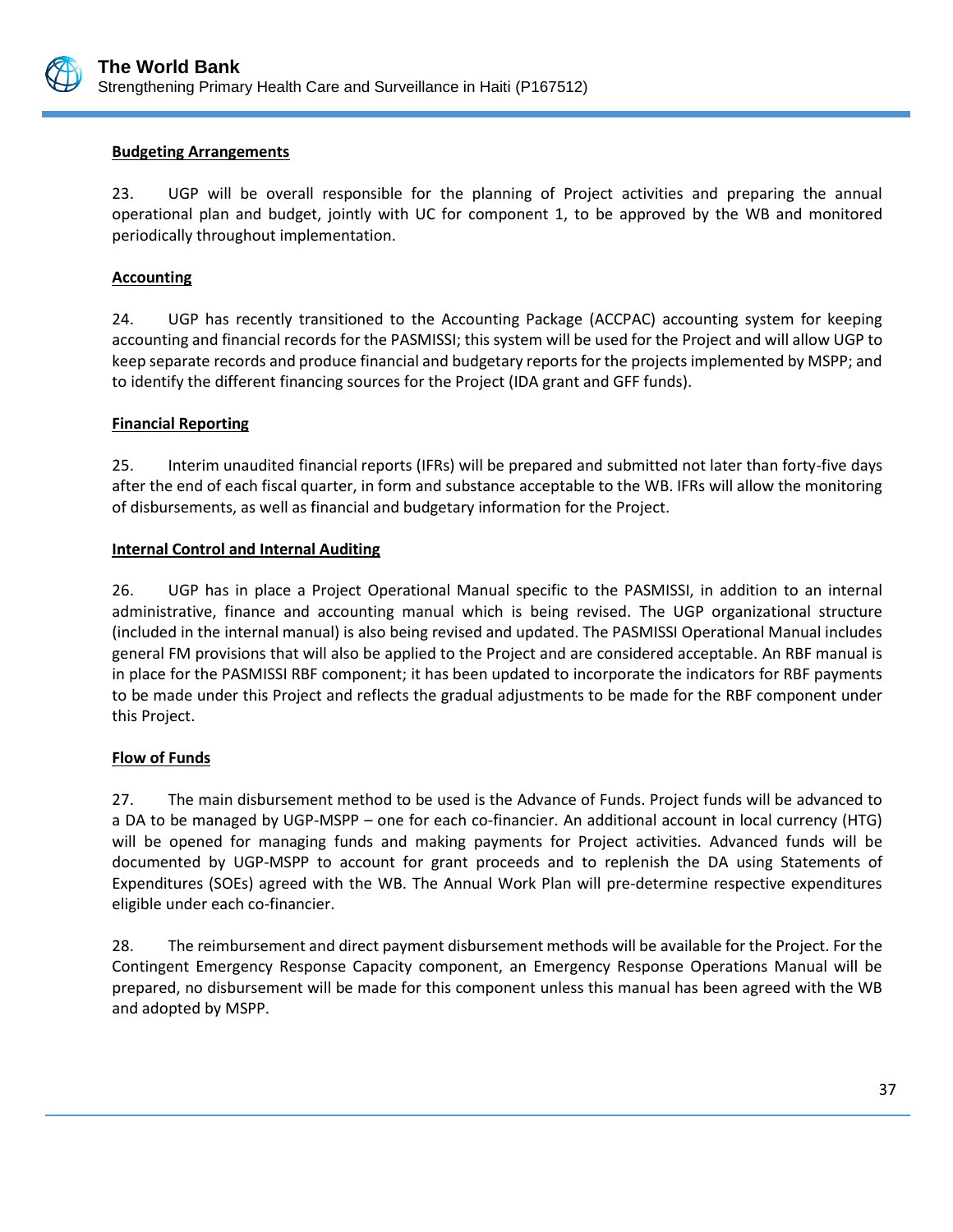

# **External Audit and Controls**

29. Annual audits on Project financial statements and eligibility of expenditures will be performed in accordance with WB policy, under terms of reference and by an independent auditor acceptable to the WB. An independent EVA will conduct verification on the achievement and implementation of the interventions envisaged under the RBF component, which will also be implemented through specific RBF Payments Agreements that will include, among others, the obligation of the RBF beneficiaries to maintain adequate records to reflect the transactions, operations and expenditures incurred under the supported interventions, that will be subject to independent audits upon request from MSPP or the WB, if deemed necessary. MSPP and the WB will also be allowed to conduct inspections of the RBF beneficiaries' procured goods, records and documents corresponding to the interventions supported under this component.

#### **FM Supervision Strategy**

30. The WB will conduct at least two full FM supervisions per year. FM performance and compliance will also be monitored via the review of quarterly IFRs and audit reports and may also include the inspection of the RBF beneficiaries' records and documents.

# **C) Procurement**

31. The Project will be executed in accordance with the WB's Procurement Regulations for Borrowers under Investment Policy Financing (July 2016, revised on November 2017 and August 2018).

32. Procurement for the proposed Project will be carried out by MSPP's UGP. The Project will be executed in accordance with the WB's Procurement Regulations for Borrowers under Investment Policy Financing (July 2016, revised on November 2017 and August 2018) ("Procurement Regulations"), and the provisions stipulated in the Procurement Plan and the Project Operational Manual. During the last supervision mission UGP was found to have the necessary capacity to handle procurement functions for this Project. The UGP will be responsible for all procurement and contracting related queries and processing, including management and compliance with fiduciary requirements.

33. A PPSD was carried out and identified the appropriate selection methods, market approach and type of WB's review. Major activities under the proposed Project will be carried out through: (i) Request for Proposal (RFP); (ii) Request for Bids (RFB); (iii) Request for Quotations (RFQ); and (iv) Direct Selection. An acceptable Procurement Plan was also prepared and will be included in the new Systematic Tracking of Exchanges in Procurement system. Procurement arrangements for the Emergency Response Component (Component 4) are described in the Emergency Response Mechanism Operational Manual. For post-review procurements, in addition to the WB Standard and Sample Bidding Documents, MSSP/UGP will be using standard bidding documents agreed with the *Commission Nationale des Marchés Publics*.

34. Following the market analysis, risks identified, and contract amounts it was determined that the most important activities under the proposed Project will be carried out as follow: (i) works amounting in total US\$3.36 million for small-scale rehabilitation in the targeted Departments; (ii) goods amounting to a total of US\$2.9 million comprising mostly US\$2.0 million for health center equipment that will be acquired through RFBs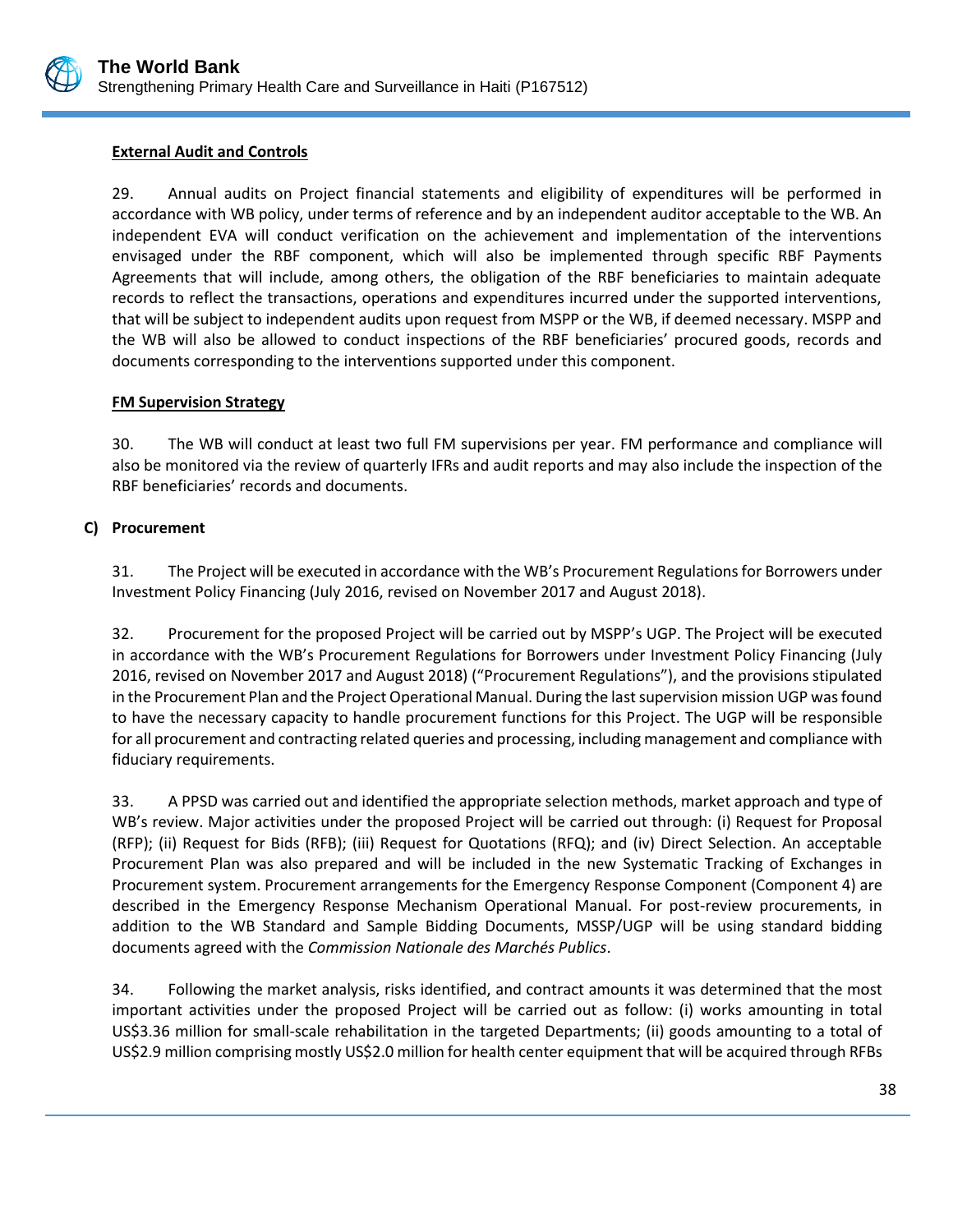

at the international level; and (iii) consultancies amounting to US\$5.93 million including: (a) US\$3.0 million for RBF that will be acquired via RFP, and (b) US\$2.0 million for RBF verification that will be acquired via RFP. (See Table 1 and Graph 1 below).

| No. | <b>Activities</b>                                                        | Amount (US) | %<br>cost | <b>Risk</b>    |
|-----|--------------------------------------------------------------------------|-------------|-----------|----------------|
|     |                                                                          |             | amount    |                |
| 1   | Management tools (registers SISNU)                                       | 350,000     | 3%        | 2              |
| 2   | Small equipment for 30 renovated HFs                                     | 2,000,000   | 16%       | 4              |
| 3   | Office furniture and IT Equipment                                        | 160,000     | 1%        | 1              |
| 4   | Acquisition of vehicles and motorcycles                                  | 390,000     | 3%        | 2              |
| 5   | Maternal mortality survey (RAMOS)                                        | 350,000     | 3%        | 3              |
| 6   | TA to implement RBF (2 years)                                            | 3,000,000   | 25%       | 3.5            |
| 7   | Consulting firm for RBF implementation (external verification)           | 2,000,000   | 16%       | 3.5            |
| 8   | Qualitative Evaluation of the Project to strengthen primary and maternal | 250,000     | 2%        | 3              |
|     | health care                                                              |             |           |                |
| 19  | Recruitment of two consultants for the management of the ESMF (annual    | 84,000      | 1%        | $\overline{2}$ |
|     | contract)                                                                |             |           |                |
| 10  | Accounting and financial Audit of the funds of the Project               | 100,000     | 1%        |                |
| 11  | Consultant (TA) for rehabilitation of 30 institutions                    | 150,000     | 1%        |                |
| 12  | Rehabilitation of 30 health institutions                                 | 3,360,000   | 28%       | 3              |
|     | <b>TOTAL</b>                                                             | 12,194,000  | 100%      |                |







35. A series of mitigation measures will be implemented to ensure the satisfactory performance of procurement functions within the UGP. These include: (i) assessment of the procurement capability of the UGP; (ii) supervision of procurement/selected transactions carried out by the UGP; and (iii) inclusion of Special Procurement Provisions in the Procurement Plan. All procurement procedures are described in the overall Operational Manual, which has been updated to reflect the above activities.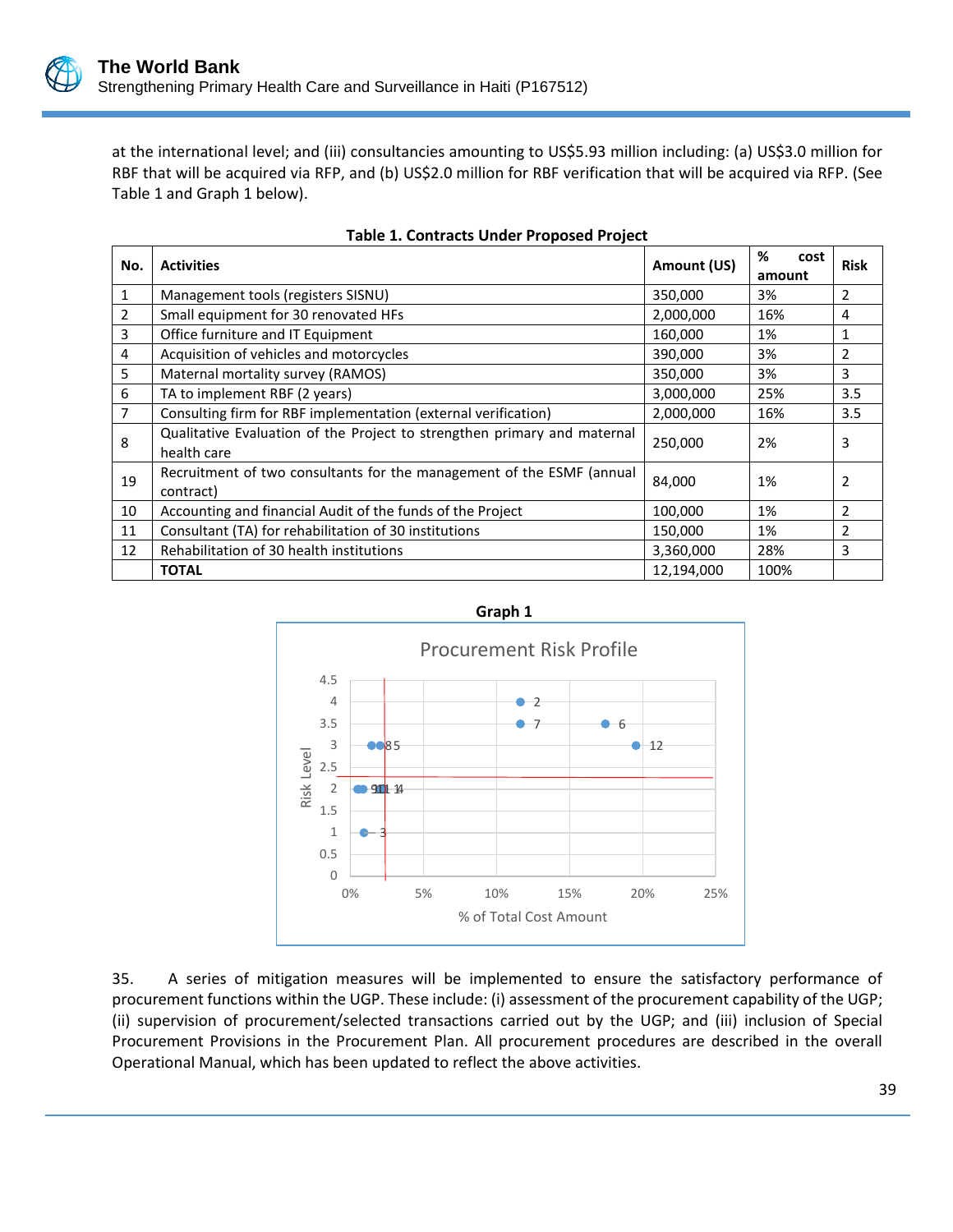

# **D) Strategy and Approach for Implementation Support**

36. The strategy for implementation support is based on the nature of the Project and its risk profile as well as lessons learned from other WB-financed health projects in Haiti including the ongoing Health project (PASMISSI). The implementation support plan focuses primarily on providing support to the MSPP for the implementation of the risk mitigation measures mentioned in Section V above in the main document.

#### **Implementation Support Plan and Resource Requirements**

37. **Operational Support**. The WB's implementation support to the Government of Haiti will include the following activities: (i) improve service readiness of PHC facilities and their supply chain; (ii) continue to ensure the timely production of the annual implementation plans and RBF payment agreements; (iii) continue to track the progress of Project indicators, to monitor the implementation of Project components, and to ensure that the Project is in conformity with the Operational Manual; (iv) revisit the sustainability measures implemented throughout the implementation period; (v) ensure the results-based mechanism is being implemented appropriately; and (vi) ensure that the Project is in compliance with submitting financial reports.

38. **Technical Support**. The WB will bring value-added to the Project implementation in the form of technical support in the following areas among others: (i) provide technical guidance and assistance to improve vaccination rates; (ii) improve the structural and organizational capacity for PHC service delivery; (iii) maximize performance in RBF; (iv) improve information systems and results monitoring; (v) improve the design of a harmonized and sustainable CHSIP; and (vi) enhance planning and managerial capacity to better achieve results.

39. **Monitoring and Evaluation.** The WB will provide close hands-on support to ensure that the EVA conducts its verification activities appropriately for the packages of services provided under the RBF program. Support will also include: (i) monitoring of the CHSIP; (ii) providing technical support to analyze the information needed to maximize access to HFs by the population; (iii) monitoring of performance indicators under the RBF program and assisting with adjustments needed to improve performance; and (iv) monitoring of progress under the Results Framework and Project indicators.

40. **Fiduciary Aspects.** In the area of FM, the WB will review the Project's FM system, including, but not limited to, accounting, reporting, internal controls, and compliance with financial covenants. A FM specialist based in the WB's country office will help the UGP to review interim unaudited financial reports, annual Project audits, and external audits (as relevant). The specialist will carry out on-site FM supervision once a year. In the area of procurement, a WB procurement specialist will provide the following implementation support: (i) training the UGP staff and providing them with detailed guidance on the WB's Procurement Guidelines as needed; (ii) reviewing procurement documents and providing timely feedback to the Project procurement team; (iii) providing guidance to the UGP on the implementation of the Procurement Framework; and (iv) undertaking post-procurement reviews.

41. **Environmental and Social Aspects.** The WB will help the UGP to effectively implement the ESMF and the RPF, with particular emphasis on the adequate management of medical and non-medical waste. Also, the Project will support the Government of Haiti with the preparation of site-specific Resettlement Action Plans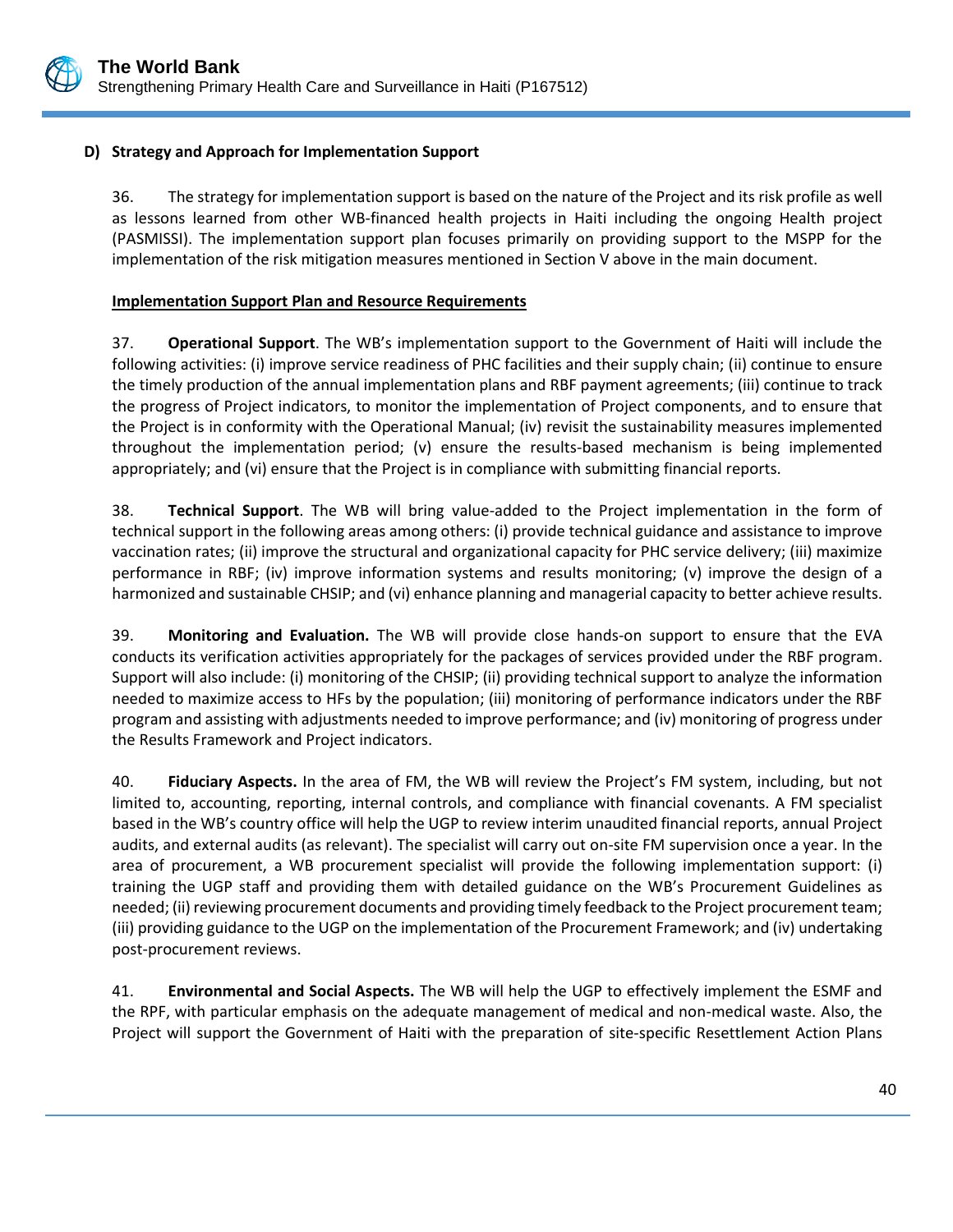

(RAPs) if needed. WB social and environmental specialists will be available to provide timely assistance to the MSPP, the UGP, and local staff; and will carry out field visits on a regular basis.

| <b>Focus</b>                                            | <b>Skills Needed</b>                                                              | <b>Estimated # of Staff</b><br>Weeks (per year) |
|---------------------------------------------------------|-----------------------------------------------------------------------------------|-------------------------------------------------|
| Project management                                      | Task Team Leadership, Senior Health Economist, Health<br>Specialist and Economist | 22 each                                         |
| Operational support                                     | Senior Operations Officer/ Economist                                              | 18                                              |
| Support on CHSIP and related<br>activities              | Economist                                                                         | 12                                              |
| Support for monitoring and<br>evaluation, data analysis | M&E Specialist/ Data Analyst/ Economist                                           | 18                                              |
| Strengthening procurement<br>capacity                   | <b>Procurement Specialist</b>                                                     | 6                                               |
| Strengthening FM capacity                               | <b>FM Specialist</b>                                                              | 4                                               |
| Knowledge management and<br>communication               | Knowledge and Communication Specialist                                            | 2                                               |
| Social and environmental                                | Social Specialist                                                                 | 2                                               |
| specialists                                             | <b>Environmental Specialist</b>                                                   |                                                 |

|  |  |  | Table 2. Details of Implementation Support Required |
|--|--|--|-----------------------------------------------------|
|--|--|--|-----------------------------------------------------|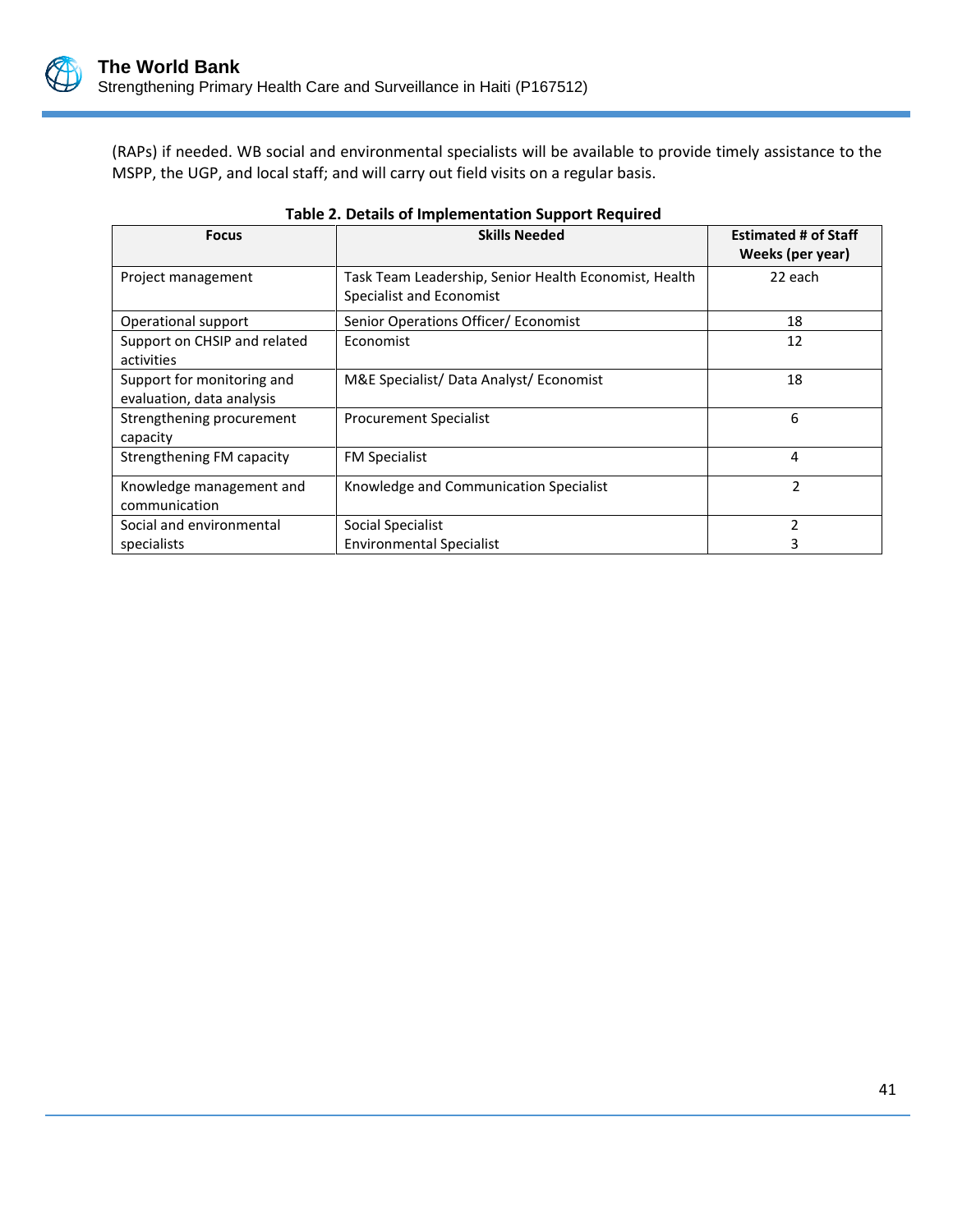<span id="page-52-0"></span>

#### **ANNEX 2: Findings from Diagnostic Work and Results Under Ongoing Health Project**

**COUNTRY: Haiti**

**Strengthening Primary Health Care and Surveillance in Haiti**

#### **A. Findings from Analytical Work and from Implementation of Ongoing Project**

1. Box 1 presents some key findings so far from ongoing analytical work being undertaken by the WB, and from implementation of the ongoing Project. Further details are provided in a separate background paper, available on request. 38

#### **Box 1: Selected Findings from Analytical Work and from Implementation of Ongoing WB-financed project**

- The productivity of health workers at PHC facilities is very low due, in part, to low accountability and poor incentives to perform well. Outpatient visits per non-CHW per day are less than four in three-quarters of Haiti's health centers and dispensaries.
- Overall utilization at PHC facilities is significantly affected by the following aspects of service readiness: (i) availability of basic amenities (water, sanitation, power, phone, connectivity, state of consultation rooms etc.); (ii) extent of adherence to standard precautions for infection prevention (storage and safe disposal of medical sharps and waste; use of gloves, disinfectant, disposable syringes; guidelines for standard precautions, etc.); and (iii) availability of basic equipment. This association is particularly strong for the first two of these dimensions of service readiness, and especially in rural areas.
- Due to poor coverage nationwide of CHW programs, many HFs lack adequate CHWs. Yet overall HF utilization at PHC facilities is significantly higher for HFs with more CHWs per institutional (i.e. non-community) health worker, especially in rural areas. Utilization is also increased when there is clear identification of the CHWs' tasks, proper supervision of the CHWs and strong linkages with the HF.
- The performance of PHC facilities is adversely affected by poor skills in management, planning and budgeting on the part of many HF managers. Because of the latter, the limited resources available to many HFs – many have access only to user fee revenues, in limited amounts – are often used inefficiently.
- The challenges that contribute to the persisting low levels of immunization coverage can be summarized as: (i) low motivation and lack of skilled human resources at all levels; (ii) limited adequate storage capacities; (iii) weak logistics/distribution capacity and low cold chain coverage; (iv) low availability of routine vaccination services leading to costly campaigns; (v) weak supervision, management and coordination at the central, Departmental and facility levels; (vi) difficulties in creating demand for vaccination; and (vii) decreasing health financing. It is important to work on several fronts to confront these challenges. (See Section C for more details).
- Institutional deliveries are constrained by significant user fees at many HFs, and by behavioral practices leading many women to go to TBAs, regardless of access and cost issues. Significant gains could be made by policies to encourage TBAs – who are valued community members – to encourage pregnant women to go to HFsfor prenatal and postnatal care and for births, and ideally even to accompany them to the HFs for births. These policies could include monetary incentives, or more appropriately, "social incentives" (e.g. a "TBA of the month" type of prize).

<sup>38</sup> See "Lessons Learned and Findings from Diagnostic Work: Background Paper for Project Appraisal Document for Strengthening Primary Health Care and Surveillance in Haiti Project".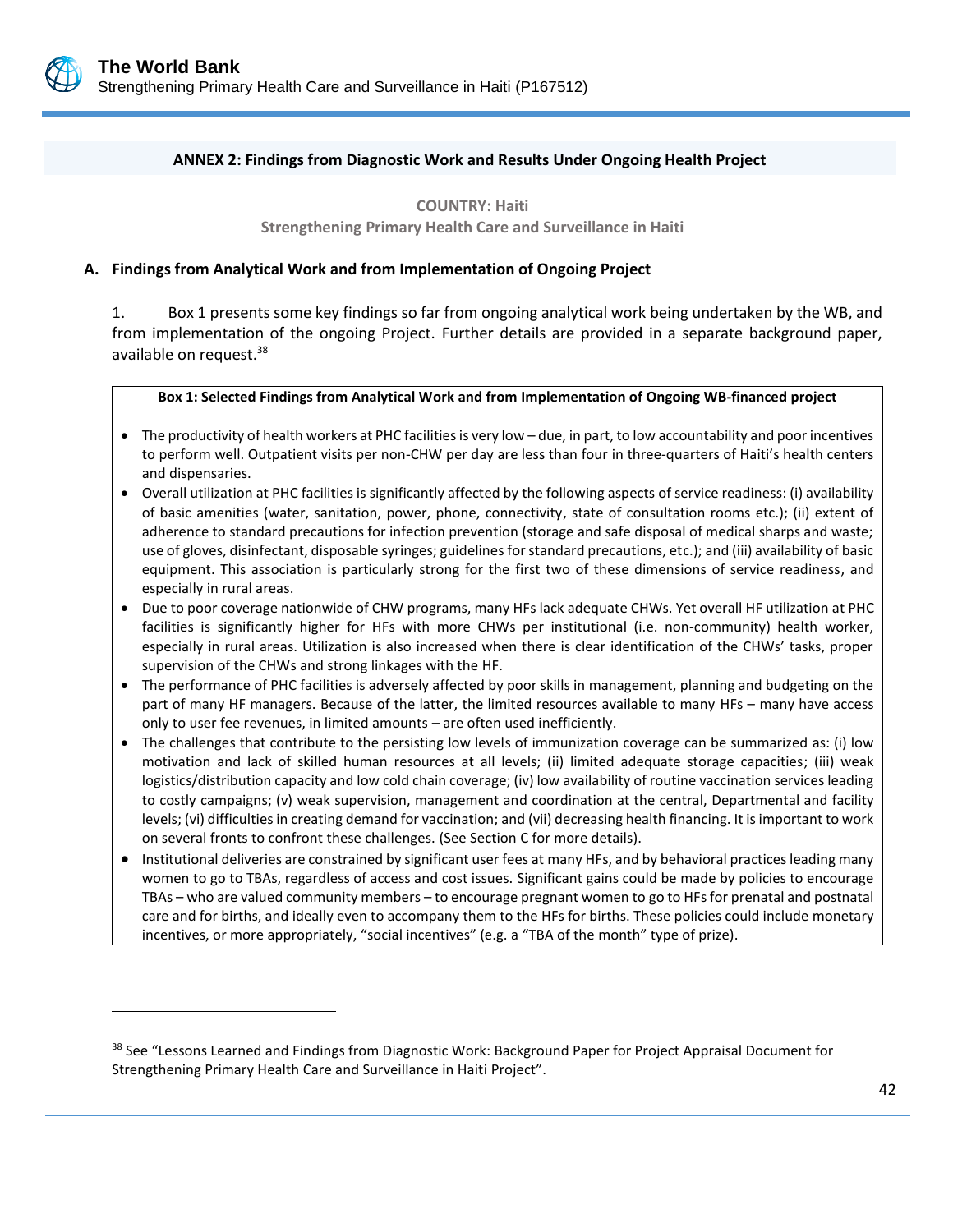# **B. Results Under RBF Program Supported by Existing Health Project**

2. The existing Health project has been financing an RBF program since the last quarter of 2014 – accompanied by TA at the HF level as well as independent external verification of all performance indicators (undertaken by NGOs). The program started with a pilot phase incorporating seven sites (HFs) in the North-East department. The program was scaled up in the last quarter of 2016 to include 95 additional sites with WB financing in three other Departments: The South, Center, and North-West. A further 22 sites with WB financing were included in the fourth quarter of 2018. At the same time, sites financed by USAID and Canada were gradually included in the program, and the program currently has 84 USAID-financed sites (of which 30 started in the fourth quarter if 2018) and 7 Canada-financed sites. In total, there are sites in 8 Departments that are now covered by the national RBF program: the four mentioned above, as well as the North, Grand-Anse, Nippes and Artibonite Departments.

3. During the scale-up phase, 50 WB-financed sites have been receiving RBF payments and TA, while an additional 45 have been receiving only TA, as part of the Impact Evaluation (IE) exercise. At the same time, as part of the same exercise, 33 USAID-financed sites were receiving RBF payments and TA, while an additional 21 have been receiving only TA. A baseline survey was conducted just before the scale-up phase, and an end line survey will be conducted in mid-2019 – after which, all sites under the IE will receive RBF payments and TA.

4. Under the RBF program, HFs receive performance payments based on a set of quantity indicators and based on a quality score derived from a set of quality indicators. The DDSs also receive performance payments, based on a set of indicators including indicators of management of the Departmental warehouses for pharmaceutical products.

5. This Review focuses on the RBF performance of the HFs financed by the WB.

6. **On average, there is a positive trend for indicators contracted under the RBF, but progress is less for institutional births and family planning.** Overall, quantitative indicators are progressing in the four Departments covered by the WB (see Tables 1a and 1b). But the improvements in institutional deliveries and for family planning are lower than for the other indicators. There are substantial differences in performance across Departments. For institutional deliveries and vaccinations – especially the former – the Northwest Department shows worse performance than other Departments. The South Department shows some weaknesses with consultations and, in particular, with postnatal visits.

| $1.00010$ and $1.0011100$ and $1.01010$ and $1.0111$ and $1.00010$ and $1.00010$ and $1.00010$ |                              |                              |                    |                                      |                                                                |  |  |  |  |  |
|------------------------------------------------------------------------------------------------|------------------------------|------------------------------|--------------------|--------------------------------------|----------------------------------------------------------------|--|--|--|--|--|
|                                                                                                | 1st prenatal<br>consultation | 4th prenatal<br>consultation | <b>Vaccination</b> | <b>Methods of family</b><br>planning | Institutional births and<br>caesarians<br>(Q4 2016 to Q3 2018) |  |  |  |  |  |
| <b>Center</b>                                                                                  | 14.3%                        | 150.0%                       | 9.9%               | 27.9%                                | 30.9%                                                          |  |  |  |  |  |
| South                                                                                          | 362.1%                       | 408.3%                       | 162.3%             | 51.4%                                | 50.4%                                                          |  |  |  |  |  |
| <b>Northwest</b>                                                                               | 41.8%                        | 18.2%                        | 10.6%              | 43.0%                                | $-13.4%$                                                       |  |  |  |  |  |
| Northeast <sup>2</sup>                                                                         | 130.3%                       | 393.3%                       | 311.5%             | $-38.5%$                             | 140.5%                                                         |  |  |  |  |  |
| <b>National</b>                                                                                | 64.0%                        | 146.0%                       | 44.0%              | 17.0%                                | 27.0%                                                          |  |  |  |  |  |

| Table 1a. Percentage Change from Q4 2016 to Q3 2018 by Department |  |
|-------------------------------------------------------------------|--|
|-------------------------------------------------------------------|--|

(See notes below)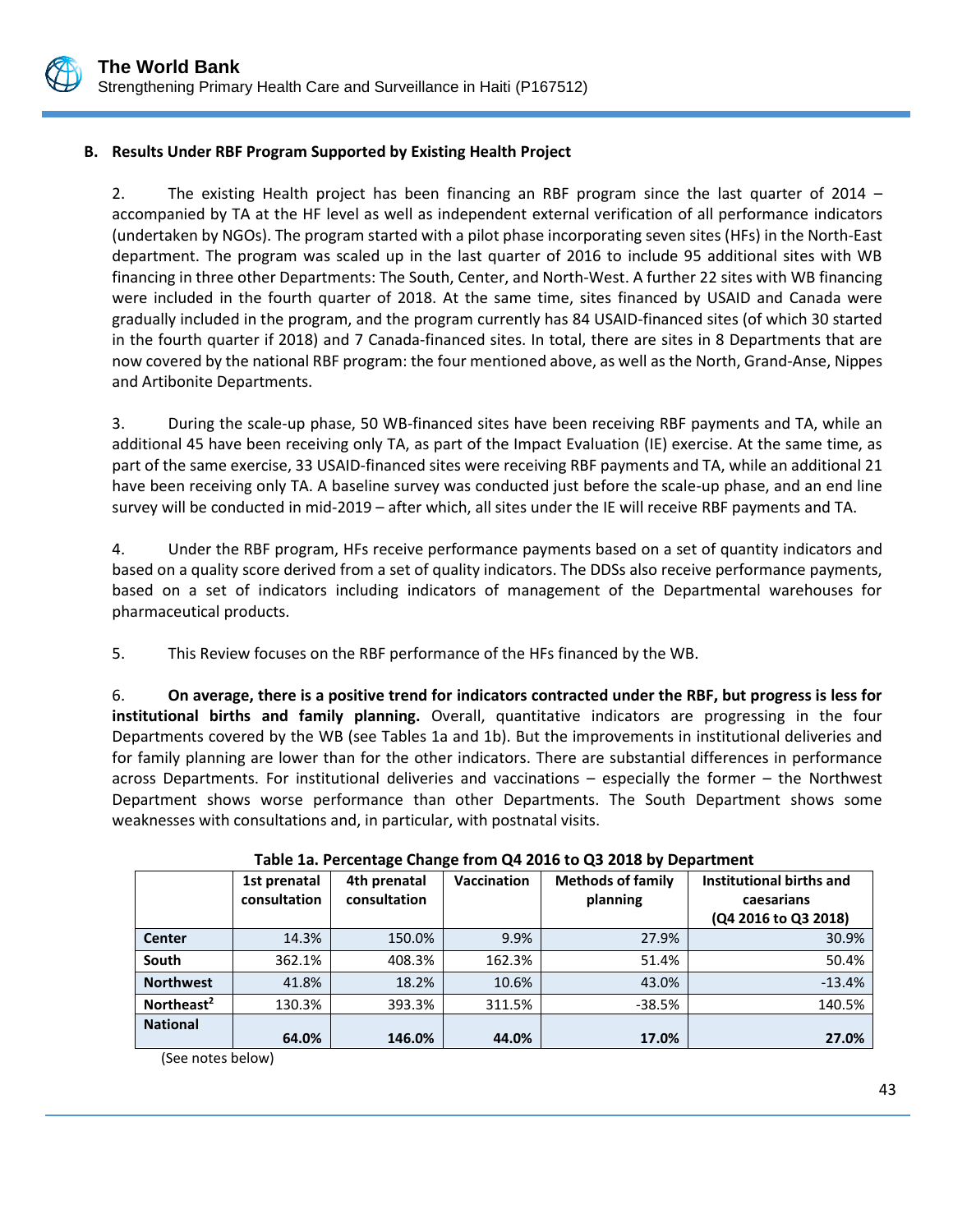

|                        | Vit A<br>supplementation | <b>New</b><br>institutional<br>consultations | <b>Deworming</b><br>of children<br>12-59 | <b>Institutional</b><br>screening for<br>malnutrition | <b>Postnatal</b><br>home<br>visits 0-3<br>days | <b>VAT2+</b> |
|------------------------|--------------------------|----------------------------------------------|------------------------------------------|-------------------------------------------------------|------------------------------------------------|--------------|
| <b>Center</b>          | 144.5%                   | 39.6%                                        | 94.7%                                    | 50.6%                                                 | 498.0%                                         | 7.9%         |
| South                  | 136.7%                   | $-6.0\%$                                     | 1135.7%                                  | 549.2%                                                | $-79.2%$                                       | 350.8%       |
| <b>Northwest</b>       | 287.2%                   | 95.7%                                        | 211.0%                                   | 1039.4%                                               | 124.6%                                         | 41.6%        |
| Northeast <sup>2</sup> | 430.8%                   | 33.0%                                        | 281.8%                                   | 182.9%                                                | 198.8%                                         | 246.2%       |
| <b>National</b>        | 142.0%                   | 29.0%                                        | 142.0%                                   | 89.0%                                                 | 141.0%                                         | 51.0%        |

#### **Table 1b. Percentage Change from Q4 2016 to Q3 2018 by Department**

1. The figures reflect performance only for the HFs where the RBF program is financed by the WB.

2. For the Northeast Department, the figures show the percentage change starting from the first full quarter under the pilot phase, Q4 2014.

3. Since these figures depict the change in the Northeast starting from Q4 2014 and not Q4 2016, these figures are not comparable with the percentage changes in the last row under "National" where the calculations are based on percentage changes starting from Q4 2016 for all facilities including in the Northeast.

7. **There has been a substantial improvement in the overall quality score for HFs, with the average quality score increasing from 61 percent in Q4 2016 to 74 percent in Q3 2018, but there are large inter-Departmental differences and performance in the Northwest Department has stagnated.** These trends are shown in Figure 1 (for HFs where RBF is financed by the WB). The South Department began with a much lower score than the other Departments – due largely to the effects of Hurricane Matthew – but its performance since then has been steadily increasing. The average quality score in the Northwest Department has fluctuated over time but has largely remained the same. The quality score in the Northeast Department rose rapidly to almost 100 percent during the pilot phase and then fell somewhat although it still remains high. This may reflect the fact that for any program, performance during the pilot phase – when all attention and TA can remain focused on just a few areas – tends to be better than during the scale-up phase. There were also some delays in payments during the scaleup phase, unlike in the pilot phase (see below). Furthermore, during the scale-up phase, the value of the Gourde deteriorated sharply, and inflation rose; tariffs should have been rapidly adjusted upwards to compensate, but in practice this did not happen fast enough.



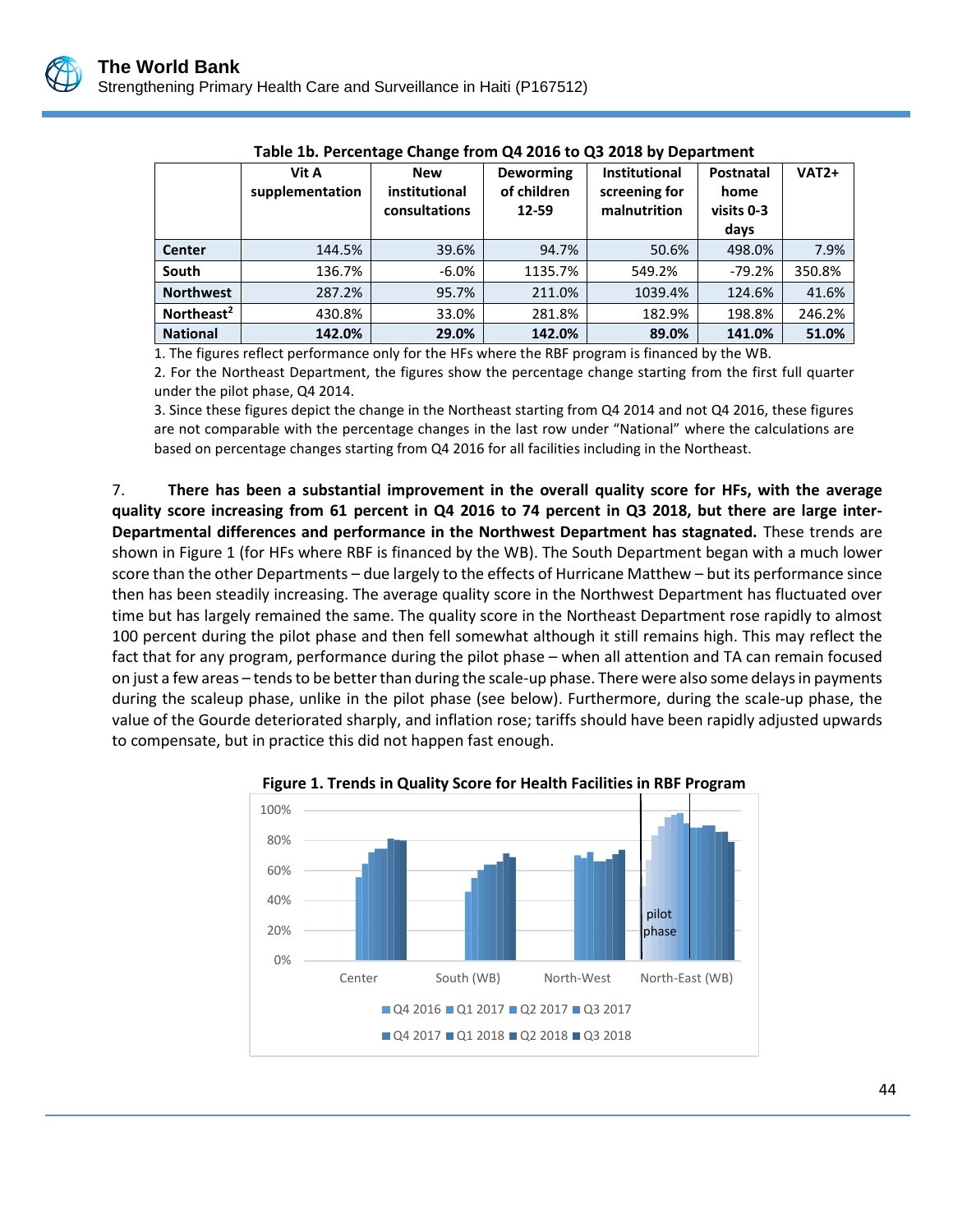#### **ANNEX 3: Detailed Description of Project Activities**

**COUNTRY: Haiti Strengthening Primary Health Care and Surveillance in Haiti**

<span id="page-55-0"></span>1. **Component 1: Strengthening Primary Health Care Service Delivery (US\$32 million from IDA Grant, US\$12 million from GFF grant)**. Component 1 will finance the following activities:

- a) **Strengthening the service readiness of selected health service providers** and their associated supply chain infrastructure (especially for vaccines<sup>39</sup>) through rehabilitation activities; provision of goods, essential medicines and equipment; training and TA; and information systems for improved monitoring. The selection of the PHC facilities to be supported will be based on a data-driven exercise described in detail in Box 1 below. Improvements in service readiness will have positive climate change adaptation and mitigation co-benefits, including through improvements in water and sanitation systems, as well as the incorporation of energy efficiency standards and practices in rehabilitation activities of selected PHC facilities(e.g. the financing of solar-based cold chain equipment to improve the management of vaccines in an emission-neutral and sustainable way);
- b) **Strengthening the design and implementation of the existing national community health program.** Financing will be provided for TA to improve the design of a harmonized and sustainable CHSIP oriented around CHWs, as well as tools to support this Plan's development and implementation – as described in detail in Box 2 below. In addition, a Plan to define the role of TBAs and to enhance the safety of deliveries by pregnant women who go to TBAs for births will be developed, including testing of different approaches (the latter activities will be informed by ongoing analytical work);
- c) **Strengthening the management and planning capacity of selected HFs, public health supervisory units and DDSs** to: (i) better achieve results in the intervention areas, through – *inter alia* – TA specific to issues of organization, planning and distribution for vaccines, and TA to help address deficiencies in health spending<sup>40</sup>; and (ii) increase their understanding of climate change adaptation and mitigation issues, such as the deployment of early-warning systems; and to improve the planning for relocation efforts in the event of natural disasters;
- d) **RBF payments for the delivery of a Package of Basic PHC Services as well as Packages of Health Service-Related Activities.** The former will have a special focus on RMCHN services. The Packages of Health Service-Related Activities will include monitoring, supervision and planning activities, as well as activities in support of the storage of pharmaceutical products, by selected DDSs and public health supervisory units. The sustained financing of the RBF program will improve the treatment of climate-sensitive (i.e. water-borne) diseases leading to diarrhea;
- e) **Developing and implementing a program of activities to maintain and strengthen external controls** including carrying out of third-party verification of the Packages of Services, by an EVA. Community surveys will be included in the verification process to ensure feedback mechanisms between users and health providers under the RBF program. The satisfaction of users will impact incentive payments and based on the feedback, corrective action plans will be developed by the HFs.

<sup>&</sup>lt;sup>39</sup> Including components of the vaccine cold chain at HFs and at the Departmental warehouses where vaccines are stored. <sup>40</sup> Where needed, TA will also be provided for HFs to produce Business Plans (with budgets) to show how they will use resources coming from RBF payments, user fees and other sources.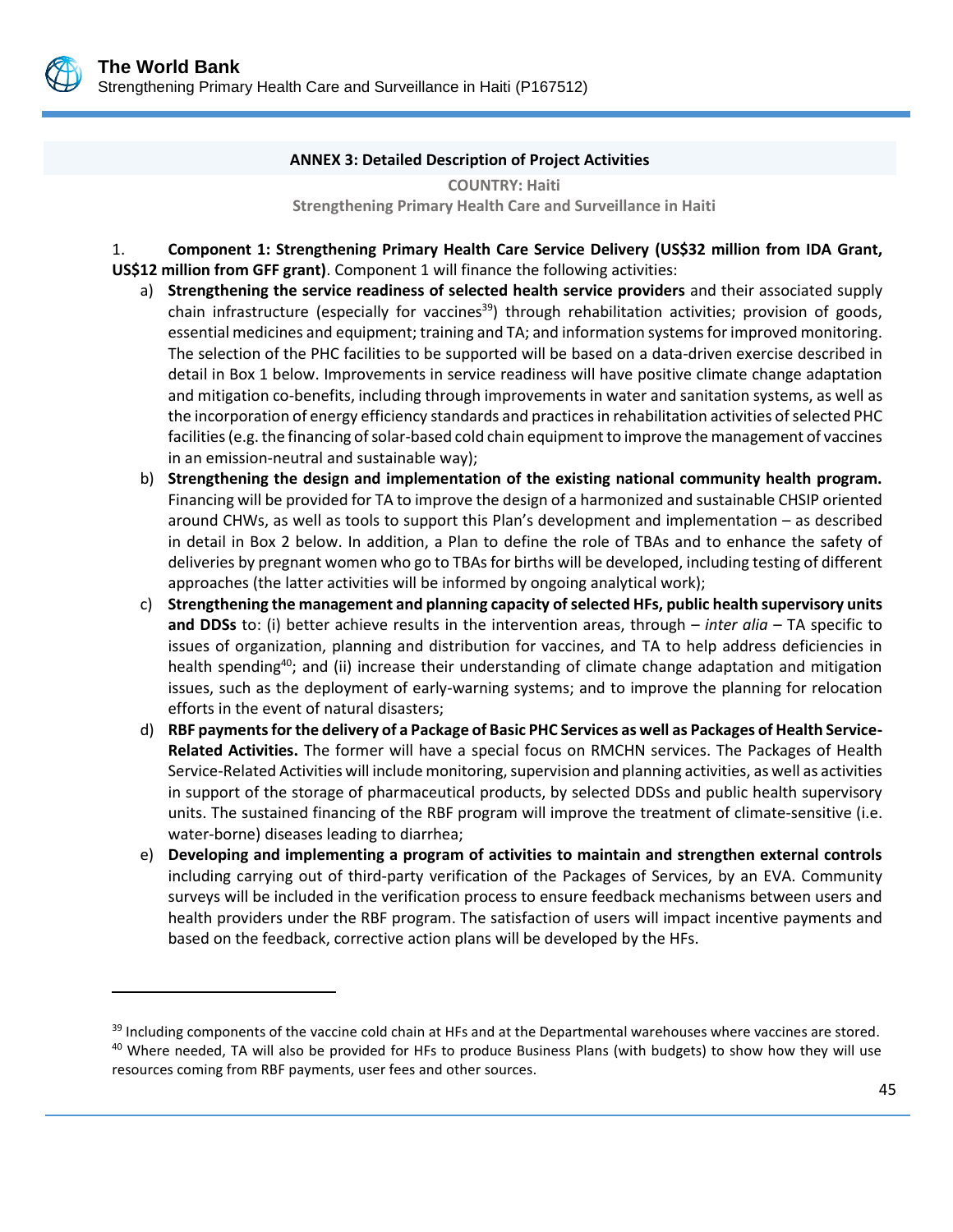#### **Box 1. Selection of PHC Facilities for Investments in Service Readiness**

**The choice of facilities to be supported by the Project through investments to improve service readiness is made with the objective of maximizing access to PHC services of adequate quality, in particular for poor and vulnerable populations, given available resources.** Investments will support the structural capacity of already-existing PHC facilities in the Departments covered by Component 1 – the Northwest, Northeast, Center, South and Nippes Departments. Within these departments, *arrondissements* where Project investments will be made will be chosen based on: (i) the increased presence of a poor and vulnerable population; (ii) the absence of other donor programs already providing (major) service readiness support to HFs, to avoid duplication of efforts by different donors; and (iii) the potential for synergies with rural road investments under the WB Rural Accessibility and Resilience Project.

**These facilities will benefit from investments in basic infrastructure and basic amenities, as well as the provision of goods and equipment**. The focus will be on ensuring that the facilities are ready to deliver basic PHC services, especially for RMCHN care. Detailed information on the current state of readiness along different dimensions of basic infrastructure, amenities, equipment etc. are available for *all* HFs in the country, from the recent 2016/17 Service Provision Analysis (SPA), a census survey of HFs. (The 2016/17 SPA survey data are not yet available).

**Once the** *arrondissements* **have been chosen, the selection of individual Project sites (i.e. PHC facilities) will be based on a geospatial analysis of facilities and their nearby populations.** This analysis incorporates data on geographical access on the part of different individuals to PHC services of adequate quality. The data shows that lack of proximity to a HF with adequate service readiness is much more of a constraint than lack of proximity to a HF per se. This supports the Project's approach of extending the geographical coverage of PHC services of adequate quality through alreadyexisting facilities in Haiti, instead of constructing additional facilities.

**Using existing geospatial data on the locations of HFs and about the distribution of the population, one can quantify access to PHC as the proportion of the population living within a certain distance of any HF.** Most of the needed data for this will come from: (i) the 2016/17 SPA census survey of HFs; and (ii) spatial demographic data from the WorldPop database. (This analysis can only be done once the 2016/17 SPA data are released in mid-2019). This basic analysis will be further refined using information about the road network and the quality of different roads, to measure access not only in terms of distance, but to compute actual travelling times. Such information exists and has been used by WB staff for different purposes.

**Using the data sources described above (and visualization through maps), HFs will be selected based on the following criteria: (i) a low score for service readiness (basic infrastructure and basic equipment); (ii) a big enough catchment area (population living nearby); and (iii) sufficiently high production of healthcare services.** The reason for incorporating the latter is that at least in the short run, increases in production (and utilization) are likely to take place steadily; short-run percentage increases are not likely to be huge. A fixed percentage increase (even a doubling) starting from a larger base is likely to be larger in absolute terms than a percentage increase starting from a smaller base. Hence, in the short run, the absolute increase in production/utilization would likely be larger if production is large to begin with. From a cost-benefit standpoint, this is important to take into account.

**Improvements in service readiness of HFs will have positive climate change adaptation and mitigation co-benefits.** The improvements will focus on water and sanitation systems, as well the incorporation of energy efficiency standards and practices in rehabilitation activities of the selected PHC facilities (e.g. the financing of solar-based cold chain equipment to improve the management of vaccines in an emission-neutral and sustainable way).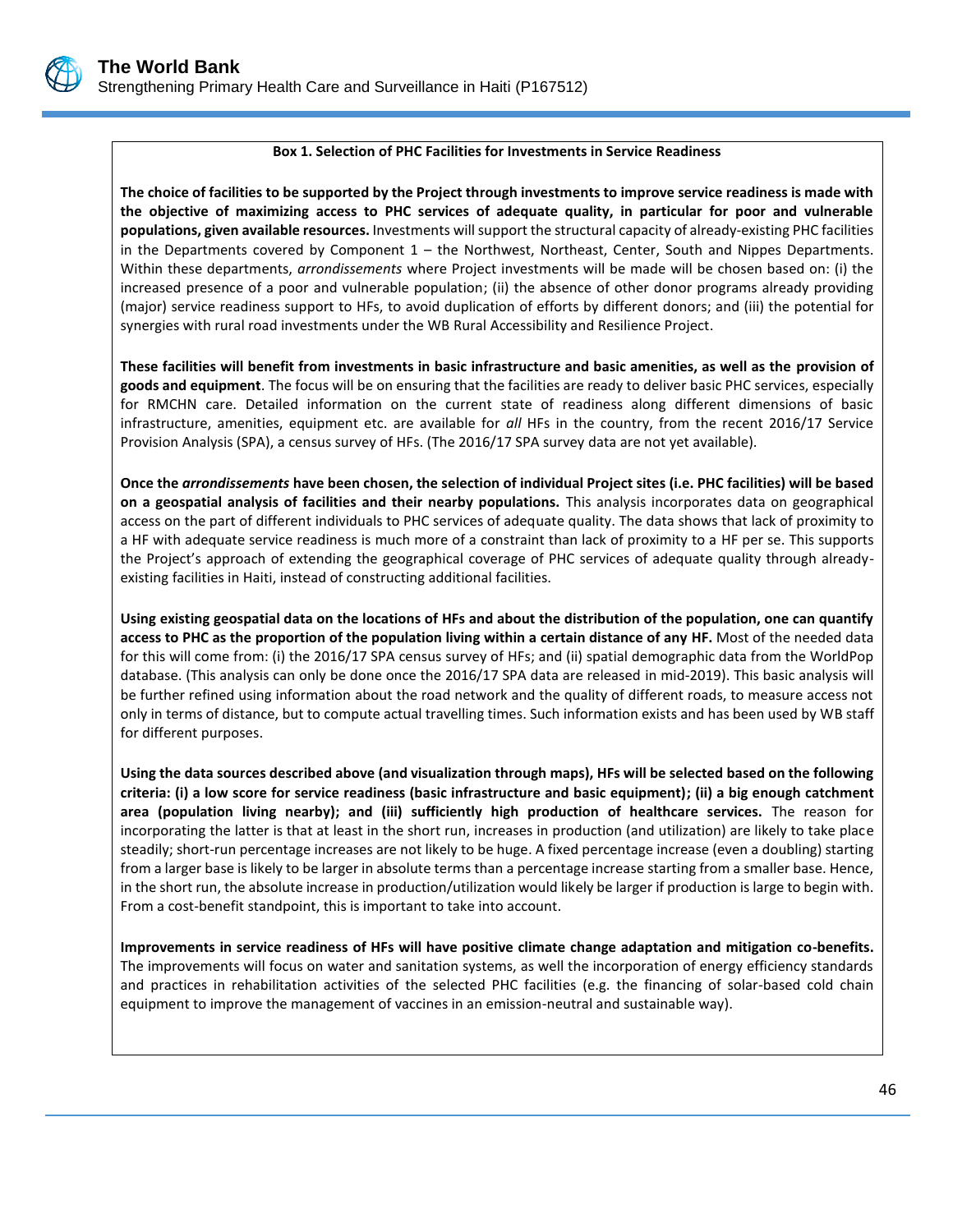#### **Box 2. Developing a Community Health Strategy and Implementation Plan for Haiti**

Community health interventions are extremely cost-effective; establishing an effective community health strategy with national coverage is an essential part of a PHC-oriented approach. But there is much to be done before this can be achieved. The number of CHWs in Haiti relative to the national population is comparable to or higher than the equivalent ratio in other LICs with successful CHW programs, such as Ethiopia and Nepal. Yet overall coverage by CHWs is poor, and the country fares poorly for many basic health indicators where effective community care should have a strong positive impact (see Table 1 of the main part of this document). The challenges here for Haiti include the following:

- i. **Many agencies financing CHWs, and lack of agreement on a common model.** According to a census exercise of all CHWs in the country, which has just been completed, there are around 50 different agencies in the country – mostly different donor/NGO programs – financing a total of around 5,210 CHWs nationally; of these, just 1,000 are financed by MSPP. Out of all these CHWs, three-quarters (3,867) are CHWs with a range of different health tasks, mostly preventative and promotive; these are called Polyvalent Community Health Workers (*Agents de Santé Communautaires Polyvalents,* PCHWs)*.* The remaining CHWs (1,343) specialize in particular diseases / conditions like malaria, tuberculosis and HIV; they are called Non-Polyvalent Community Health Workers *(Agents de Santé Communautaires Non-Polyvalents,* NCHWs). All PCHW programs are supposed to follow a particular model with characteristics defined by MSPP; but in practice there are disagreements between some implementing agencies and MSPP on certain tasks/protocols, leading to differences in operational modalities of different PCHW programs. Regarding the NCHW programs, MSPP wants them all to be converted to PCHW programs, but this is often not possible due to their financing being tied to certain diseases / conditions. Major donors are willing to "meet MSPP halfway" on this, so that a percentage of the NCHWs' time is devoted to broader PCHW tasks; but there is no clarity on what this percentage should be.
- ii. **Lack of tools to allocate CHWs efficiently across localities; lack of systematic tracking of CHWs.** Tools to allocate CHWs efficiently across localities, in a manner that prioritizes the localities with the greatest needs, are missing. Furthermore, there is sometimes overlap of different CHW programs, so that some localities are over-financed while others are under- or not financed (for CHWs). In part, efficient allocation is not possible since systematic tracking of CHWs has not been taking place, to begin with. A census exercise of all CHWs in the country has just been carried out. But before this, key details regarding the different CHW programs – where each CHW operates, how long the program will be financed, etc. – were not systematically recorded and updated.
- iii. **Need for "risk stratification" approach.** Many of the versions of CHW models being implemented in Haiti including the PCHW model being promoted by MSPP – do not systematically incorporate a "risk stratification" approach where the agents would: (i) first use a predetermined methodology to classify all households into risk categories – identifying, in particular, the most vulnerable (highest risk) households – and then (ii) focus most of their efforts on the highest-risk households. Such an approach has been shown in several countries (Brazil, Ethiopia etc.) to be successful in enabling CHWs to have maximum impact with their limited time.
- iv. **Lack of emphasis on a sustainable approach.** For several years, MSPP has been insisting to donors/NGOs that each PCHW should cover no more than 1,000 people – implying a need for around 10,000 PCHWs for nationwide coverage. MSPP also insists on salaries for the PCHWs that are not far from those of auxiliary nurses. But until recently almost all PCHWs in the country were financed entirely by donors/NGOs. Even just after the earthquake when the sector was flush with donor financing, there have never been more than around 4,000 PCHWs in the country. Today, MSPP finances 1,000 PCHWs and plans to finance more; but possibilities to do so are constrained by a limited domestic health budget. Unless the country puts substantially more of its own resources into community health, it has become clear that the norm of 1000 people to one PCHW – a standard followed by some other countries in the region like Brazil – is not achievable for Haiti as part of a nationwide approach. The country should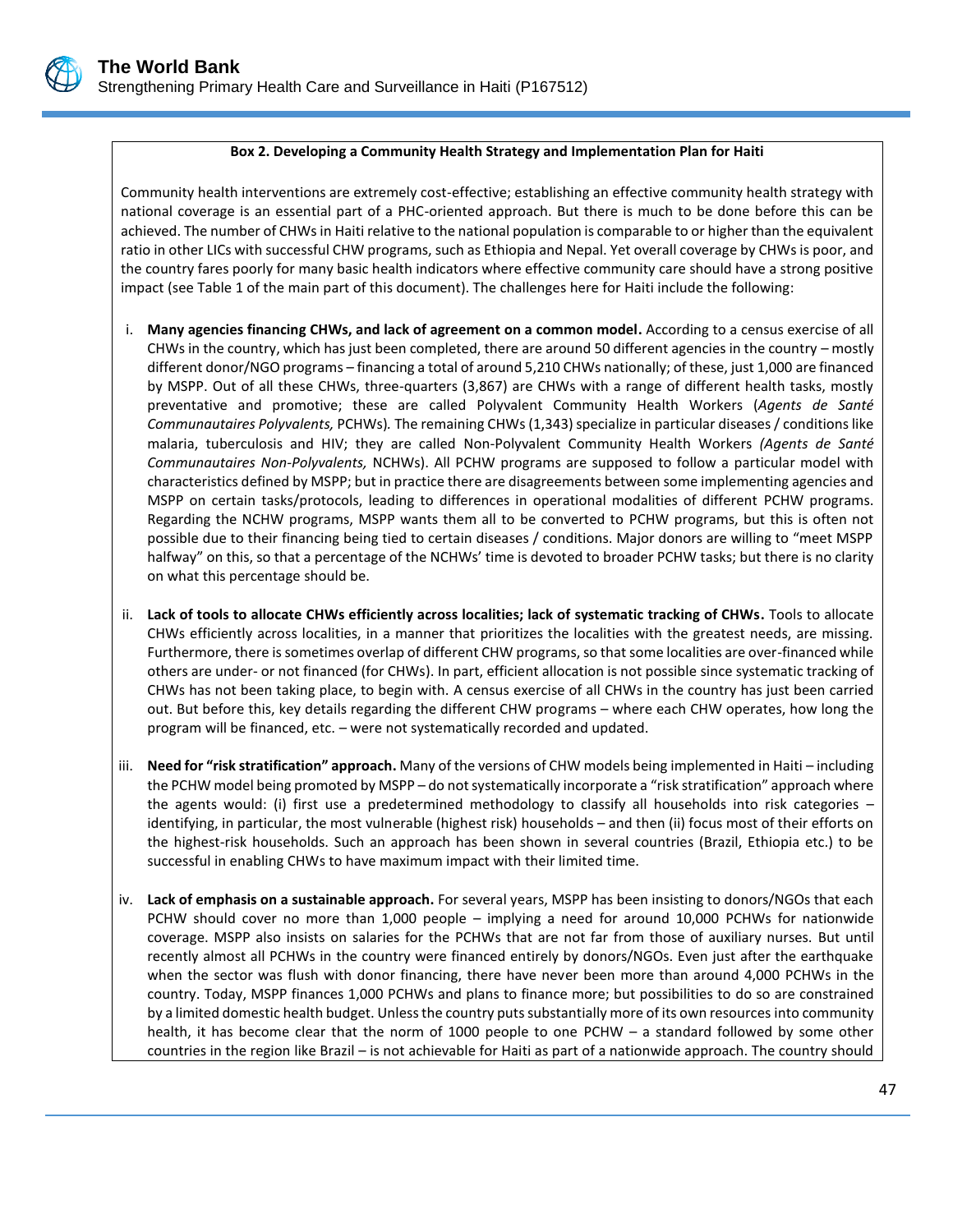

follow more closely the example of other LICs like Ethiopia and Nepal with successful community health approaches where each CHW covers many more than 1,000 people on average – although there may be variations in this ratio across localities. (The number of people per paid CHW is around 2,400 and 6,900, respectively, in Ethiopia and Nepal).

Efforts have now begun to address these issues, as part of a harmonized CHSIP. MSPP is leading these efforts, in collaboration with the WB and other key donors. The CHSIP would incorporate the following**:**

- i. **Finalization of a CHWs Operational Manual for both PCHWs and NCHWs, clearly specifying details of tasks, protocols, task allocation and other operational modalities for both these types of agents. This would be done in a collaborative manner between MSPP and key donors**, to ensure that implementation is then carried out in a harmonized way. For NCHWs, if they cannot be converted to full PCHWs, the goal is for them to dedicate a predetermined percentage of their time to PCHWs tasks (clearly defined and with clear task time allocations).
- ii. **Introduction of a "risk stratification" approach.** This would be as described above.
- iii. **Tools and TA to determine CHW needs in different localities, consistent with a sustainable approach.** In practice, CHW needs and ideal ratios for people per CHW are different in different localities, due to differences across localities in population density, household vulnerability and other factors. A modelling exercise will be undertaken to determine optimal allocations for CHWs across localities. The model would be calibrated so that the ratio of people per CHW would, on average, be more in line with the norms of countries like Ethiopia and Nepal – i.e. well more than 2,000, as part of a sustainable approach for a LIC like Haiti – but this ratio would vary across localities.
- iv. **Systematic tracking of all CHWs.** A system would be established for tracking key details of all PCHWs and NCHWs on a regular basis. The census that has just been conducted of all agents in the country – see above – is the start of efforts towards tracking all agents. Moving forward, a mechanism will be put in place for regular tracking/updating of information on the location of all agents and the details of the duration of each externally financed CHW program.
- v. **Plans for allocation and reallocation of all CHWs.** Once CHW needs are established from the modelling exercise mentioned above under (iii), these will be compared with the actual number of CHWs as determined from the census of CHWs that has just been conducted. When new programs financing CHWs are started, they should be directed towards the localities with a deficit in CHWs (rather than those with a "surplus" of CHWs), particularly if these are vulnerable localities. The DDSs will play a key role in this exercise, for which TA will be essential.

2. **Modifications to the stream of accountability and results-focused activities:** As noted in the main part of this document, the basic design of this stream of activities under the existing Health project (including its RBF program) will be retained under the proposed Project, with adjustments being made to provide particular support to key goals, including to support the implementation of the CHSIP. More details on this are given in Box 3 below. In addition, modifications will be made to this stream of activities to further improve vaccine performance, as described in Box 4.

3. **GFF Approach and Components 2, 3 and 4:** Box 5 below provides information on the GFF approach to be supported by the proposed Project, which includes a US\$15 million grant from the GFF. See the "Project Components" of the main part of this document for a description of the activities to be financed under Components 2, 3 and 4. (The focus of this Annex is on Component 1 and on the GFF approach, providing additional details here that are not provided in the main body of this document).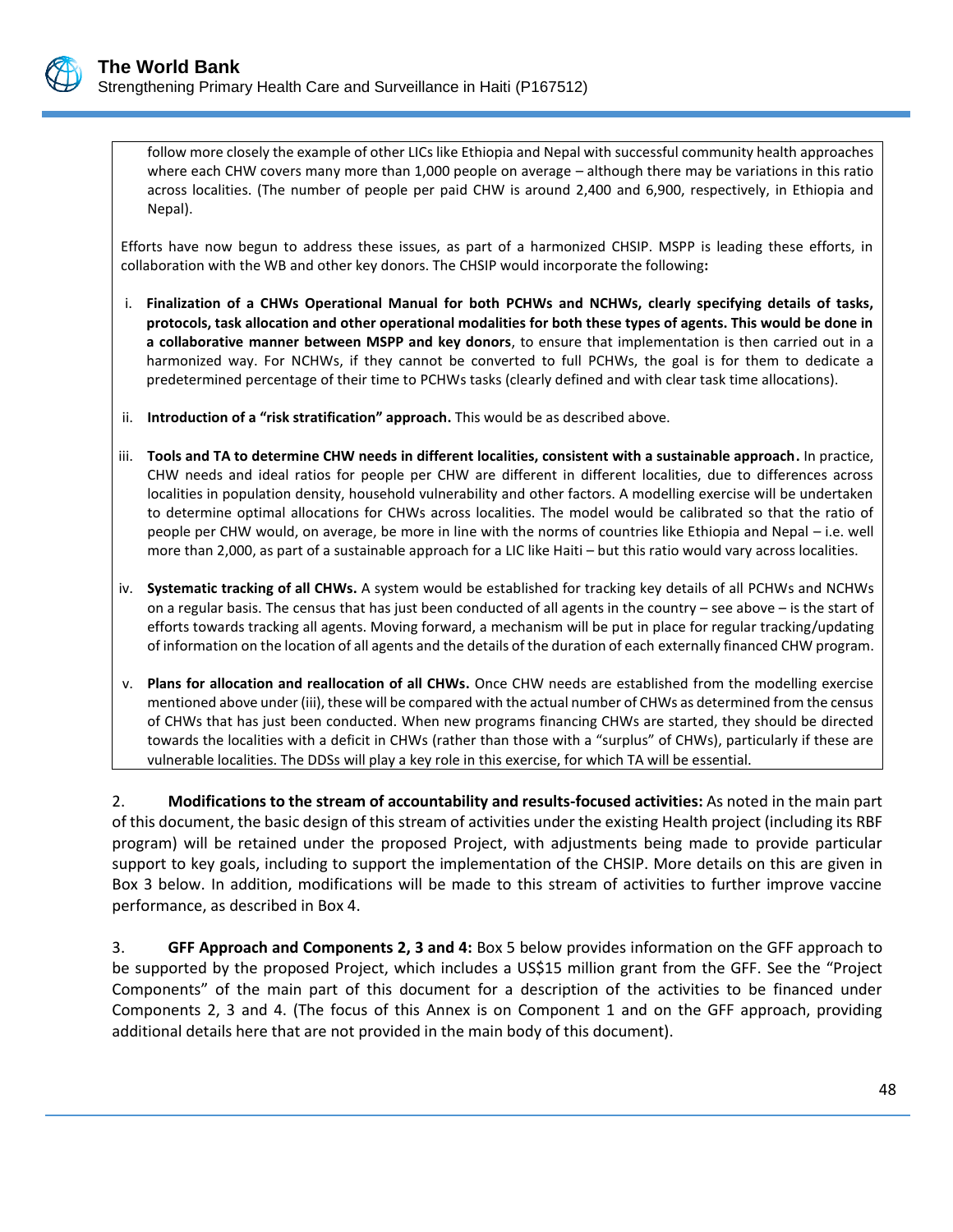#### **Box 3: Adapting the RBF Program to be More Oriented Towards Community Activities**

In the RBF program under the existing Project, with the help of close TA, HFs produce a Business Plan every quarter which shows how cash from the RBF program as well as from user fees and other sources will be spent. HFs are allowed to allocate a portion of these revenues to HF workers – based on a method that rewards individual performance – and the workers that will receive payments are listed in the Business Plan.

Currently at many HFs, CHWs are often not counted as staff at the HF and their names are not listed in the Business Plans; hence they do not receive any RBF-related individual incentive payments. This is despite the fact that HFs receive RBF payments based on performance regarding certain services where total utilization at the HF level is substantially influenced by activities of the CHWs. (Each CHW is attached to a HF, and reports to a supervisor – usually a nurse – at the HF level.) These services include vaccinations, prenatal and postnatal consultations, nutritional screening for children and others. Hence CHWs often have little incentive to put in additional effort to enhance HF-level utilization of these services.

This is a particularly significant problem with vaccinations. With this particular service, most CHWs (depending on the modalities adopted by the financier of the CHW program) are allowed to administer this service directly to children in communities, and the CHWs are supposed to enter the appropriate data on the vaccinated children and their families into specific HF registers. CHW-administered vaccinations where the data are recorded appropriately at the HF level are counted as vaccinations administered by the HF to which a CHW is attached, and the HF gets paid for these vaccinations under the RBF program. But if the CHW does not receive any individual incentive – or an insufficient incentive – from the RBF payments, he/she often may not even properly record the data from the vaccinations into the HF registers.

Under the proposed Project, adaptations to the current RBF program will be gradually phased in, once the CHSIP has been finalized and agreed to by the Government and key donors. HFs will be required to list all CHWs in their Business Plans, if these CHWs perform tasks as required under the CHSIP. With close, hands-on TA, an appropriate method will be implemented at the level of each HF to allocate a portion of the RBF payments (and other cash revenues) to the CHWs – especially for payments received by the HF for indicators whose utilization levels the CHWs can significantly influence, like vaccinations, prenatal consultations, nutritional screening for children, etc. TA will also be provided to support the activities of the CHWs supervisor (usually a HF-level nurse).

The DDSs will play an important role in the implementation of the CHSIP. The performance indicators for the DDSs under the RBF program will include indicators of progress in this implementation, including: (i) submission initially of meaningful Action Plans for allocation/re-allocation of CHWs across HFs and localities according to the requirements of the CHSIP; and (ii) measures of progress regarding these implementation plans.

Additional community-level indicators will eventually be introduced, such as: (i) the number of children or pregnant women referred by CHWs to HFs for certain services such as prenatal and postnatal care; (ii) the number of vaccination outreach sessions organized by the CHWs (i.e. public areas in the community where mothers can bring children to be vaccinated); (iii) the number of community sessions undertaken by the CHWs to promote vaccinations; (iv) the number of community sessions undertaken to promote prenatal and postnatal consultations, deliveries at HFs, etc.; (v) the number of community outreach sessions for nutritional screening undertaken (where mothers can bring children for screening; (vi) participation by the CHWs in coordination meetings organized by the CHWs supervisor (usually a HF nurse); (vii) fulfilment of reporting requirements to the HF; and (viii) measures of CHW identification of children in the target population.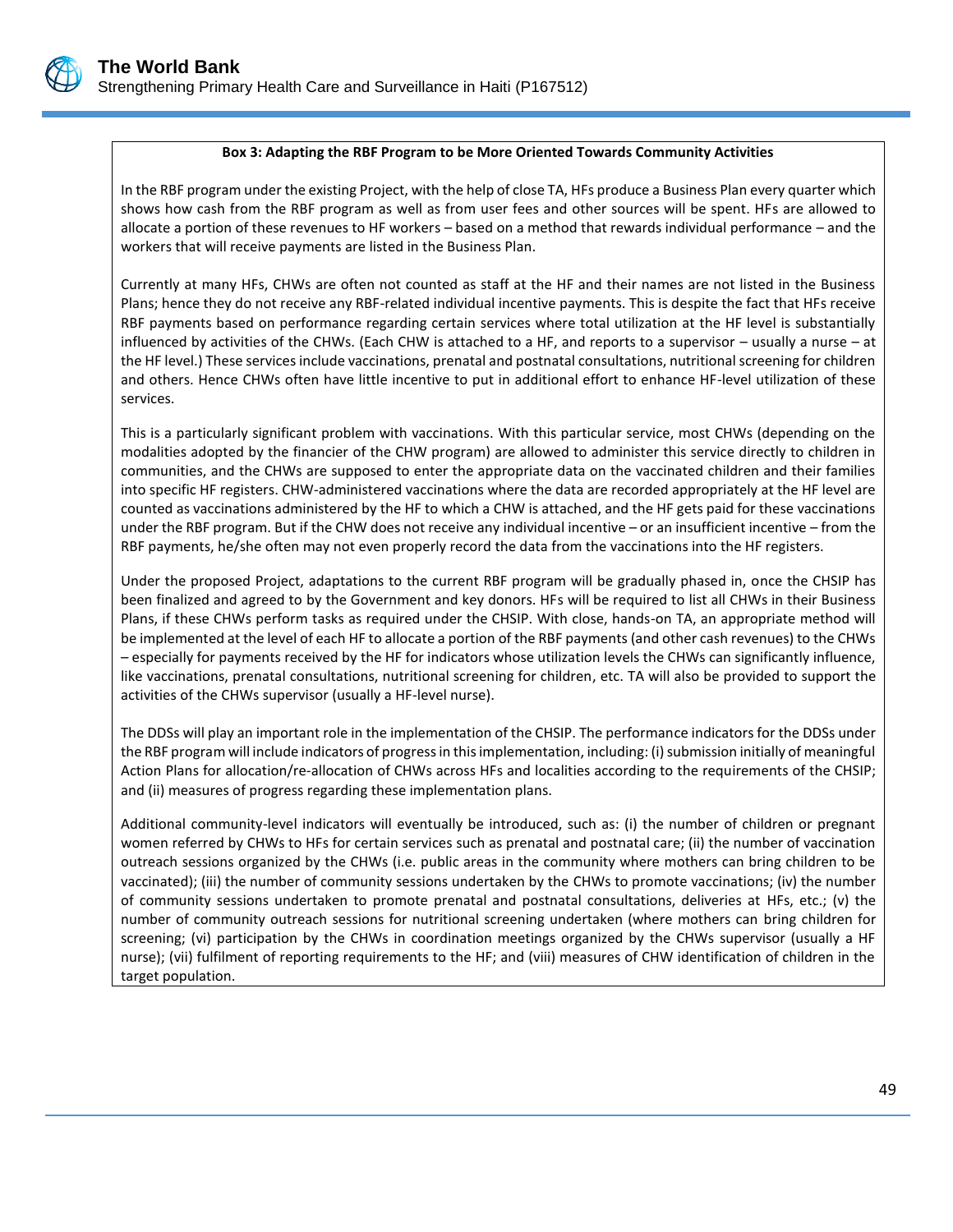

#### **Box 4: Summary of Vaccination Challenges and Selected Project Interventions To Address Them**

Although vaccination utilization under the RBF program rose since the national scaleup started in October 2016, overall vaccination coverage in the country remains poor and has stagnated over time (see Annex 2) – reflecting persistent weaknesses of the vaccination system and more generally of the health system. Recent reports have highlighted the main challenges<sup>41</sup>, summarized below. While the Project does not have the resources needed to address all the issues impacting vaccination, it will provide selected support – going beyond the activities and emphasis of the current Project – to complement other partners' investments and TA. This will be done mainly through adaptations to the RBF program to further enhance performance in vaccine coverage, and activities to enhance the impact of the national CHW program.

| <b>Main Challenges</b>                    | <b>Interventions</b>                                                                                                                                                         |
|-------------------------------------------|------------------------------------------------------------------------------------------------------------------------------------------------------------------------------|
| The low motivation<br>and lack of skilled | • Adaptation of existing RBF incentives to improve motivation and performance for HF and                                                                                     |
| human resources at                        | DDS staff regarding actions to boost vaccine coverage under Component 1 activities (d)<br>and (e), through additional indicators at the facility and DDS levels (see below). |
| all levels                                | • Adaptation of existing RBF program to be more oriented towards community activities -                                                                                      |
|                                           | hence enhancing performance of CHWs, HF workers and DDSs regarding community<br>health actions to improve vaccine coverage (see Box 2).                                      |
|                                           | . TA to CHW supervisors at the health facility-level, including for supervision of vaccine-                                                                                  |
|                                           | related activities undertaken by the CHWs.                                                                                                                                   |
| Limited adequate<br>storage capacity and  | • Selected investments in storage infrastructure and equipment at the HF and DDS levels<br>under Component 1 activity (a).                                                   |
| weak                                      | . New vaccine-specific RBF indicators at the DDS level to incentivize and monitor actions to                                                                                 |
| logistics/distribution                    | improve planning, stock management, storage conditions, and distribution under                                                                                               |
|                                           | Component 1 activities (d) and (e).                                                                                                                                          |
|                                           | • TA to improve vaccine management at the HF and especially the DDS levels (including on                                                                                     |
|                                           | planning, logistics and distribution issues) under Component $1$ – complementing TA<br>provided by UNICEF, PAHO and GAVI at central and Departmental levels.                 |
| Low cold chain                            | • Selected investments in solar-based cold chain equipment at the facility and DDS levels                                                                                    |
| coverage                                  | under Component activity (a) – complementing investments and TA provided by UNICEF,<br>PAHO and GAVI at the central and Departmental levels.                                 |
| Low availability of                       | • The combination of activities supported by the Project and those supported by other                                                                                        |
| routine vaccination                       | partners (including at the community level) is expected to improve routine vaccination                                                                                       |
| services leading to                       | services and thus reduce the need for ad-hoc campaigns to address outbreaks of                                                                                               |
| costly campaigns                          | preventable diseases on a recurring emergency basis.                                                                                                                         |
| Weak supervision,                         | . New vaccine-specific RBF indicators to enhance the quality of supervision by the DDSs and                                                                                  |
| management and<br>coordination at the     | coordination between HFs, DDSs and central level staff under Component 1 activities (d)<br>and $(e)$ .                                                                       |
| central, departmental                     | • Supervision, coordination and management to be improved under the TA to be provided                                                                                        |
| and facility levels                       | to HF and DDS staff under Component 1.                                                                                                                                       |
| Difficulties in creating                  | • Demand for vaccination will increase with the adaptation of the existing RBF program to                                                                                    |
| demand                                    | be more oriented towards community activities (see Box 3).                                                                                                                   |

 $41$  The table lists six of the seven main challenges described in the key reports. The seventh challenge is diminished health financing, which cannot be addressed under this Project. The key reports are: "*Rapport de l'évaluation conjointe"* (Joint Appraisal), GAVI, 2018*;* and "*Rapport d'évaluation de la Gestion Efficace des Vaccins (GEV)"* (Effective Vaccine Management (EVM) Assessment), MSPP, DPEV, Oct. 2018.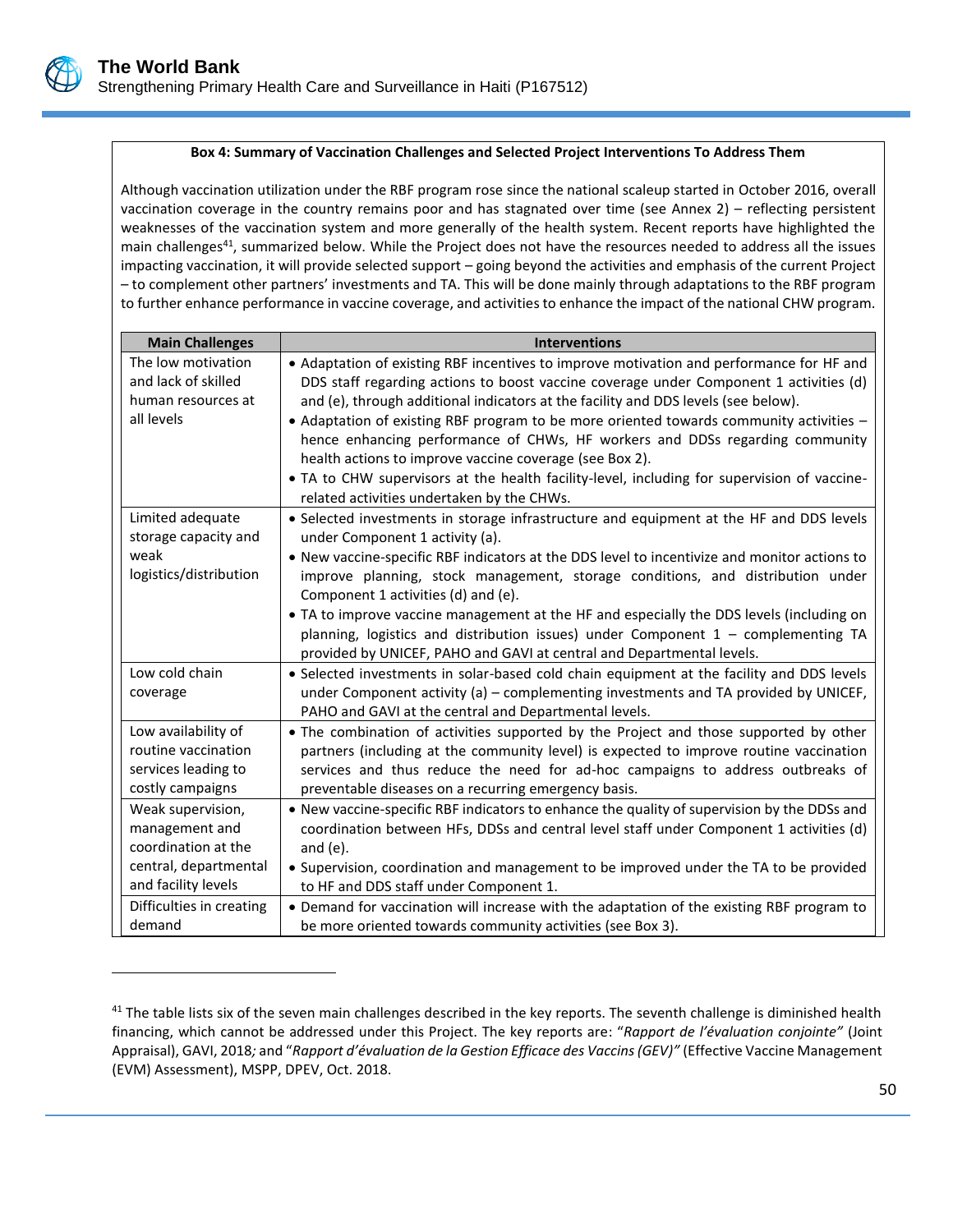#### **Box 5. The Proposed Project and the Global Financing Facility (GFF) Approach**

The GFF is a multi-stakeholder partnership that supports countries to improve reproductive, maternal, newborn, child and adolescent health and nutrition through smart, scaled, and sustainable financing. A principal activity under the GFF is the development of an IC that defines priority actions needed to enhance the coverage, quality, and access to essential PHC services. Haiti joined the GFF in November 2017, and under the leadership of the Government and with support and active engagement from technical and financial partners, aims to get on a trajectory to achieve the maternal and child health SDGs by: (a) strengthening dialogue and coordination among key stakeholders around a clear set of priority activities and results that all partners commit their resources to achieving (as part of the "IC"); (b) by increasing both the efficiency (use) and allocation (amount) of domestic Government resources for health; and (c) strengthening systems to track progress, learn and course-correct.

There is now a need to follow key principles underlying the GFF approach. These include the following:

- a) There is emphasis on the need for the Government, with partner support, to: (i) develop mechanisms to track different donor programs and their financing streams - i.e. a resource tracking mechanism; (ii) to cost and prioritize the country's Health Sector Development Plan or benefit package to create an IC that donors can align around; and (iii) to align and coordinate the IC priorities to donor and Government financing and activities.
- b) The GFF places a strong emphasis on community health.

 $\overline{a}$ 

- c) Domestic resource mobilization (DRM) for health is key for the GFF; this includes the notion of making domestic resources *more effective*, and not just increasing the total domestic resources per se. In the case of Haiti, around 90 percent of MSPP's domestic recurrent budget goes towards salaries.<sup>42</sup> This leaves little fiscal space (just around US\$6 million) for all non-salary recurrent items such as essential medicines and supplies, and other operating costs. Yet there are various inefficiencies that constraint the effectiveness of the domestic spending on Human Resources, contributing to low HR productivity. These include the following among others.<sup>43</sup>
	- $\triangleright$  Around 47 percent of all HRH in the health sector are administrative personnel, which is very high.
	- $\triangleright$  Those at MSPP who want to retire need to wait several years before they can do so, because there is a long backlog in processing the requests – leading to a large share of the workforce consisting of older people who may not even come in to work, or who are less productive if they do come in.
	- $\triangleright$  HR productivity is low; outpatient visits per non-CHW health worker per day are less than four in three-quarters of health centers and dispensaries. There is a need to assess the "real HR needs" for each HF based on workloads<sup>44</sup>, to compare these with the current staffing and then to reallocate as needed.

Given the importance of the above 3 issues for the GFF, they are all linked to legal conditions to be fulfilled under the GFF Grant. Specifically, an appropriate CHSIP will have to be finalized within 6 months of effectiveness of the Grant. In addition, formulation of an appropriate resource tracking mechanism and of an appropriate Plan for Rationalization of Human Resources will be disbursement conditions for the GFF grant. These two conditions will need to be fulfilled before the GFF grant can finance any activity other than TA and tools under Component 3 for the Government to implement the GFF approach. The latter can help with the attainment of the above-mentioned preconditions; hence they can be financed from the beginning under the GFF grant.

 $42$  On top of that, donors provide additional financing for HR, with 21% of the health workforce financed by external donors. <sup>43</sup> The information below comes from the "Strategic Plan for the Development of Human Resources for Health 2030, Phase I 2018-2022." MSPP, 2018.

<sup>44</sup> This can be done using WHO's Workload Indicators of Staffing Need (WISN) tool, for example.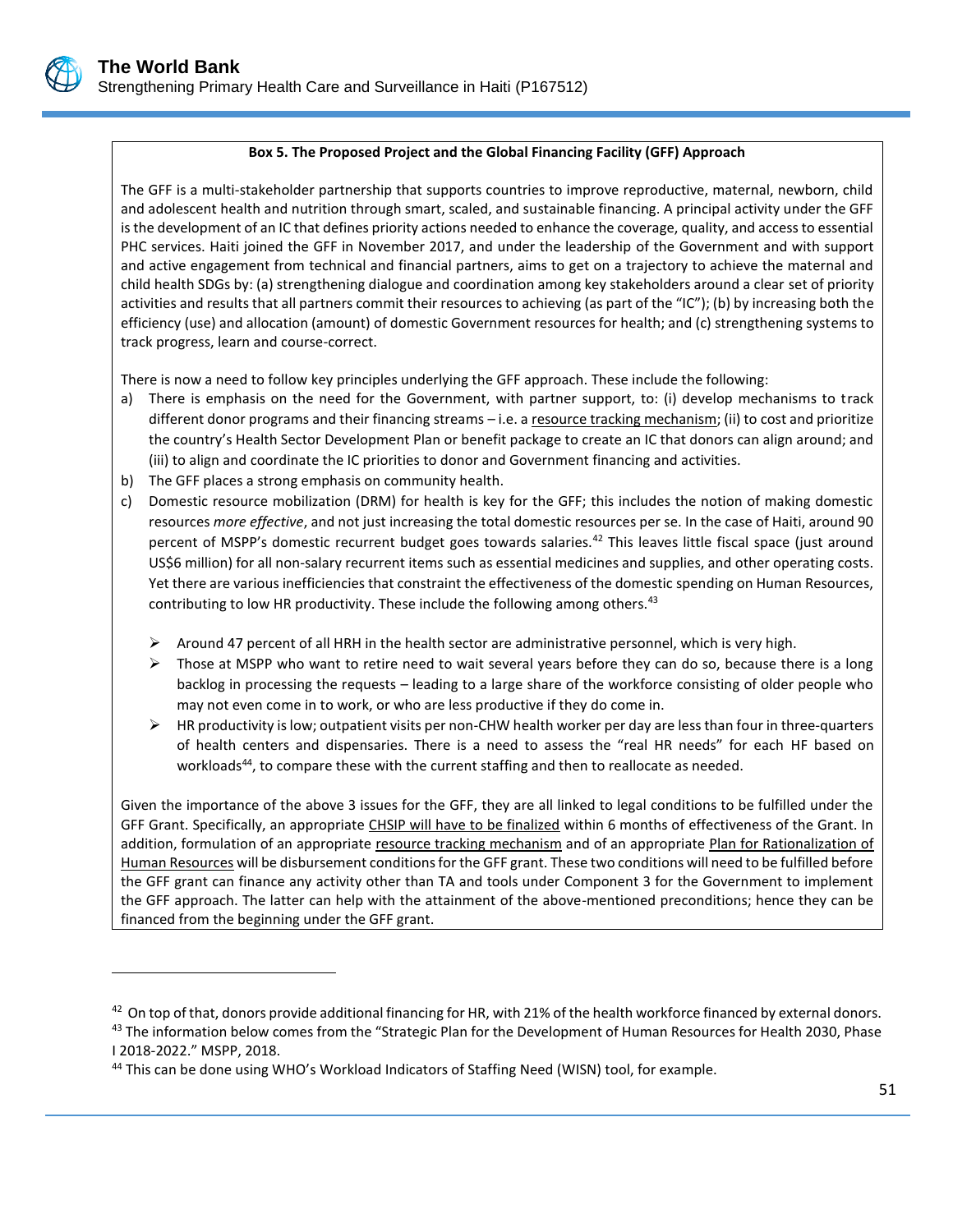#### <span id="page-62-0"></span>**ANNEX 4: Economic and Financial Analysis**

**COUNTRY: Haiti Strengthening Primary Health Care and Surveillance in Haiti**

#### **The Development Impact of the Project**

1. Global evidence shows high social returns to investments in maternal and child health. Poor health erodes human capital, by harming physical and cognitive development, and results in reduced educational outcomes and economic productivity. The returns to investing in health services are likely to be high in Haiti. Essential health indicators, especially those for maternal and child health, are still lagging behind other countries in the region and, more strikingly, even behind other LICs (see Table 1 of the main document).

2. This economic and financial analysis estimates the benefits of the Project based on the PDO and Indicators (i.e. an increase in vaccination rates of under-five children, an improved notification system for suspected cholera cases, and an increase in the use of institutional deliveries) and compares them to the Project costs. The analysis considers both benefits and costs from the Project itself (IDA financing) as well as the costs of the GFF grant. The benefits from improved donor coordination and health financing planning (i.e. costing and prioritization of the country's Health Sector Development Plan and benefit package) as part of the support from the GFF are not being considered – hence leading to an underestimate of the benefits relative to the costs.

3. The economic benefits of immunizations and particularly vaccinations have been studied relatively extensively. Childhood vaccinations are a key public health measure to avert high medical treatment costs of children getting sick and the lost income of family members taking care of their sick children. In addition, there is growing evidence that the economic benefits of vaccination extend far beyond the direct treatment costs that are usually accounted for in economic evaluations. Most importantly, vaccinations together with other measures to support early childhood development are an important factor for a greater adult productivity and the human capital formation of a country: Children whose lives are saved through immunizations and who grow up healthily will be able to contribute to the economy. In addition, childhood vaccines have proven to have additional benefits by protecting persons who are still susceptible to infection but who are too old to be vaccinated, through "herd protection". Finally, preventing epidemic outbreaks through immunization saves societies the opportunity cost of reacting to these outbreaks after they have occurred.

4. The benefits from disease surveillance go well beyond the health benefits of limiting cases, deaths and disabilities from disease. Epidemics affect economic activity at all levels (individuals, households, villages, cities or even entire countries). During epidemics, large numbers of people become ill at the same time, often clustering in particular areas and segments of society. If the affected people cannot easily be replaced, the mechanisms that are normally used to cope with illness can be overwhelmed and can cause a breakdown in normal activity, resulting in far greater economic loss than if the same number of days lost to illness were spread over a longer period of time. In particular, developing countries like Haiti with weak water and sanitation systems are vulnerable to epidemics which can cause dramatic disruptions to economic activity (such as trade and tourism).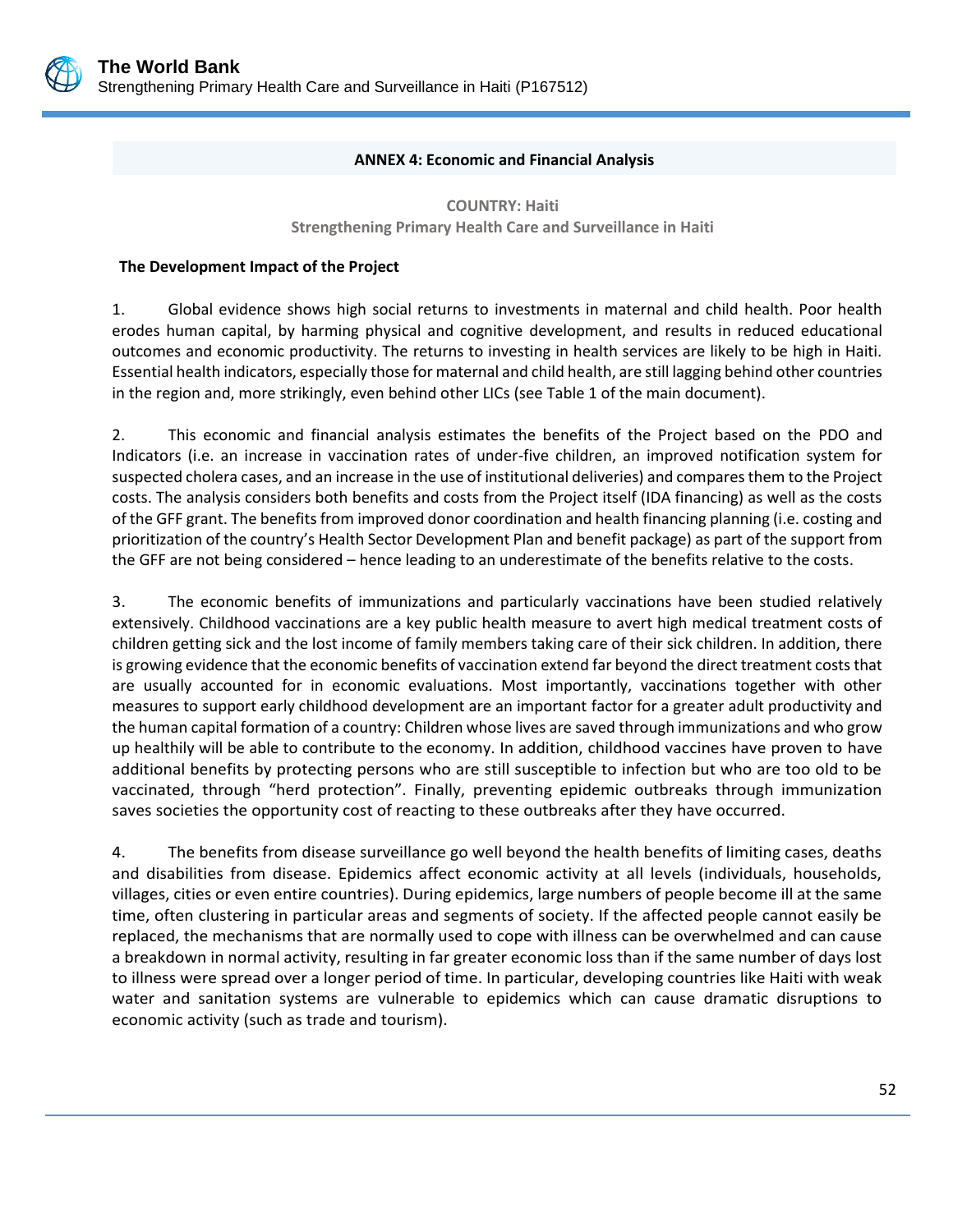5. For increases in the use of institutional deliveries (the second dimension of the PDO), the economic benefits are well-established and accrue through two channels. Deliveries being carried out in an institutional setup have a lower risk of experiencing complications and hence a considerably lower mortality rate (in comparison to deliveries in non-institutional settings). First, there are reductions in avoidable healthcare costs, given that the number of high-risk pregnancies and health complications during delivery will decrease. In addition, by averting maternal deaths, deliveries in institutional settings also contribute to the human capital formation of a country: Women in a fertile age who do not die during delivery can contribute to their country's economy.

6. For the purpose of the cost-benefit analysis, the following benefits are being considered:(i) the prevention of potential disease outbreaks (e.g. cholera) through an improved notification system; (ii) averted deaths of women of child-bearing age with improved access to institutional deliveries; and (iii) averted deaths of under-five children that are fully vaccinated. For (ii) and (iii), only the economic value of the lives saved as a result of the Project interventions is being considered in the analysis. Savings from averted avoidable health care costs – although potentially of considerable magnitude – are not being accounted for. A major yet longterm benefit to materialize from the Project is that investments in PHC also prepare the country for the – already happening – transition in the disease burden towards more non-communicable diseases (NCDs). This long-term benefit is however not being reflected in the analysis.

#### **Specification and Assumptions of the Cost-Benefit Analysis**

- a) **The cost-benefit analysis** summarized below considers both a baseline as well as a loweffectiveness/low-impact scenario. Under the baseline scenario, it is assumed that the Project interventions lead to a 30 percent decrease in the maternal and under-five mortality rates in the five departments chosen for the Project interventions. Under the low-effectiveness scenario, this percentage is assumed to be only 20 percent. For the impact of epidemic prevention, it is assumed that under the baseline scenario the economy would suffer a one-time (i.e. for one year) 4 percent reduction of GDP. In the case of a less impactful epidemic (considered under the alternative scenario together with the less effective aversion of deaths), the reduction would be 3 percent. For both scenarios, the monetary value of maternal and under-five deaths being averted is being measured by considering the economic value of life (this does not account for the intrinsic or social value of any year of life). This economic value is determined as the GDP per capita of Haiti times the number of years during which the persons whose lives are saved can participate in the labor force. To estimate the benefits of epidemic prevention through the Project, it is assumed that the Project interventions lower the probability of a major epidemic by 2 percent, each year during the analysis period. The economic loss due to such an epidemic is valued for both scenarios according to the above description.
- b) **Period of time considered.** The costs of the Project occur from 2019 to 2024. Due to the delay with which benefits start materializing, benefits accruing until 2028 (so over a period of 10 years) are considered in the analysis. At the same time, these benefits are expected to persist for even longer. However, benefits accruing after the reference period of 10 years for the analysis are not considered in the analysis due to the increasing uncertainty about the counterfactual scenario in the absence of the Project. Benefits from reduced mortality will start accruing after the second year of the Project (during year one and two they are assumed to be zero) and achieve their full effectiveness (30 percent or 20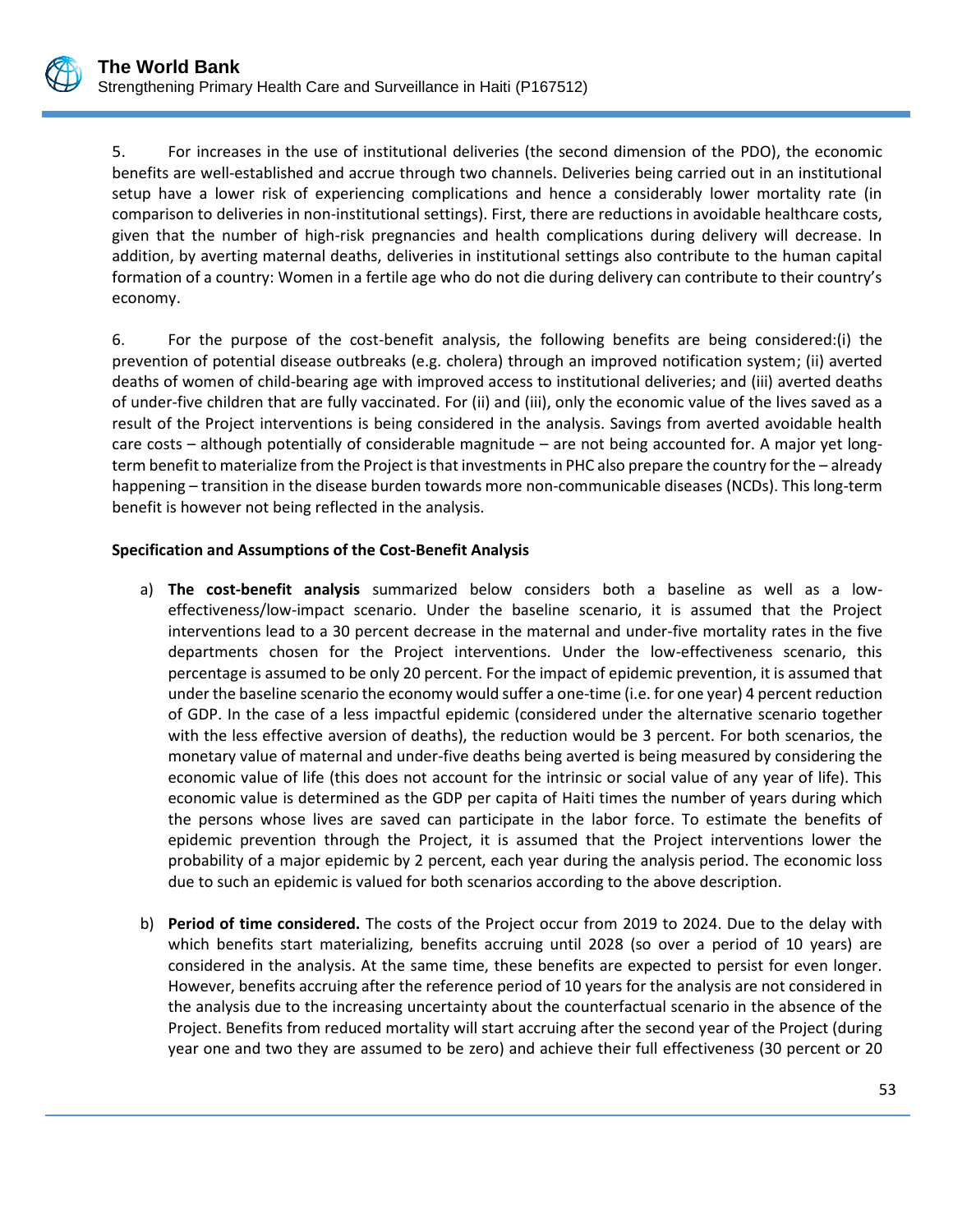

percent, respectively) in year ten. For the benefits from improved disease surveillance, it is assumed that they only apply (i.e. actually lower the probability of a major epidemic by 2 percent) after year two.

| Table 1. Assumptions to Estimate the Benefits from Reduced Under-five and Maternal Mortality Rates in |
|-------------------------------------------------------------------------------------------------------|
| the Project Intervention Areas and the Prevention of Epidemics                                        |

| <b>Benefit</b>          | <b>Modelled Change</b>           | <b>Scenarios Considered</b>      |
|-------------------------|----------------------------------|----------------------------------|
| Aversion of Under-      | 10-Year Decrease in Mortality    | 30% (Baseline) / 20% (Low-       |
| 5/Maternal Deaths       | Rates                            | Effectiveness)                   |
| Prevention of Epidemics | Annual 2% Decrease in the Chance | 4% (Baseline) / 3% (Lower-Impact |
| (Cholera etc.)          | of a One-time Reduction of GDP   | Epidemic)                        |

- c) **Basic discount rate.** In order to make the costs and benefits occurring at very different points in time during (and after) the Project comparable, they need to be discounted taking into account both inflation and the time value of money (TVM). The TVM reflects the fact that money that is available today can be invested to yield a positive return and is therefore more valuable than the same amount of money received in the future. Nevertheless, the choice of the TVM discount rate (especially in longer-term and public investment contexts) is to some extent subjective. A higher rate implies a higher relative valuation of the Project costs, given that benefits that do not start accruing immediately are discounted more heavily, whereas a lower rate implies a lower relative valuation of the costs. Therefore, costs and benefits are discounted at 7 percent to account for inflation (2 percent) and the TVM (5 percent). A higher discount rate of 12 percent (reflecting a 10 percent discount rate accounting for the TVM) is also applied to verify the sensitivity<sup>45</sup> of the results to this assumption. A sensitivity analysis with respect to inflation is not conducted, given that the expected benefits are measured in real terms, being unaffected by inflation anyway.
- d) **Beneficiary population.** The most immediate beneficiaries are women of fertile age and children aged under five in the Project's target Departments. However, Project interventions to improve vaccination rates and disease surveillance clearly offer benefits to a much larger part of the population (in principle, the entire population of Haiti will benefit from the prevention of epidemic disease outbreaks.
- e) **Expected disbursements of investments.** When discounting the financial costs of the Project, it is assumed that the funds provided by the WB are disbursed according to the planned disbursement schedule (see Project Financing Data).

7. Table 2 shows for the baseline scenario and the high TVM (the logics is the same for the other scenario/TVM combinations considered), the net benefits of the Project start out being negative at the beginning of the Project, but steadily increase and turn positive after year 2. The economic benefits from averted maternal and under-five deaths and prevented outbreaks from epidemics are very similar in their magnitude (69.7 vs. 71.5 million USD in the presented scenario and TVM choice).

<sup>&</sup>lt;sup>45</sup> The estimated benefits are sensitive to a higher TVM, since it decreases the present value of the more distant benefits from gains in human capital. The related reforms are long-term oriented, and it takes some time until benefits materialize.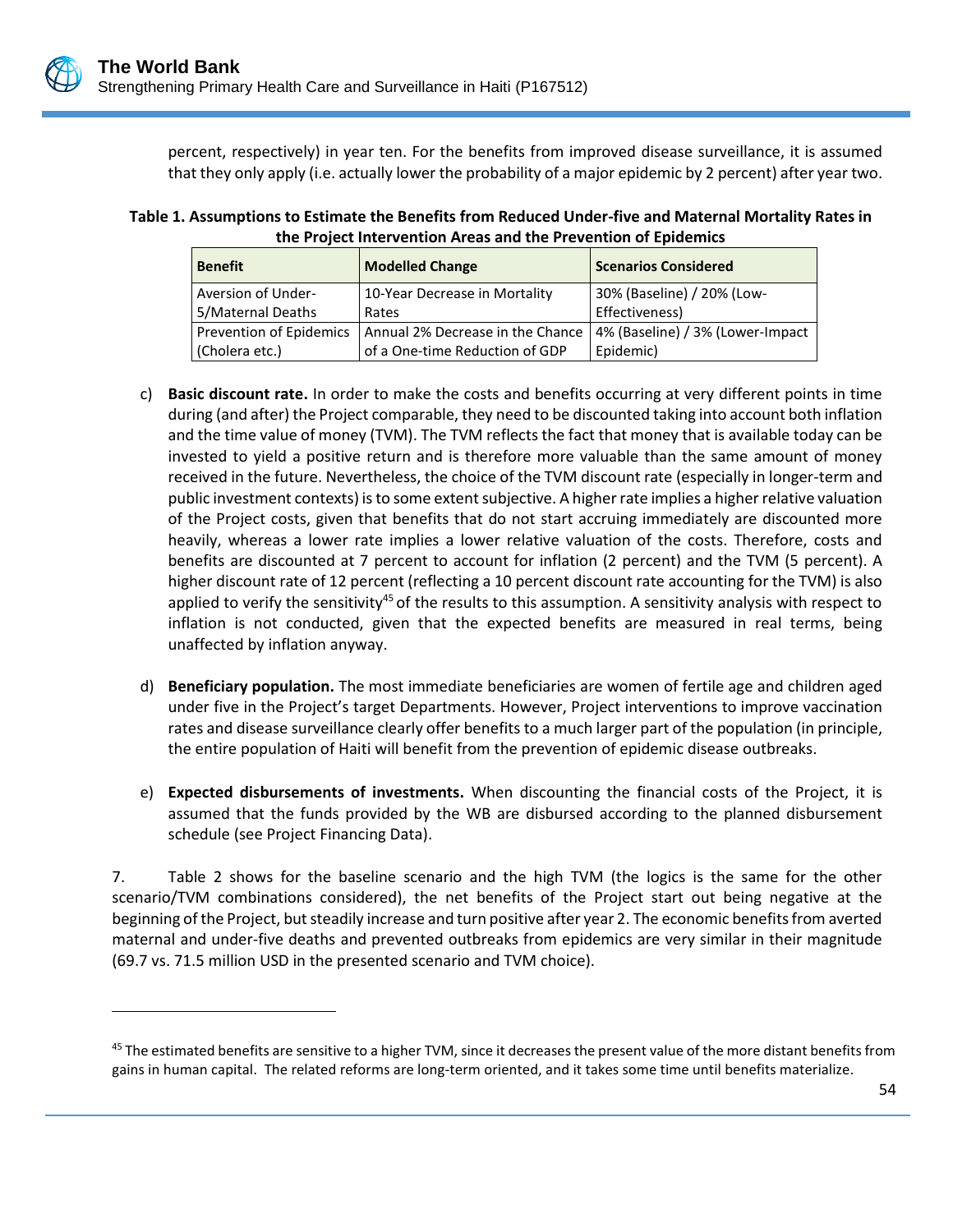

| - Baseline Scenario and a High TVM        |      |      |      |      |      |      |      |              |      |      |      |
|-------------------------------------------|------|------|------|------|------|------|------|--------------|------|------|------|
| <b>Benefits / Costs</b>                   | Year |      |      |      |      |      |      | <b>Total</b> |      |      |      |
|                                           | 2019 | 2020 | 2021 | 2022 | 2023 | 2024 | 2025 | 2026         | 2027 | 2028 |      |
| <b>Aversion of Under-</b>                 | 0.0  | 0.0  | 1.8  | 4.7  | 9.7  | 15.9 | 17.7 | 19.9         | 21.0 | 22.2 | 69.7 |
| 5/Maternal Deaths                         |      |      |      |      |      |      |      |              |      |      |      |
| Prevention of Epidemics<br>(Cholera etc.) | 0.0  | 0.0  | 11 O | 11.4 | 11.8 | 12.2 | 12.4 | 12.8         | 13.2 | 13.7 | 71.5 |

(A) Economic Benefits 0.0 0.0 12.8 16.1 21.4 28.1 30.1 32.8 34.2 35.7 141.3 **PV of Economic Benefits 0.0 0.0 9.6 11.0 13.3 15.8 15.4 15.3 14.6 13.8 80.5** (B) Project Costs 0.3 5.6 9.4 15.6 19.7 19.4 0.0 0.0 0.0 0.0 70.0 **PV of Project Costs 0.3 4.4 6.7 10.6 12.3 10.9 0.0 0.0 0.0 0.0 45.3 Net Present Value -0.4 -4.4 2.9 0.4 1.0 4.9 15.4 15.3 14.6 13.8 35.2**

# **Table 2. Annual Project Costs and Benefits (in million USD) throughout the Reference Period of the Analysis**

Source: Based on authors' calculations.

#### *Financial Summary Measures*

8. Table 3 presents the NPV and the estimated IRR of the considered interventions. The NPV of the interventions (taking into account the streams of both benefits and costs) is largely positive and the estimated IRR ranges between 30.8 and 76.3 percent, depending on the effectiveness scenario employed, which clearly shows the positive development impact of the considered Project interventions.

9. Note that the benefits are substantially underestimated; the following are items where actual benefits are likely quite high, but where estimated benefits are zero due to insufficient information to be able to accurately calculate the benefits: (a) The benefits from improved donor coordination and strategic health financing planning (i.e. costing and prioritization of the country's Health Sector Development Plan and benefit package) as part of the support from the GFF; (b) the savings from averted avoidable health care costs, due to the Project's interventions; and (c) the benefits from reduced morbidity and increased productivity of persons due to reduced illness or improved health conditions (such as improved nutritional status).

|  | <b>TVM Discount</b><br>Factor | <b>Baseline Effectiveness</b> |        | <b>Low Effectiveness</b> |        |
|--|-------------------------------|-------------------------------|--------|--------------------------|--------|
|  |                               | <b>NPV</b>                    | $IRR*$ | <b>NPV</b>               | $IRR*$ |
|  | 5%                            | 70.0                          | 76.3%  | 35.7                     | 30.8%  |
|  | 10%                           | 27.9                          |        | 95                       |        |

**Table 3. Net Present Value (in million USD) and Internal Rate of Return of the Project for Different Effectiveness Scenarios**

Source: Based on authors' calculations. \*Net of inflation